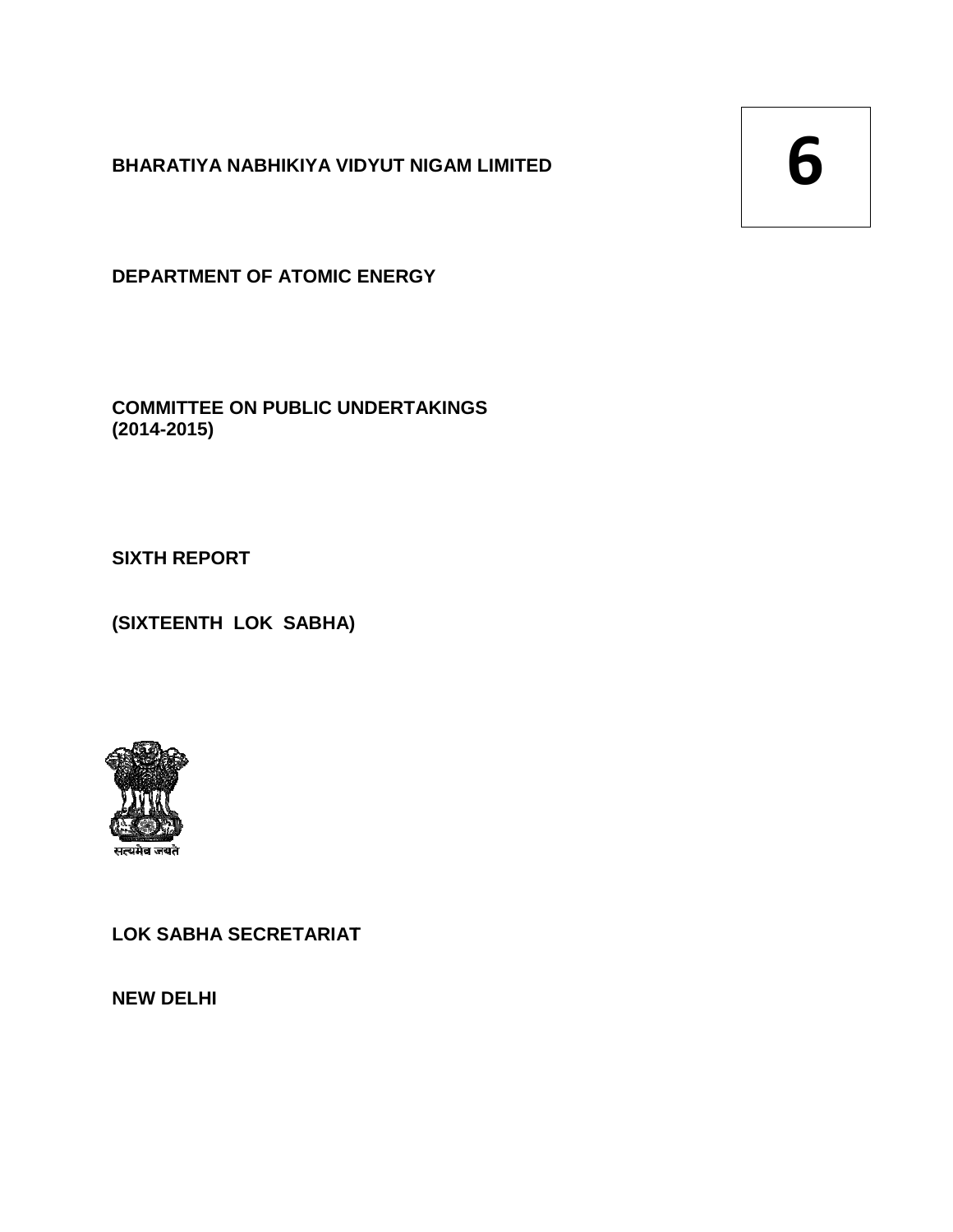**CPU NO. 986** 

# **SIXTH REPORT**

**6**

# **COMMITTEE ON PUBLIC UNDERTAKINGS**

**(2014-2015)** 

# **(SIXTEENTH LOK SABHA)**

## **BHARATIYA NABHIKIYA VIDYUT NIGAM LIMITED NABHIKIYA**

# **DEPARTMENT OF ATOMIC ENERGY**



**Presented to Lok Sabha on** 

**Laid on the Table of Rajya Sabha on 28.04.2015** 

**LOK SABHA SABHA SECRETARIAT** 

**NEW DELHI** 

**APRIL 2015 / VAISAKHA 1937(S) 1937(S)**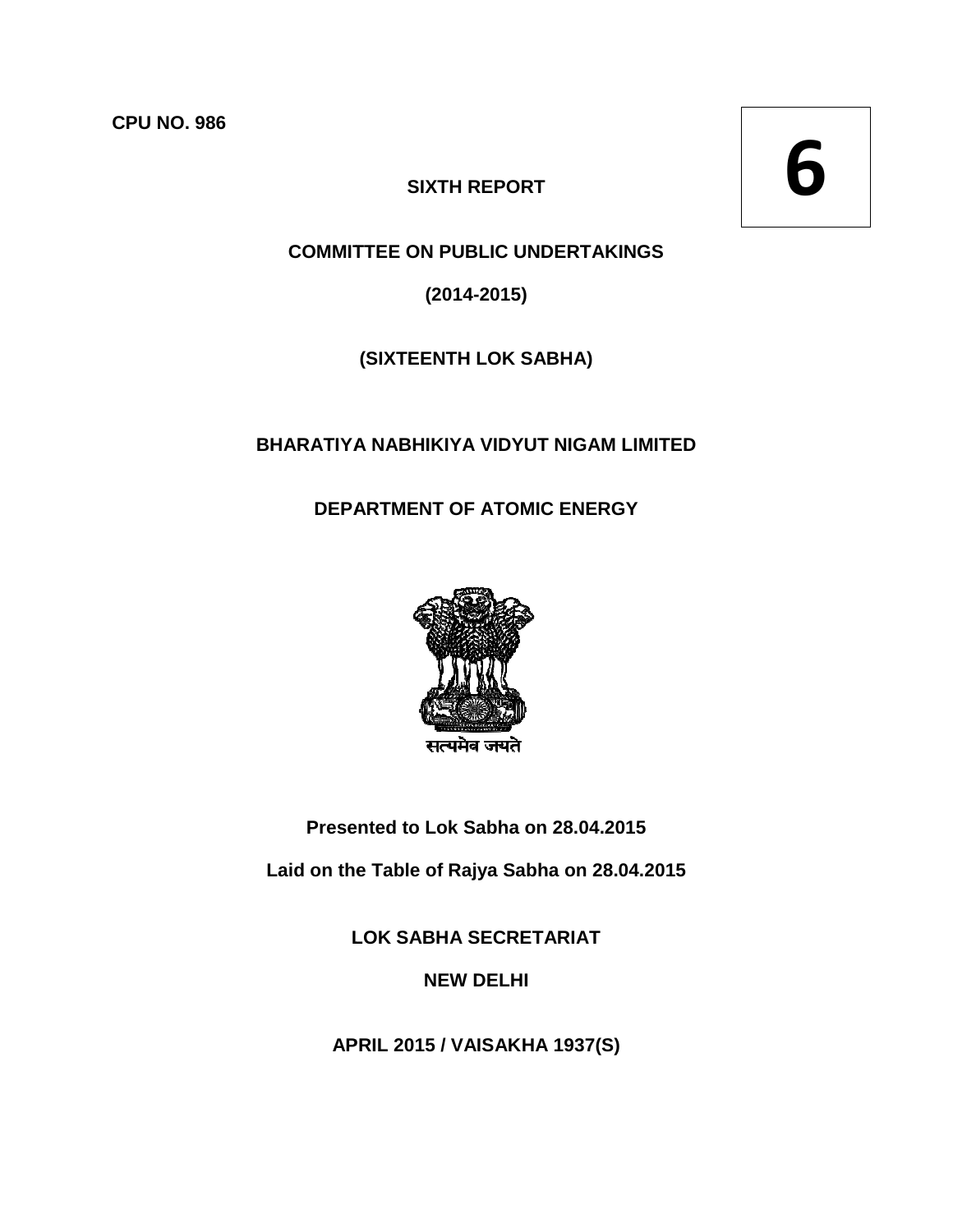### **CONTENTS**

#### **Page No.**

### **COMPOSITION OF THE COMMITTEE (2013-2014) COMPOSITION OF THE COMMITTEE (2014-2015) INTRODUCTION**

#### **PART - I**

#### **REPORT**

#### CHAPTER I OVERVIEW

- a) India's Nuclear Energy Program
- b) Role of BHAVINI
- c) Corporate Mission, Objectives and Functions
- d) Organization Structure

#### CHAPTER II NUCLEAR POWER GENERATION

- a) Importance of Nuclear Energy
- b) XI Plan Targets
- c) XII Plan Targets
- d) Thorium Reserves

#### CHAPTER III COMMISSIONING OF PFBR

- a) Delay in Commissioning of PFBR
- b) Close down of Fast Breeder Reactors
- c) Role of DAE
- d) Study Tour of COPU for BHAVINI
- CHAPTER IV Cost of Production and Economic Viability
	- a) Cost Escalation of PFBR
	- b) Economic Viability and Sustainability of Nuclear Power
	- c) Comparative Tariff
- CHAPTER V Procurement Policy
- CHAPTER VI Safety of Nuclear Power Plants
	- a) Safety Measures Adopted
	- b) Nuclear Waste Management
	- c) Civil Liability of Nuclear Damages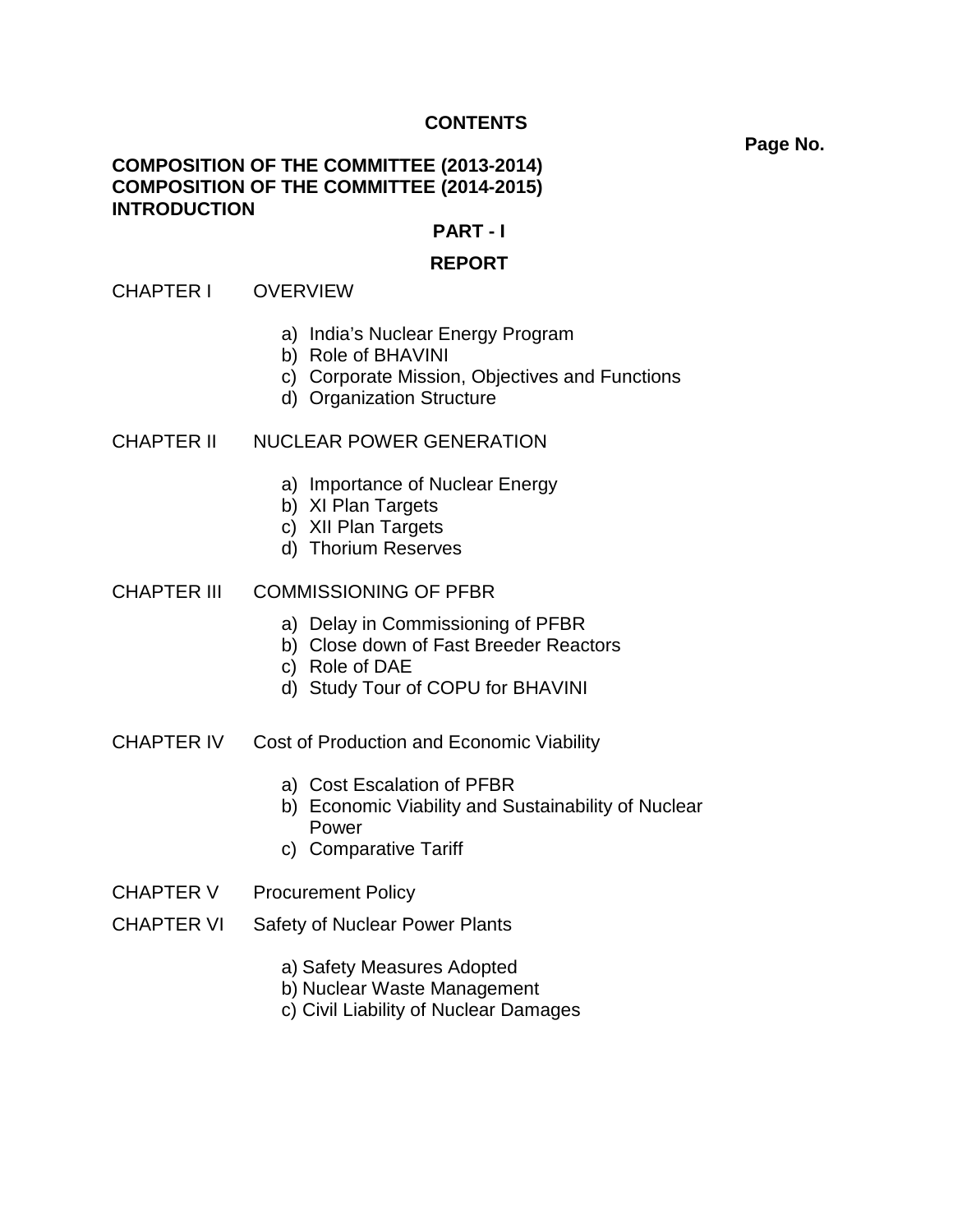# **PART II**

# **OBSERVATIONS / RECOMMENDATIONS OF THE COMMITTEE**

# **APPENDICES**

|                 |  |  | Minutes of the Sitting of the Committee held on |  |
|-----------------|--|--|-------------------------------------------------|--|
| 24 August 2013. |  |  |                                                 |  |

- II Minutes of the Sitting of the Committee held on 6 January 2015.
- III Extracts of the Minutes of the Sitting of the Committee held on 24 April 2015.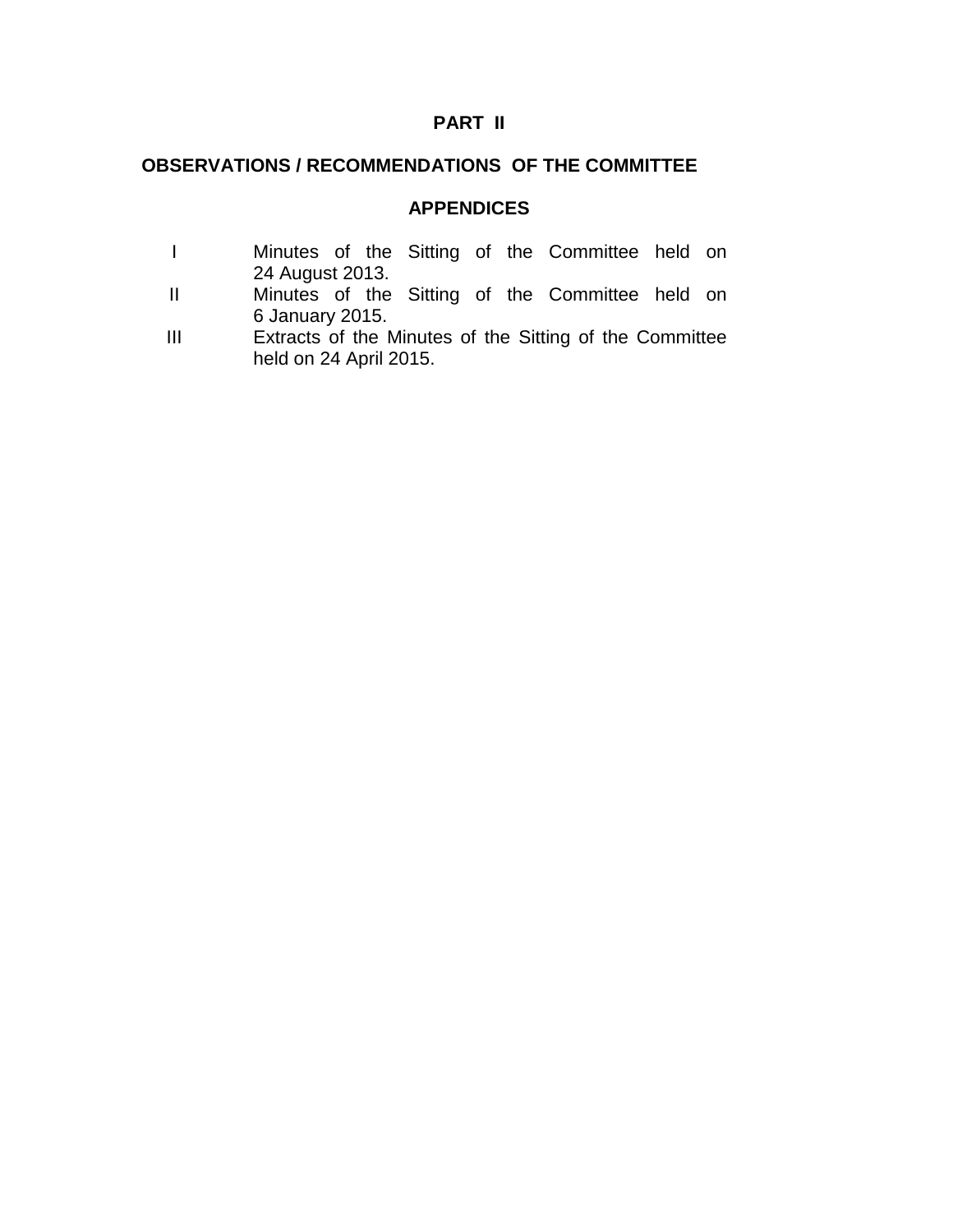# **COMPOSITION OF THE COMMITTEE ON PUBLIC UNDERTAKINGS (2013-2014)**

# **Shri Jagdambika Pal - Chairperson**

# **Members, Lok Sabha**

- 2. Shri Hansraj Gangaram Ahir
- 3. Shri Praveen Singh Aron
- 4. Shri Sanjay Bhoi
- 5. Smt. Shruti Choudhary
- 6. Shri Bansa Gopal Chowdhury
- 7. Shri Raja Ram Pal
- 8. Shri Adhalrao Shivaji Patil
- 9. Shri Rajendrasinh Rana
- 10. Shri Nama Nageswara Rao
- 11. Shri Magunta Sreenivasulu Reddy
- 12. Prof. Saugata Roy
- 13. Smt. Sushila Saroj
- 14. Shri Uday Singh
- 15. Shri Bhisma Shankar alias Kushal Tiwari

# **Members, Rajya Sabha**

- 16. Shri Naresh Agrawal
- 17. Shri Anil Desai
- 18. Shri Janardan Dwivedi
- 19. Shri Naresh Gujral
- 20. Shri Mukhtar Abbas Naqvi
- 21. Shri Tapan Kumar Sen
- 22. Dr. Janardhan Waghmare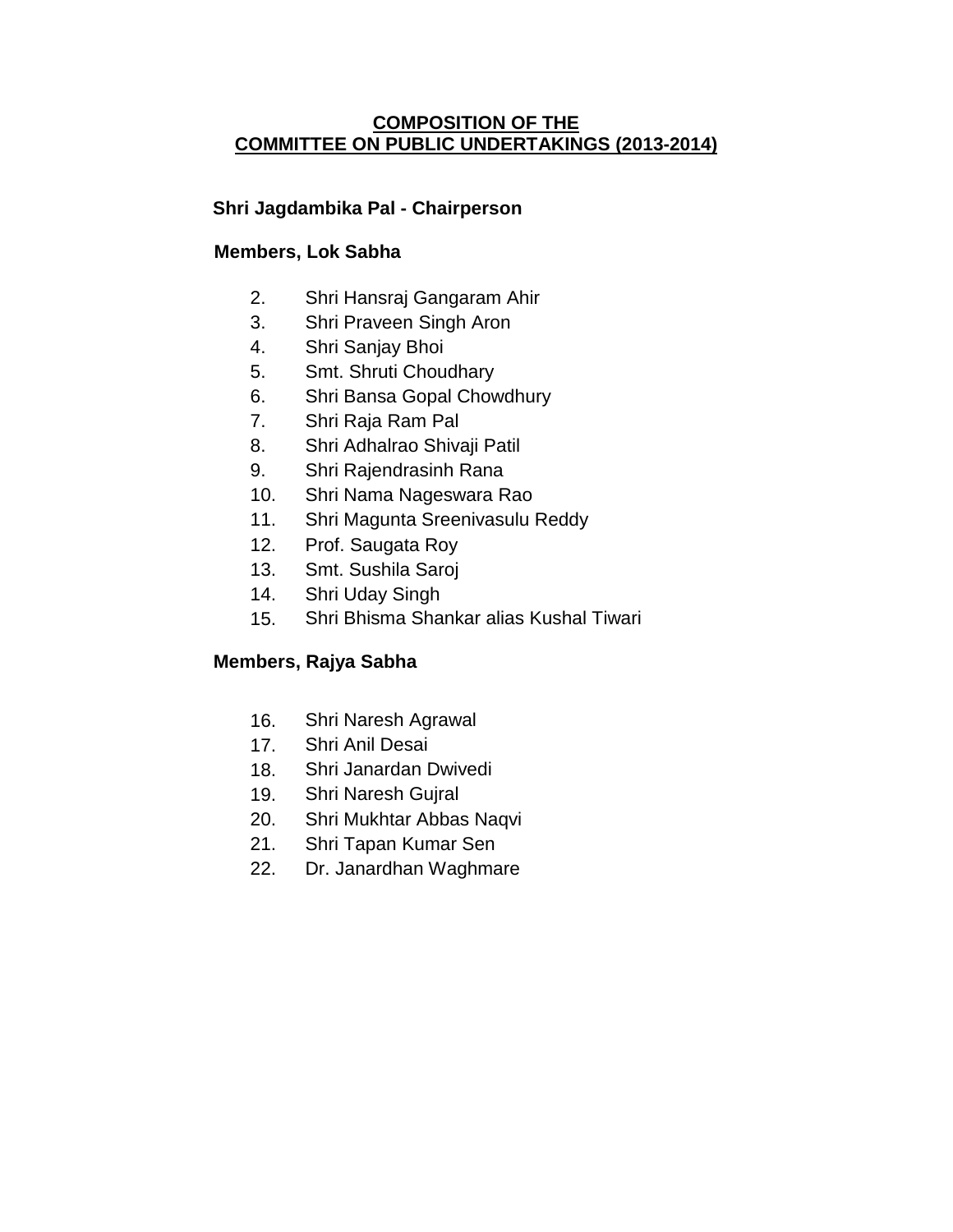# **COMPOSITION OF COMMITTEE ON PUBLIC UNDERTAKINGS (2014-15)**

# **Shri Shanta Kumar - Chairperson**

## **Members, Lok Sabha**

- 2. Sh. L.K. Advani
- 3. Sh. Ramesh Bais
- 4. Shri Pankaj Chaudhary
- 5. Shri Nand Kumar Singh Chauhan
- 6. Sh. Biren Singh Engti
- 7. Shri Dilipkumar Mansukhlal Gandhi
- 8. Dr. Kambhampati Haribabu
- 9. Shri Yogi Aditya Nath
- 10. Shri Baijayant Panda
- 11. Shri Prahlad Patel
- 12. Shri Ram Sinh Rathwa
- 13. Shri Rayapati Sambasiva Rao
- 14. Prof. Saugata Roy
- 15. Shri B. Senguttuvan

## **Members, Rajya Sabha**

- 16. Shri Naresh Agrawal
- 17. Shri Narendra Budania
- 18. Shri Majeed Memon
- 19. Shri Muthukaruppan
- 20. Shri Rangasayee Ramakrishna
- 21. Shri C.M. Ramesh
- 22. Shri Tapan Kumar Sen

#### **Secretariat**

- 1. Shri M.C. Sharma Joint Secretary
- 2. Shri M.K. Madhusudhan Director
- 3. Shri Tirthankar Das Deputy Secretary
- 4. Shri Sunny Goel Executive Assistant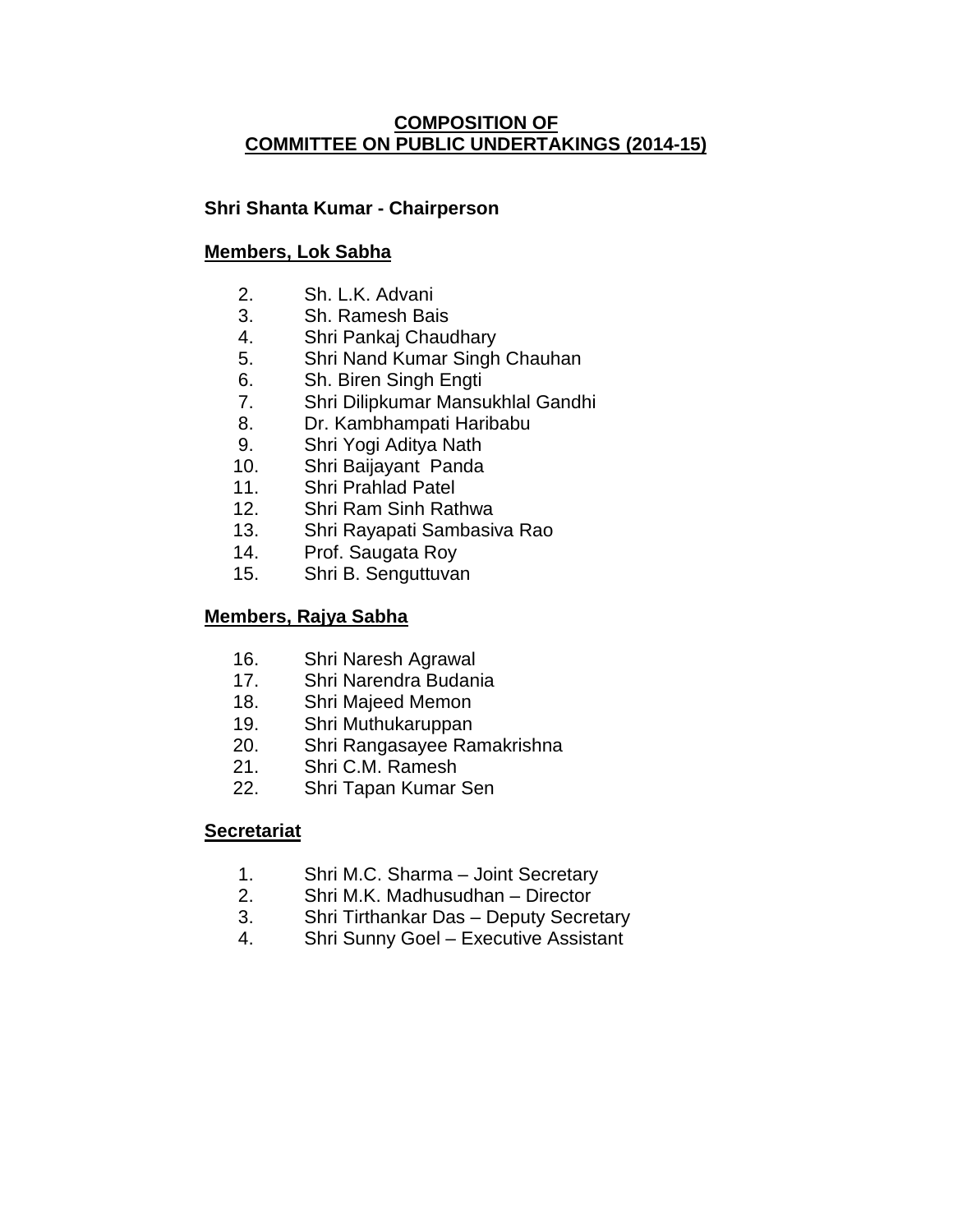# **INTRODUCTION**

I, the Chairperson, Committee on Public Undertakings (2014-15), having been authorized by the Committee to submit the Report on their behalf, present this Sixth Report on Bharatiya Nabhikiya Vidyut Nigam Limited (BHAVINI).

2. The Committee on Public Undertakings (2013-14) had selected the above subject for detailed examination. Since the examination of the subject could not be completed during the term of that Committee, the Committee on Public Undertakings (2014-15) reselected the subject to complete the unfinished task.

3. The Committee on Public Undertakings (2013-14) had taken Oral Evidence of the representatives of BHAVINI on 24 August 2013. Thereafter, the Committee (2014- 2015) took oral evidence of the representatives of Department of Atomic Energy on 6 January 2015.

4. The Committee considered and adopted the Report at their Sitting held on 24 April 2015.

5. The Committee wish to express their thanks to the representatives of BHAVINI and Department of Atomic Energy for tendering evidence before them and furnishing the requisite information to them in connection with the examination of the subject.

6. For facility of reference and convenience, the Observations / Recommendations of the Committee have been printed in bold letters in Part-II of the Report.

**New Delhi SHRI SHANTA KUMAR 27 April 2015 Chairperson, 7 Vaisakha,1937 (S) Committee on Public Undertakings**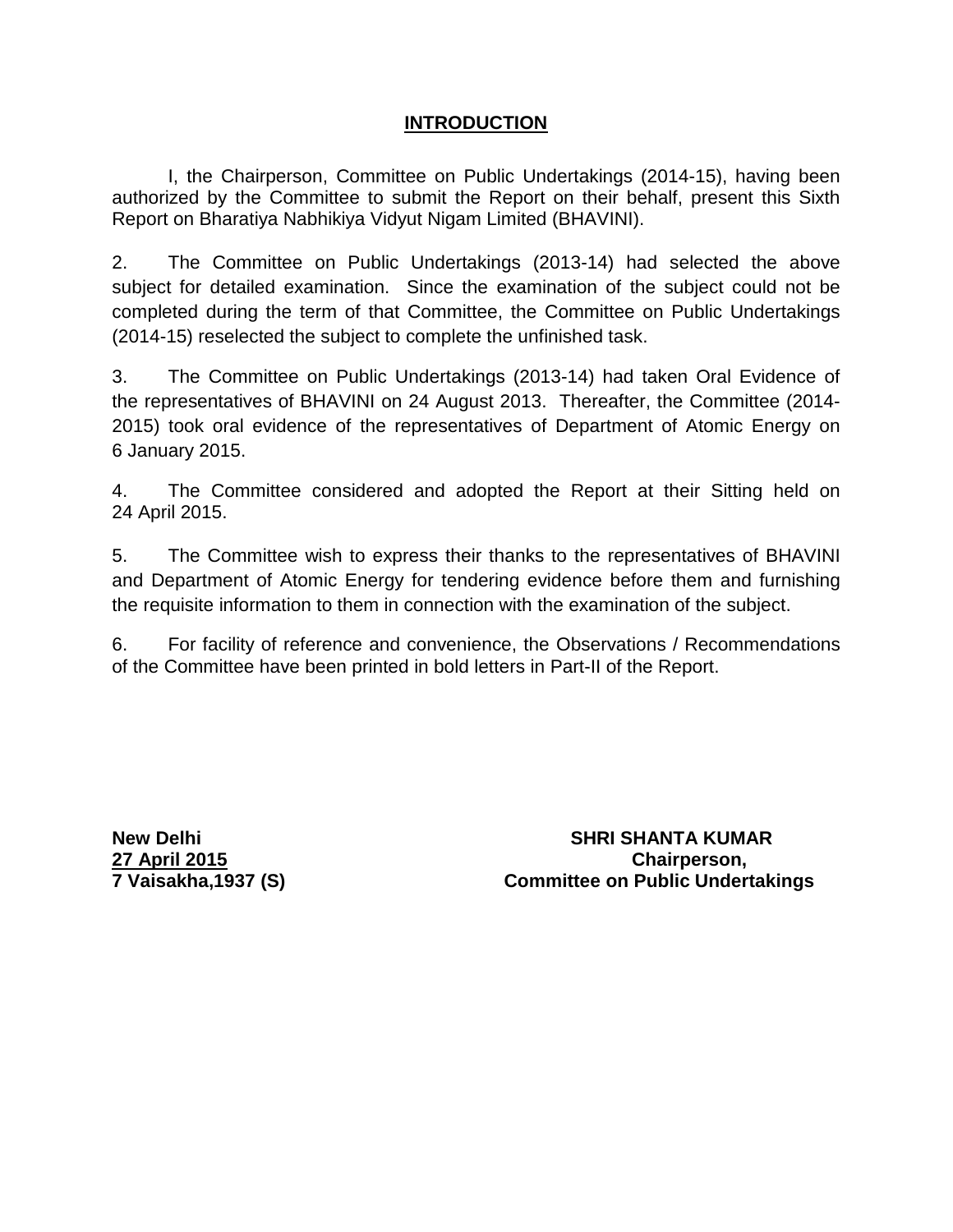### **CHAPTER - I**

#### **OVERVIEW**

#### **A. INDIA'S NUCLEAR ENERGY PROGRAMME**

The nuclear energy programme in India has been visualized to grow in three stages. The programme is sequential and each stage has fuel cycle linkages in which spent fuel from one stage is reprocessed to obtain fuel for the next stage. Stage I consists of natural uranium fuelled, Pressurized Heavy Water Reactors (PHWRs) which have a power potential of about 320 GW years. Stage II consists of Fast Breeder Reactors (FBR) using plutonium as fuel which have the power potential of about 40,000 GW year. Stage III based on Thorium-Uranium 233 fuel cycle has the potential of 155000 GW years.

Nuclear energy offers the most potent solution to long term energy security. India has to successfully realize the three stage development and thereby tap its vast thorium resources to became truly energy independent beyond 2050. The commercial deployment of thorium requires a significant capacity of FBRs and development of technologies for thorium utilisation.

Having obtained commercial success in the Stage I-PHWRs, to attain energy security for the Nation, Stage II Fast breeder Reactors was taken up for implementation.

#### **B. ROLE OF BHAVINI**

To facilitate implementation of Stage II expeditiously and enable commercial borrowings, a Special Purpose Vehicle (SPV), BHAVINI which is a Government Company was floated under the Companies Act.

Stage-I- PHWRs are under Nuclear Power Corporation of India Limited (NPCIL) which are operating reactors in commercial domain. Stage-II- Fast Breeder Reactors are under Bharatiya Nabhikiya Vidyut Nigam Limited to focus, develop and enrich on FBR technology. To support FBR technology financially, first prototype FBR with debt equity ratio of 20:80 was conceived. This debt equity ratio will have adverse impact on NPCIL capital structure, if FBR were under NPCIL domain. Further a dedicated company needs to pay focused attention on a technology which has huge potential. BHAVINI was thus formed in parallel to NPCIL.

BHAVINI's role in implementing Stage II is procurement, construction, commissioning and operation of Fast breeder Technology based nuclear power station(s) as a safe, environmentally benign and economically viable source of electrical energy.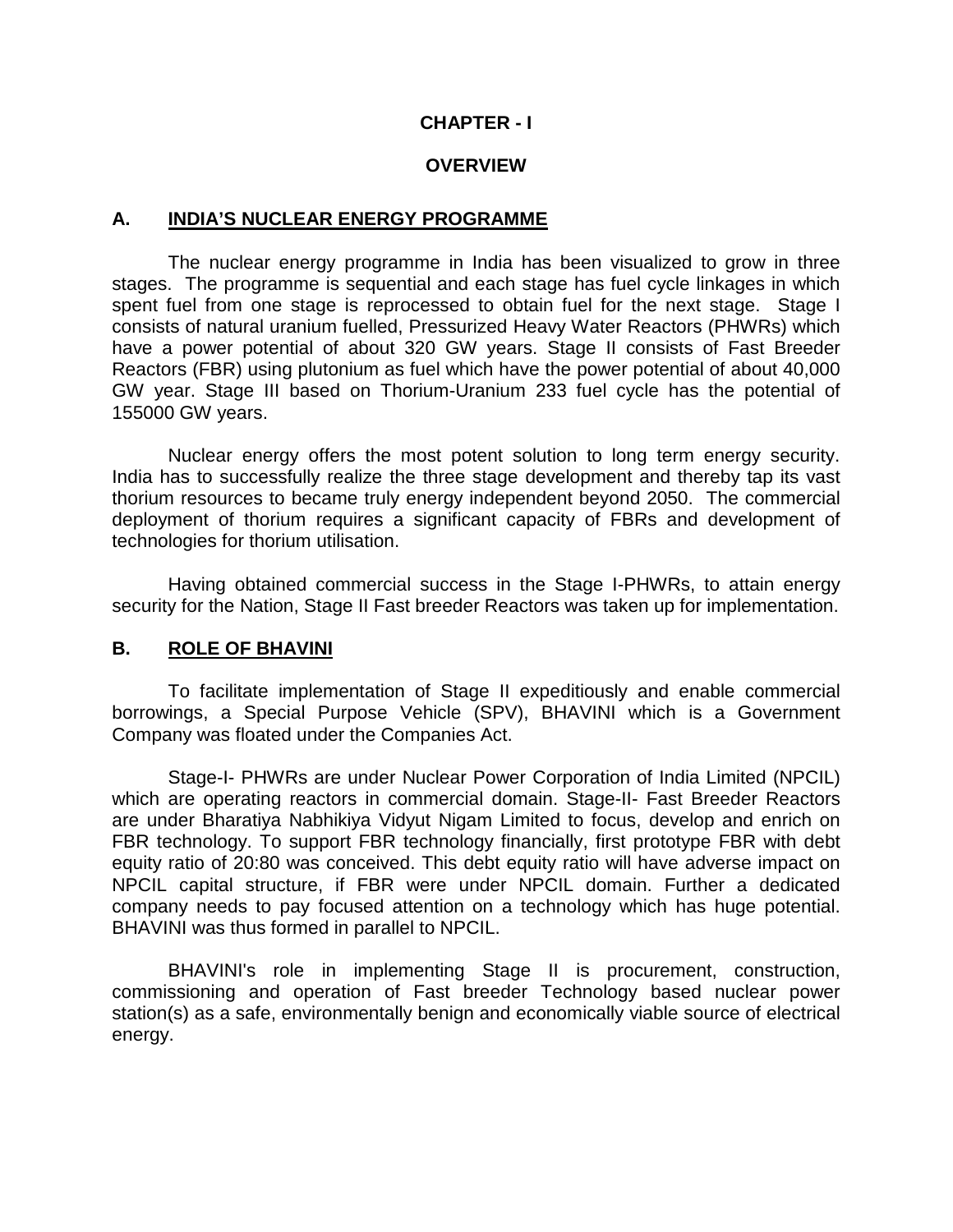# **C. CORPORATE MISSION, OBJECTIVES AND FUNCTIONS**

The Corporate Mission of BHAVINI is to plan, execute and upgrade an integrated program of Fast Breeder Technology based Nuclear Power Stations on a safe, environmentally benign and economically viable source of electrical energy.

Moreover, BHAVINI's objective to develop economically viable fast breeder reactor for energy security for the future generation is in consonance with its Corporate Mission.

The functions of BHAVINI are stated to be as follows:

- To plan, execute and operate an integrated programme of Fast Breeder Technology based nuclear power station/s for generating electricity on a commercial basis.
- To own, operate and manage, or to operate and manage as an agent, power stations and ancillary facilities of every kind and description and promote research and development,
- Participate in selection of suitable sites for fast breeder power stations and ancillary facilities, construct, commission, operate and maintain them, coordinate their installation and operations with other organisations,
- ensure safe and efficient disposal of waste products, participate in fuel cycle management,
- ensure proper evacuation of power from power stations by providing for associated transmission facilities required for the purpose or otherwise and undertake all measures required therefore or incidental to any or all of the above.
- To exchange, distribute and sell power in accordance and within the regulatory, legal and statutory framework.

 Giving a brief introduction about the Company, the acting CMD stated during evidence as follows:

"…BHAVINI is a public sector undertaking under Department of Atomic Energy. This was incorporated as a separate PSU, a Government company in October 2003 and BHAVINI is mandated to construct, commission and operate fast breeder reactors and this marks the beginning of second stage nuclear programme where fast breeder reactor technology is being put on commercial scale. So the first commercial fast breeder reactor is being constructed by BHAVINI."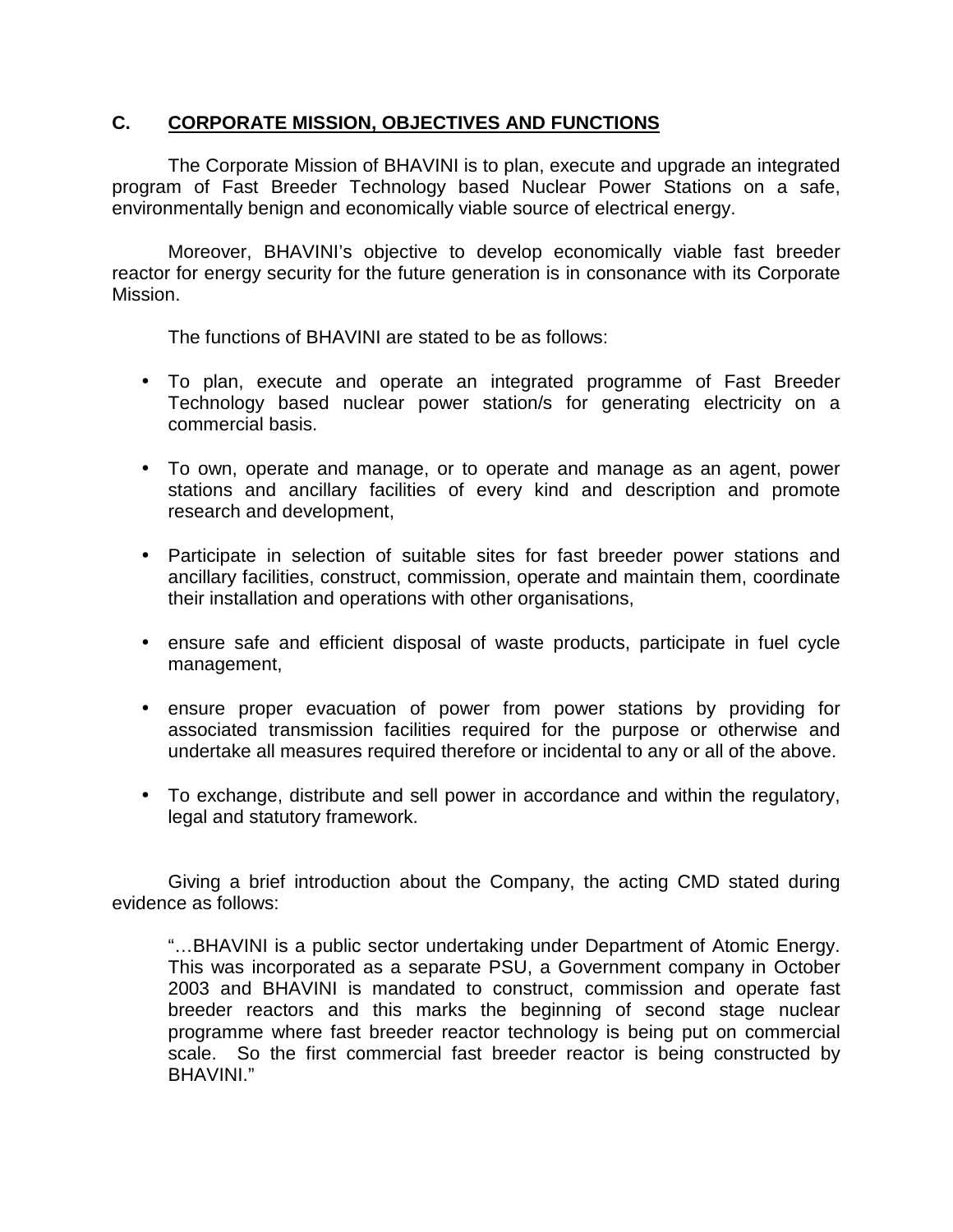# **D. ORGANISATIONAL STRUCTURE**

 According to the Company, Chairman and Managing Director, Director (Technical), Director (Finance), two Government part time Directors, four official part time Directors constitute BHAVINI Board of Directors. Chairman and Managing Director and two full time functional Directors with the support of Executive Director (Operations), Project Director, Deputy General Manager (Human Resource), Deputy General Manager (Finance and Accounts) and Deputy General Manager (Contracts and Materials Management) steer the programme of BHAVINI under the guidance of Board of Directors.

It has also been informed that induction of two Independent Directors is required in the Board of the Company to comply with AEC guidelines and proposal for appointment of Independent Directors has been submitted to the Government.

In this regard, when the Company was asked about the AEC guidelines regarding the composition of the Board of Directors and to what extent they differ from DPE guidelines, the Company in a written reply submitted as follows:

"AEC guidelines regarding the composition of the Board of Directors are as under:

The Board shall consist of:

(a). Full time Chairman-cum-Managing Director assisted by whole time (executive) directors, whose number shall not normally exceed 50% of the actual strength of the Board.

(b). Non-executive (Part-time) Directors:

In order to provide a liaison role and a channel of communication between the DAE and BHAVINI, Additional Secretary/Joint Secretary dealing with BHAVINI matters will be appointed as Government representative from the Department of Atomic Energy as non-executive director. Directors representing the Government, at any time, shall not exceed two.

Keeping in view the technology used in BHAVINI and the sensitivity/ confidentiality of information, other non-executive positions on the Board will be filled up by officers of the level of Director, BARC; Director, IGCAR; AS/JS/Adviser drawn from the Ministries like Power, Environment & Forests and Planning Commission and also by officers of the level of Director/Executive Director drawn from PSUs in power sector.

(c) Non-official independent directors.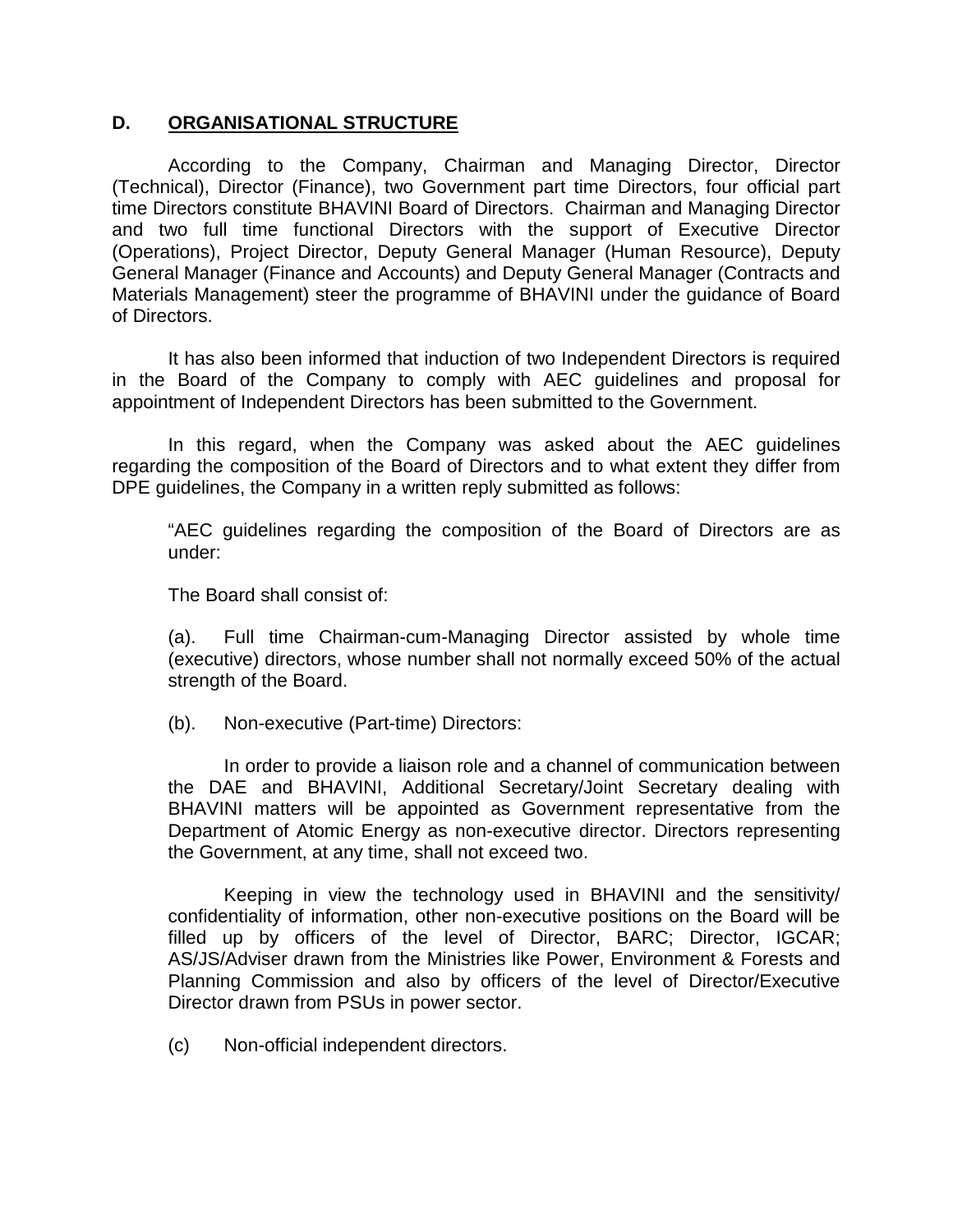With a view to make the Board professional and broad based, two professionals of eminence from industry in private/non-government sector with a high degree of proven ability may also be inducted as non-executive (non-official) independent directors.

Difference of AEC guidelines from DPE guidelines on composition of Board are:

- (a) DPE guidelines state that "The number of nominee directors appointed by Government/other CPSEs shall be restricted to a maximum of two.
- (b) Further one-third of the Board Members should be Independent Directors for BHAVINI being non-listed company."

When asked about the rationale behind having separate guidelines with regard to composition/appointments to Board of Directors of BHAVINI, the Company replied as follows:

"Pursuit of the objectives set for the Company involves management of certain unique challenges unlike other Public Sector Enterprises in the country. BHAVINI's organisational role encompasses implementation of an entire spectrum of activities from developing technology, design, engineering and construction to commissioning, operation and maintenance of fast breeder reactors. BHAVINI is required to achieve these objectives entirely by indigenous efforts without access to external resources, either technological, financial or in terms of human resource expertise. Expansion of fast breeder reactor programme in the commercial domain also calls for development of industries for design, manufacture and supply of equipment, systems and various other materials to meet the highest technical standards. The several constraints, within which the Company has to operate, call for special powers and operational freedom being made available to it with a view to sustain and grow, especially in a liberalised and competitive environment, to fulfil the long-term objectives before it.

For this, BHAVINI needs to build, sustain and continuously improve a conducive and enabling work and social environment for nurturing and developing scientific and, engineering talents coupled with commercial acumen and, accordingly, it is envisaged that the Company should have the operational flexibility required to develop a framework for human resource development that would aid the objective of attracting talent, their retention and development besides maintaining high motivational levels among its employees. With this objective Board members are drawn from BARC, IGCAR and other government units."

On being asked when the proposal for appointment of Independent Directors was actually sent to the Government and what is the current status of appointment of these two Independent Directors, the Company stated: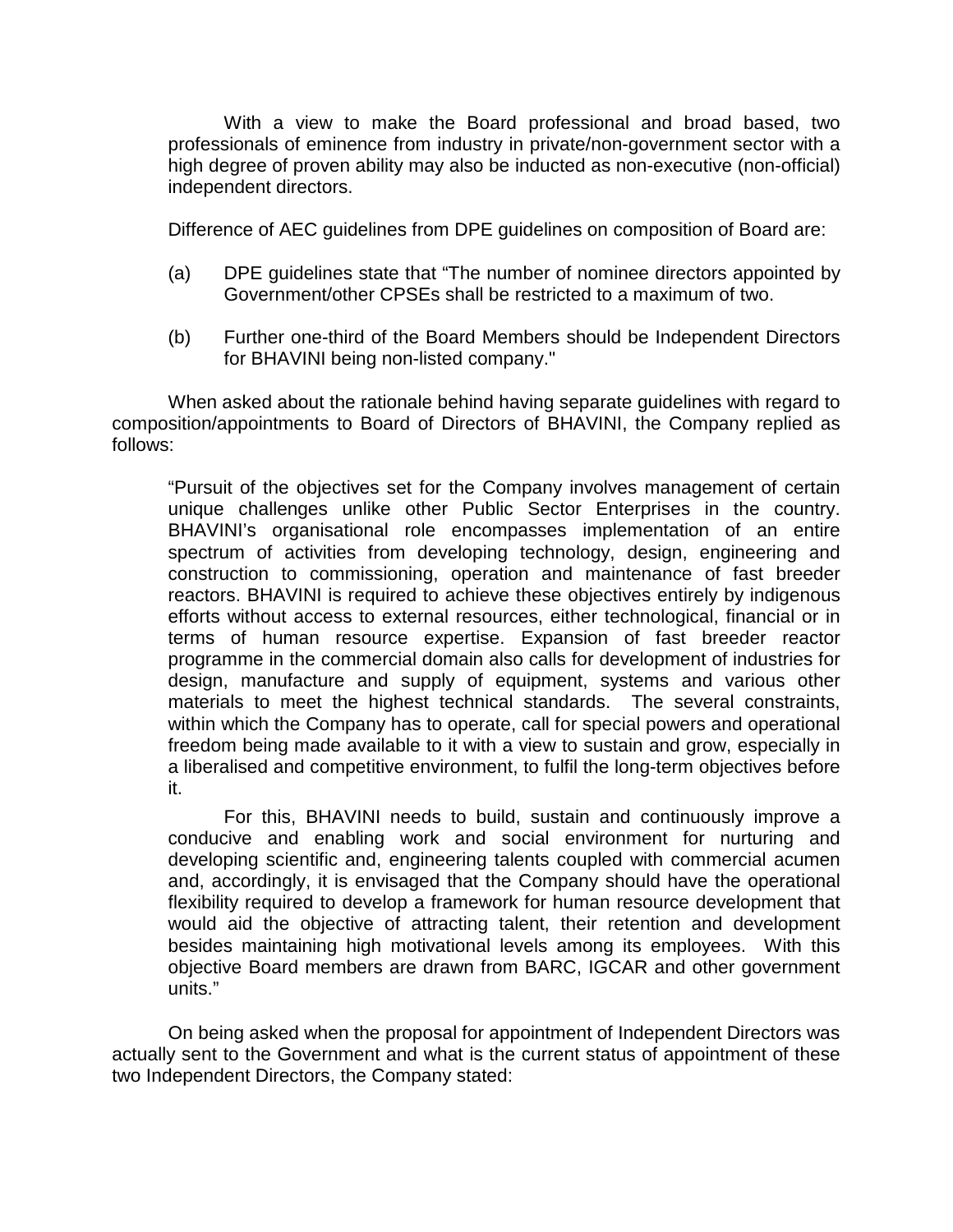"Proposal for appointment of only one Independent Director was sent to Department of Atomic Energy on 3<sup>rd</sup>August 2013 and is under consideration. For the second position action is being taken by the Company."

When the Company was asked as to how in the absence of these two directors on the board, the matters relating to functioning of the Company are being monitored, BHAVINI submitted as follows:

"Board inter-alia consists of i) Additional Secretary, DAE, ii) Joint Secretary (Finance), DAE, iii) Adviser, Planning Commission, iv) Director(Thermal), Ministry of Power, v) Director, Bhabha Atomic Research Centre and vi) Director, Indira Gandhi Centre for Atomic Research. They are eminent professionals in their area and contribute, guide and monitor various functions of the Company.

As a good corporate citizen, BHAVINI with a view to make the Board broad based, two professionals of eminence from industry in private/nongovernment sector with a high degree of proven ability will be inducted as independent directors in near future."

On being asked whether DAE has received any proposal from BHAVINI regarding appointment of independent directors on their board, the Department replied as follows:

"BHAVINI has sent a proposal to DAE in this regard. DAE has asked BHAVINI to propose a list of 6 prospective candidates for position of Independent Directors for selection. BHAVINI has shortlisted the names of prospective candidates who could facilitate the growth of BHAVINI. Revised proposal is expected to be received by DAE shortly."

To a query regarding time frame for inducting the independent directors on the board of BHAVINI, the Department stated that the process may take three months time.

Subsequently, the DAE has informed that it approved the appointment of two independent directors to the Board of BHAVINI and sent the same for further processing.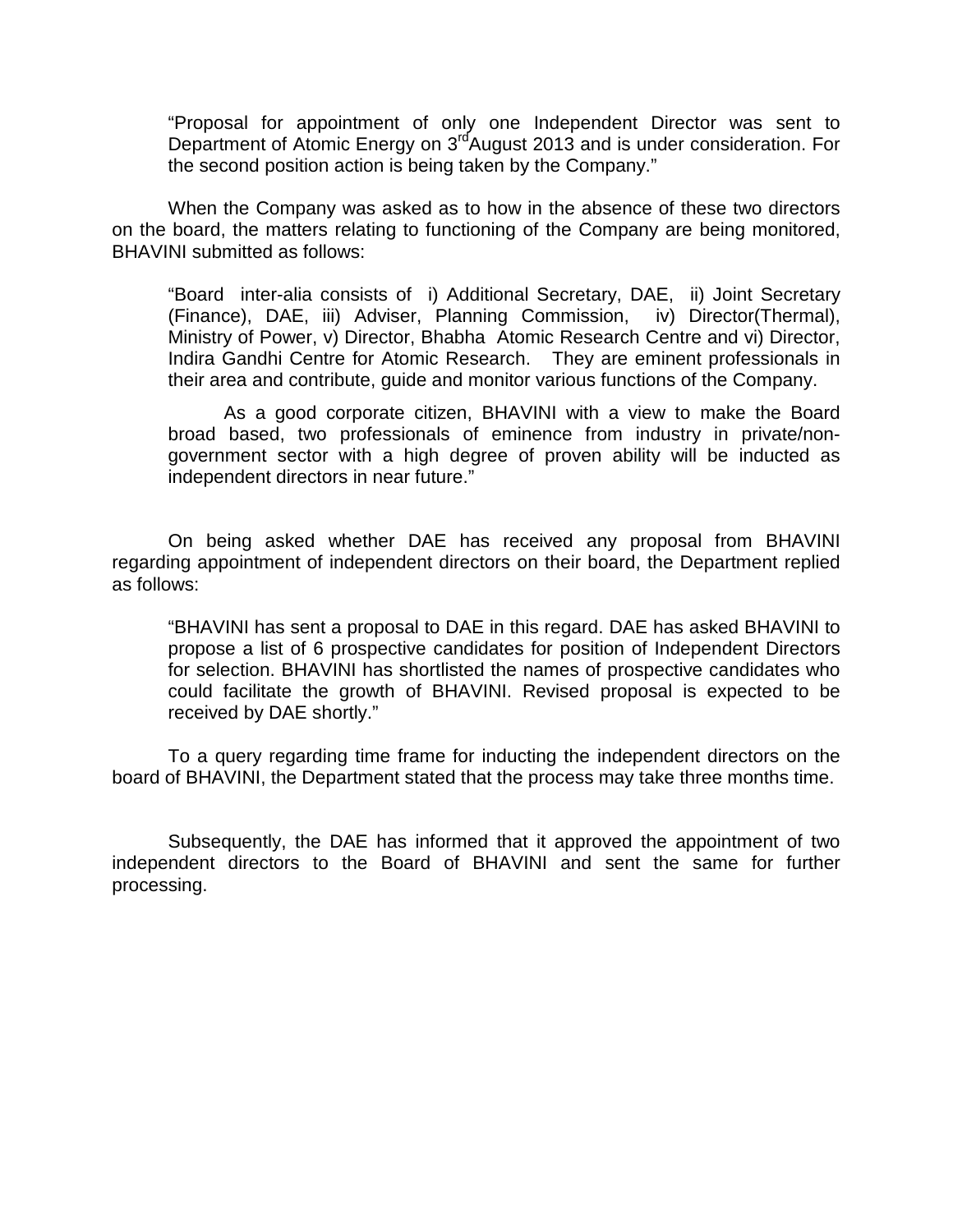# **CHAPTER - II**

# **NUCLEAR POWER GENERATION**

### **A. IMPORTANCE OF NUCLEAR ENERGY**

According to the Department of Nuclear Energy (DAE), the country's oil and gas resources are inadequate and most of their demand is being met through imports. As per the Integrated Energy Policy (2006) India's coal and lignite reserves are expected to last only for 140 years at 2004-05 production levels and run out in about 45 years if the production increases at 5% every year. The potential renewable resources of hydro and non-conventional sources like wind, solar, biomass etc. are also limited. Thus, it is inevitable that given its huge potential, nuclear energy has an important role in the energy mix of the country, particularly in the context of energy security. The share of nuclear power in the energy mix is thus expected to gradually increase.

It has been stated by DAE that the exact share of nuclear energy in the country's energy mix at a point in time would depend on the share of the other sources. Several projections in this regard have been made and as per one of the projections, Strategy for growth of Electricity in India by Department of Atomic Energy, the share of nuclear energy in the total energy at the primary level, which was 1.72% in 2002-03 is expected to gradually increase to about 16.58% by 2052. In terms of electricity generation, the nuclear share (which was 3.6% in 2012-13 in total electricity generation) is projected to be 26% by 2052.

# **B. XI PLAN TARGETS**

The details of the XI Plan nuclear generation targets, the targets at MTA and the actual generation are given below:

|        | <b>Generation of Nuclear Power (Million Units)</b> |         |         |         |         |               |  |
|--------|----------------------------------------------------|---------|---------|---------|---------|---------------|--|
|        | 2007-08                                            | 2008-09 | 2009-10 | 2010-11 | 2011-12 | Total XI Plan |  |
| Target | 18685                                              | 25894   | 32413   | 40703   | 45699   | 163395        |  |
| MTA    | 16956                                              | 14927   | 22000   | 31232   | 39492   | 124608        |  |
| Actual | 16956                                              | 14927   | 18831   | 26473   | 32455   | 109642        |  |

The reasons for shortfall in nuclear power generation in the XI Plan were primarily related to shortage of fuel. The target of 163395 MUs was revised to 124608 MUs at MTA stage considering the fuel supply position. The detailed reasons for shortfall were stated to be as follows:

• Demand-Supply mismatch of Domestic Uranium: There was a demand–supply mismatch in domestic fuel from 2003-04 onwards and efforts to augment the same had been initiated. At the time of formulation of XI Plan targets in 2006, it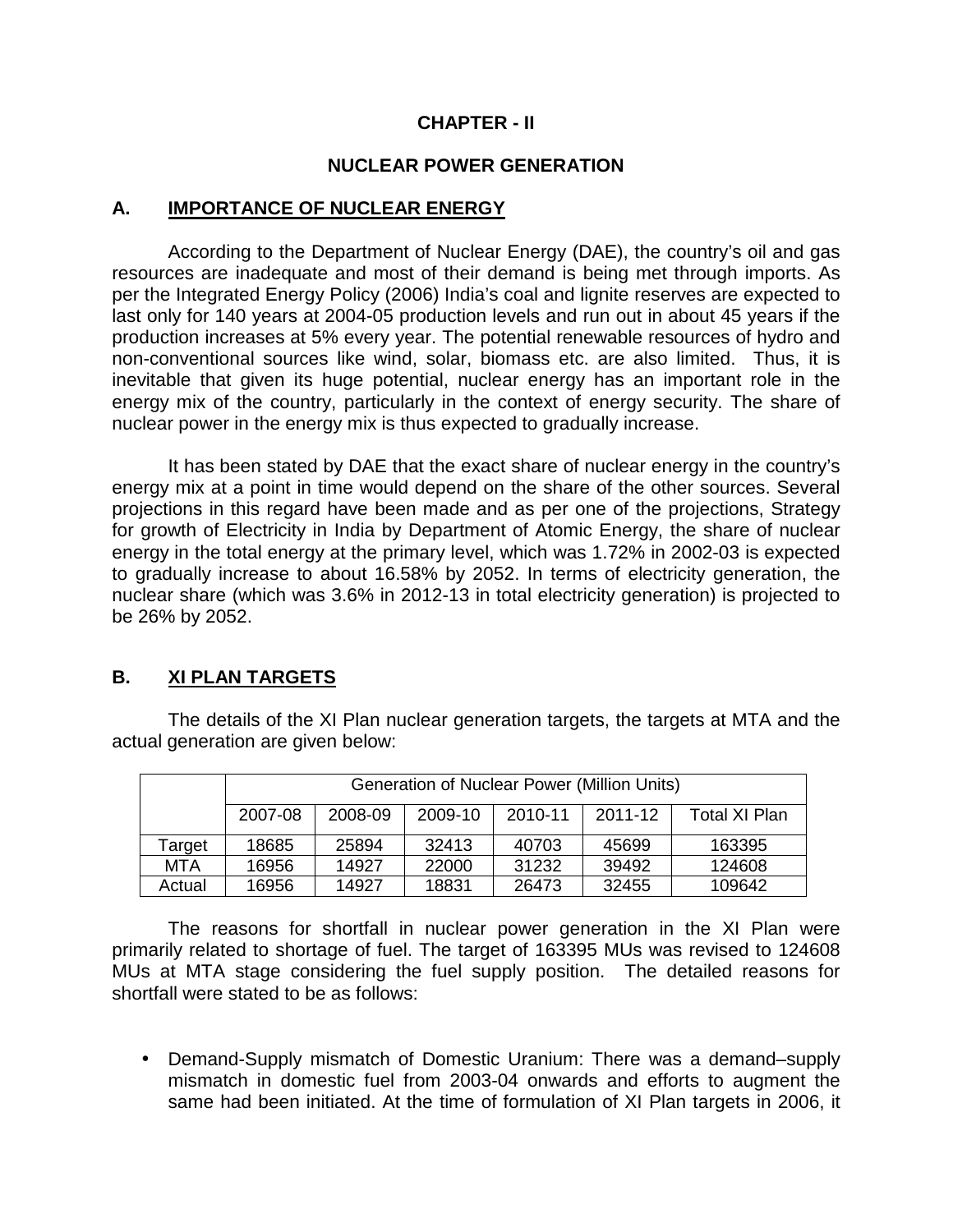was expected that there would be an improvement in supply of domestic uranium in the XI Plan period and the targets for generation were set accordingly. However, the domestic fuel supply improvement was seen only towards the later years of the XI Plan leading to shortfall in meeting the targets. It also led to delay in startup of Kaiga-4 after completion of construction and restart of Narora Atomic Power Station (NAPS-2) and Kakrapar Atomic Power Station (KAPS-1) after Renovation and Modernisation, which were awaiting fuel, leading to loss of generation from the units.

- Delay in international cooperation: The fruition of international cooperation was expected at the start of the XI Plan period and it was assumed while setting the targets that imported fuel for reactors to be placed under IAEA Safeguards would be available. However, the international cooperation materialised only in late 2008, and imported fuel was available only from late 2009-10 onwards. This also delayed the start of units RAPS-5&6, which were completed, but had to wait for imported fuel for startup.
- Delay in completion of Kudankulam 1&2 (KKNPP 1&2) projects. The XI Plan targets envisaged a total generation of 29784 MUs from KKNPP 1&2 over the last three years of the plan. However, the completion of the project was delayed due to delays in sequential receipts of equipment from Russian Federation and subsequently, local protests in 2011, which severely impeded the work.
- Delay in completion of PFBR (BHAVINI) projects. There was a shortfall of 2190 MUs due to delay in completion of PFBR, which was originally targeted in the year 2011-12. BHAVINI faced number of technological challenges being first of its kind. PFBR is constructed on an indigenous design, which was also a maiden experience. Therefore, designs kept undergoing changes through the course of manufacturing also. The necessity to use special materials like SS316LN, SS304LN, follow special stringent manufacturing processes and observe stringent tolerances and dimensions never experienced in the past, led to challenges and delays although the equipment were ordered on industries with proven capabilities and after due diligence. The Government has approved revised timeline for completion of PFBR as September, 2016.

## **C. XII PLAN TARGETS**

The XII Plan nuclear power generation targets fixed for NPCIL are 237149 Million Units and that of BHAVINI 1092 Million Units. The year-wise generation targets fixed for the XII Plan and achievements in 2012-13 and 2013-14 (April to December 2013) in Million Units are as follows:

| Financial<br>Year | 2012-13 | 2013-14 | 2014-15 | 2015-16              | 2016-17     |
|-------------------|---------|---------|---------|----------------------|-------------|
| Target            | 38000   | 46167   | 48688   | $50678$ <sup>#</sup> | $58014^{#}$ |
| Actual            | 32863   | 35333   | 27292*  |                      |             |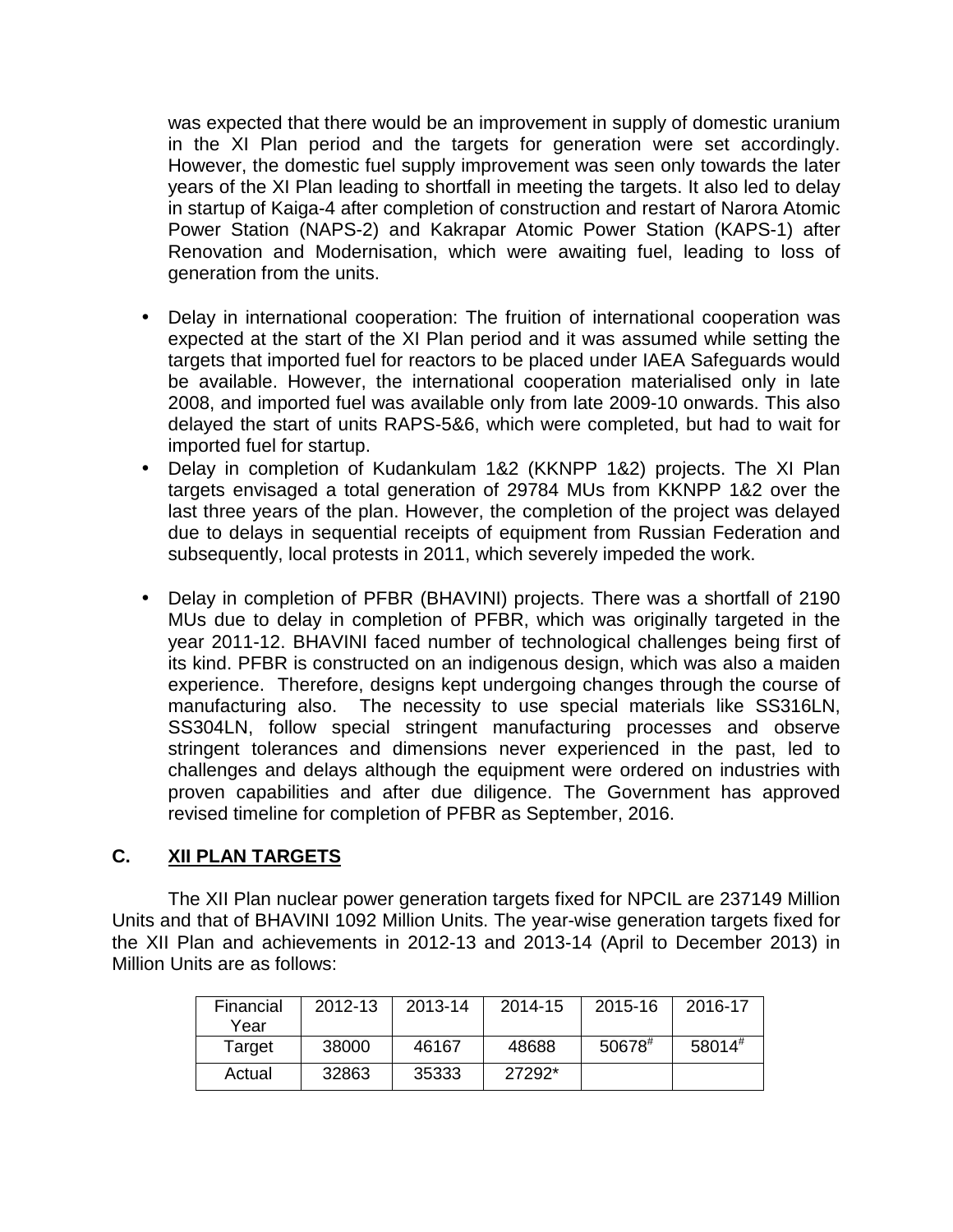$*Apr - Dec. 2014$ # includes target of 1092 MUs 2016-17 from BHAVINI The generation in 2013-14 and 2014-15 (Apr-Dec 2014) includes about 1106 and 2242 Million Units of infirm power respectively, from KKNPP-1

The shortfall in generation was stated to be on account of delay in start of operation of Kudankulam 1&2. The work on the project was delayed due to protests during September 2011 to March 19, 2012; subsequent remobilization in the prevailing atmosphere and building up momentum took time. Further, the commissioning of the project was taken up only after fulfilling the directives of the Hon'ble Supreme Court in July 13, 2013. The Unit-1 was connected to the grid on October 22, 2013 and its power level raised in accordance with the stage-wise clearances of the Atomic Energy Regulatory Board. The unit commenced commercial operation on December 31, 2014. It generated about 3348 Million Units of electricity till its start of commercial operation. Unit-2 is following closely following and the Unit 2 is expected to be operationalised in 2015-16.

### **D. THORIUM RESERVES**

When asked as to whether the government has carried out assessment of the available and extractable reserves of thorium and whether these reserves are sufficient for the three stage nuclear power programme of the country, the Department of Atomic Energy stated as follows:

"Thorium is abundantly available in India, in the beach sand, placer deposits along the west and east coasts of India. DAE through its Atomic Minerals Directorate for Exploration & Research (AMD) has surveyed almost the entire Indian coastline and identified locations where the beach sand contains significant quantities of monazite, which is the main source of thorium in India. Exploration activities carried out by AMD over the past six decades have resulted in establishing in situ resources of 11.93 million tonnes of monazite in the country, which in turn contains about 1.07 million tonnes of thorium oxide (ThO2).

Unlike Uranium, which can be used as nuclear fuel, thorium cannot be directly used as nuclear fuel. In the first instance, thorium has to be used along with either enriched uranium or plutonium while being put into any reactor. The spent fuel then contains an isotope called uranium-233. This is the second manmade fissile material apart from plutonium. The third stage of Indian nuclear power programme contemplates making use of Uranium-233 to fuel Uranium-233 – Thorium based reactors, to provide energy security to the country for several centuries. The intention of the DAE is to use thorium as the mainstay of its longterm nuclear power programme. Using the nuclear properties of uranium, plutonium and thorium, it can be easily shown that to get a rapid growth of installed nuclear generation capacity in a country like India with limited uranium resources, the large-scale deployment of thorium has to be postponed to the third stage of the Indian nuclear programme after the plutonium-based (Fast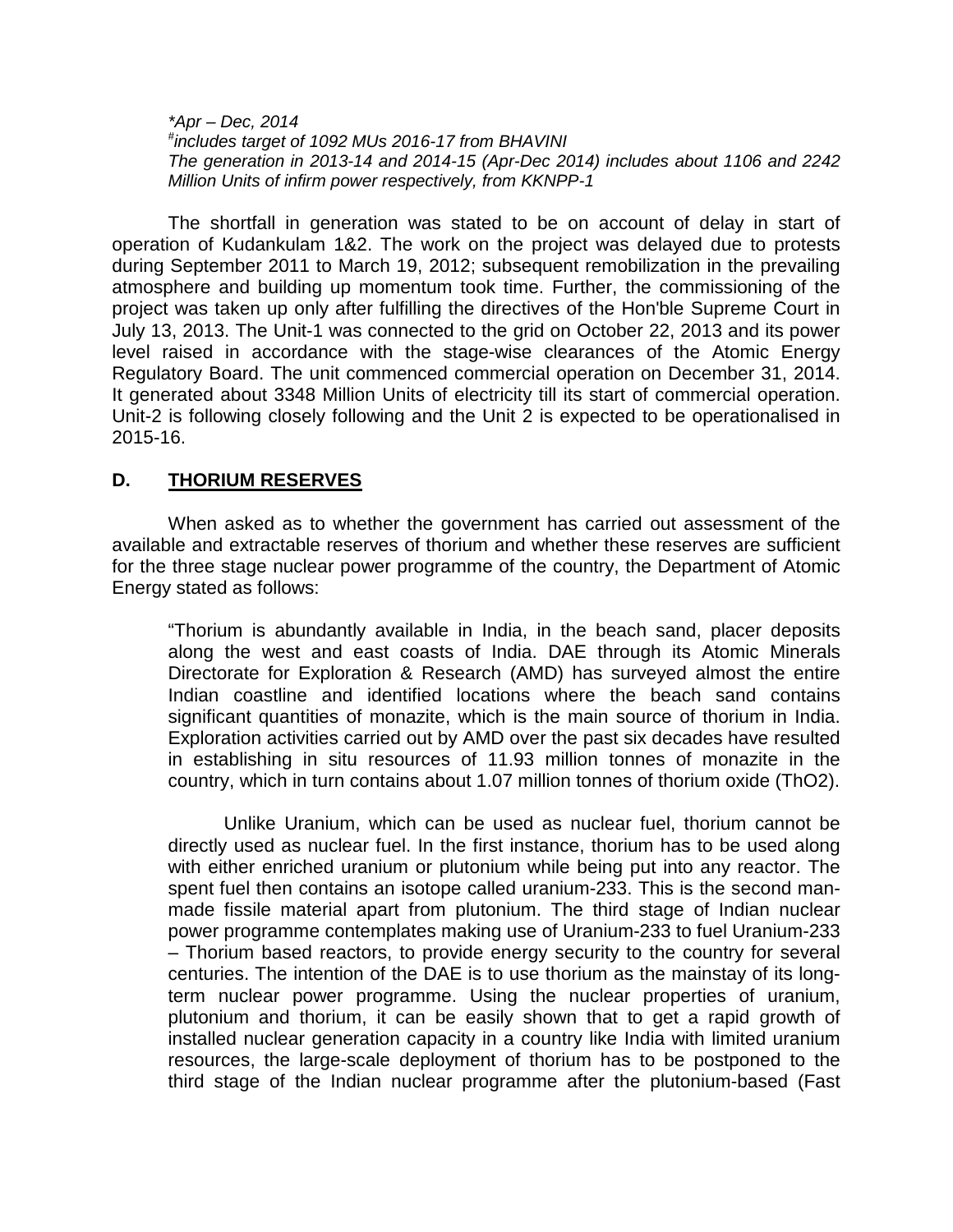Breeder Reactors) (FBRs) have enabled accelerated growth in the nuclear generation capacity in the second stage of this programme.

BARC and other research organisations under DAE are engaged in various R&D activities to address the utilisation of thorium in different types of reactors. Some important highlights of these activities are as follows:

- (i) Thorium Oxide (Thoria) pellets contained in bundles have been used in the initial cores of our Pressurised Heavy Water Reactors (PHWRs). Thoria based fuels have also been irradiated in the research reactors CIRUS and Dhruva. After such irradiation, these fuel elements have been examined in the laboratories at BARC, yielding excellent results.
- (ii) The irradiated thoria pins of CIRUS have been reprocessed to obtain U233. The recovered uranium 233 has been fabricated as fuel for the 30 Kilo Watt (thermal) KAMINI reactor which is in operation at Indira Gandhi Centre for Atomic Research (IGCAR) at Kalpakkam.
- (iii) The very challenging technologies for fabrication of Thoria based fuel pellets, carrying uranium-233, have been established.
- (iv) A 300 MW Advanced Heavy Water Reactor (AHWR) using thorium based fuel has been designed and developed. This reactor will serve as a technology demonstrator for not only the thorium fuel cycle technologies, but also several advanced passive safety features. A Critical Facility was commissioned in 2008 at BARC, and is used for carrying out experiments to further validate the physics design features of AHWR. A project for launching construction of AHWR has been included in the XII plan."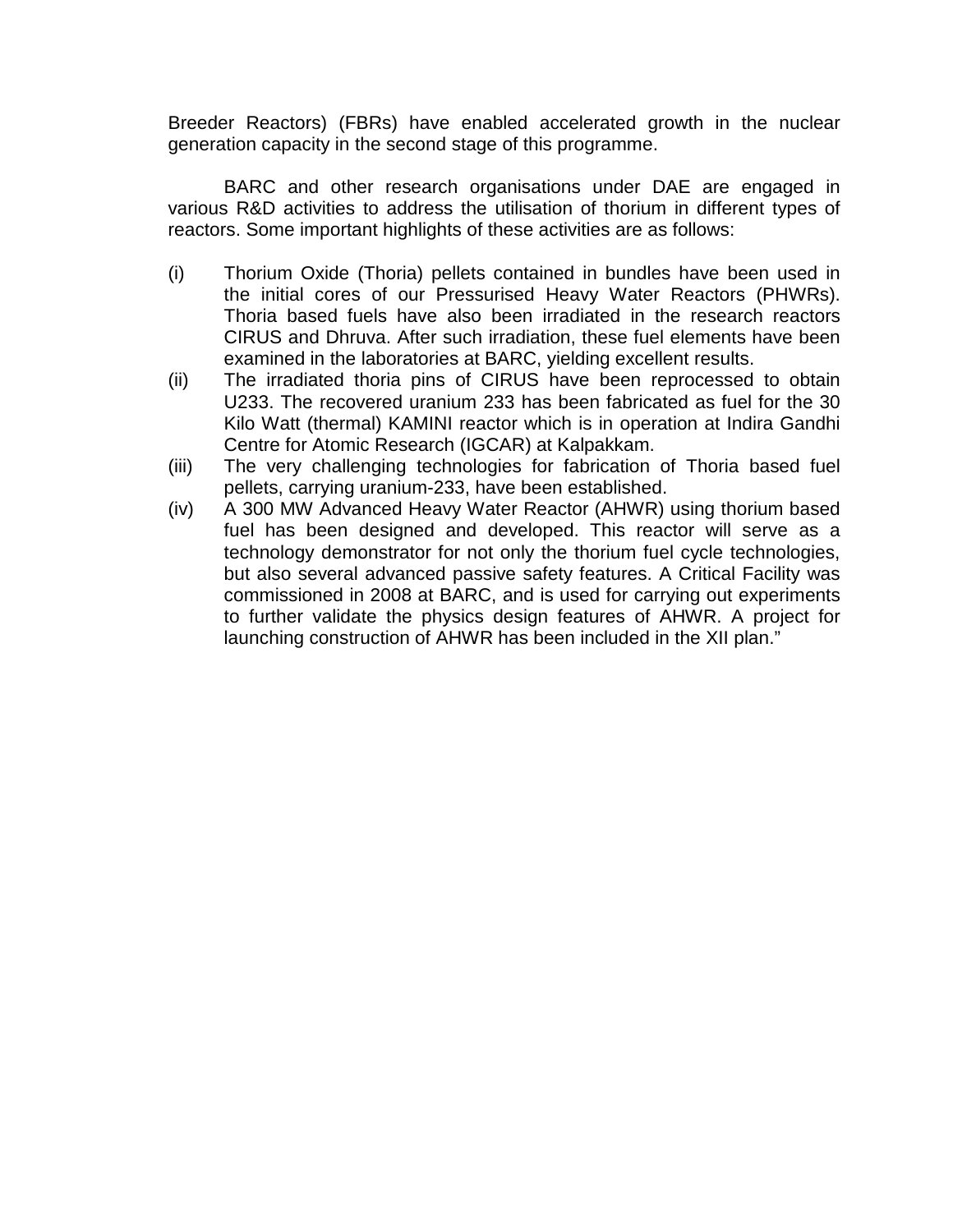### **CHAPTER - III**

### **COMMISSIONING OF PROTOTYPE FAST BREEDER REACTOR**

 Government of India accorded the administrative and financial approval for launch of PFBR in September 2003 with the completion duration of seven years i.e. September 2010. Government of India, in April 2012, has accorded approval for revision of the project completion schedule to September 2014. The present target for project completion is September 2016 as per Government's approval in December 2014.

#### **A. DELAY IN Commissioning of PFBR**

 During oral evidence held on 6 January 2015, the acting CMD explained in detail about the commissioning of PFBR as follows:

"The company was incorporated in October 2003 and the first pour of concrete which marks the beginning of these nuclear projects actually commenced in December' 2004. After the tsunami which struck Kalapakkam, this had to be redone. The work has been going on since June 2005 and today we have almost completed the construction of the project. All the reactor components have been received and they have been evacuated. Now what is happening is that each of these components has been commissioned independently. The integrated commissioning together of all the equipments is being undertaken in BHAVINI now. The physical progress is 97.65 per cent and the Cabinet has approved date of September 2016 for completion of the project and process of integrated commissioning. We would start the process of filling of sodium as sodium is used as coolant in this reactor. Sodium filling in the second fuel filling in the main vessel will start serially. All components one after another other than the sodium pumps would be commissioned and then the fuel will be filled in main vessel where fuel will be loaded and would be heated. We expect that fuel loading could commence by July-August 2015 and then there would be zero power initially. The power would be stepped up gradually because this is the first-of-itskind reactor in the country and physics experiment like low and high power need to be done for data validation. Eventually we would go for 100 per cent power. This is in brief the present status of fast breeder reactor."

In this regard, the representatives of DAE submitted as follows:

"...I would also like to submit to the august Committee some of the reasons why BHAVINI is facing considerable delay in execution of this project. Some of the important reasons my colleague has just now mentioned. This is virtually the first of its kind project anywhere in the world. Among the developed countries also, only earlier Soviet Russia, prior to current Russian Federation, had started in 60s and it is said that they are continuing to build the same. They have not come to the completion of the breeder reactor. In effect, the BHAVINI breeder reactor we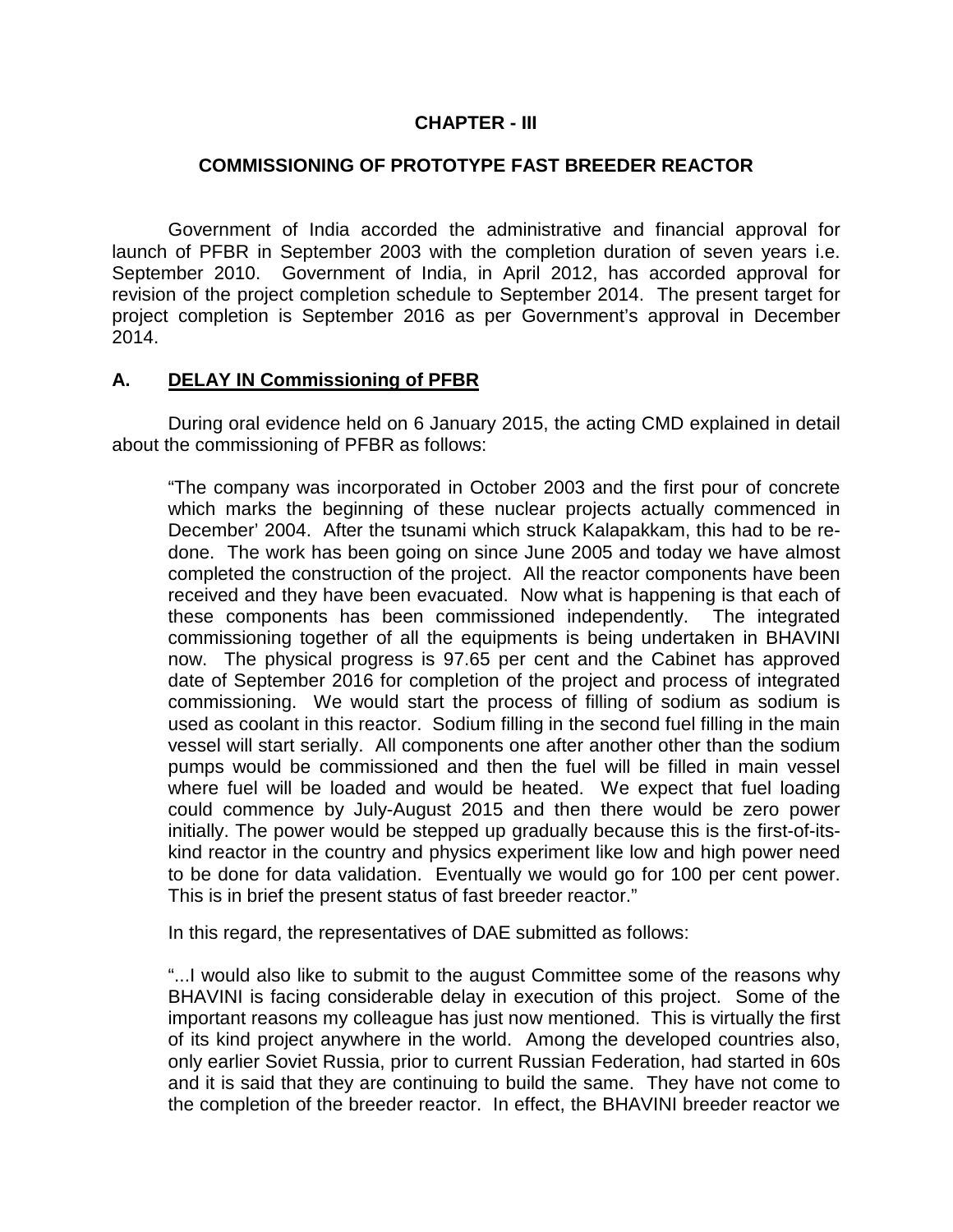are building in India is effectively the first of its kind for us in the country. The second important point is we have what we describe in the scientific community a denial regime. Anything related to this Plant or even any other nuclear plant, mostly we will have to design and build it ourselves. Even the smallest component or part, no other country is prepared to sell it to us. They have extensive means to see if any other importer is indirectly giving that item to the Department of Atomic Energy, they would like to immediately put a halt to the export of that item from that country.

As I have submitted, every single equipment, every single component has to be internally designed, there is always a process of trial and error. They start with an expectation that they need this particular function to be discharged. To discharge that function they design equipment and after designing that they will have to rest it in laboratory conditions. If it is successful in laboratory conditions on a smaller scale they give it for manufacture to an identified commercial manufacturer. After that it has to be verified whether it continues to discharge the expected functions when built on a commercial scale. So, they are in that process. As my colleague has mentioned, they have completed almost 97 per cent of all the equipment. Two items of equipment, very delicate ones, they are still having small degree of problem with them…….. we are reasonably hopeful, as of now, that we will be able to complete the execution of the project and commence commercial generation of power by September, 2016."

Acting CMD, BHAVINI further submitted as follows:

"....I can give reasonable assurance to the hon. Chairperson and Members of the Committee that there has been no instance of avoidable delay between  $14<sup>th</sup>$ September and now. The delays whatever happened have been completely unavoidable. For instance, the initial plan was by February 2014 most of the reactor critical components were to be received and erected and commissioned in Kalpakkam. What happened was many of these equipment were over dimensional and first of the kind for which even technology development could not take place by the designers, the Indira Gandhi Centre for Atomic Research. So, they were being manufactured straightaway. There were several issues in the manufacture because of the stringent specifications, because of the stringent tolerance required. Even the tools and the methodologies were first of the kind. So, they also had to be concomitantly evolved along with the manufacturing process. Because of which a number of components were received after September 14. For example, the air heat exchangers, which are safety grade equipment and then the fuel handling equipment like the fuel transfer machine or the transfer arm, were received late and are being commissioned now. That is one. The second reason is the receipt, erection and commissioning had to be done in a sequential manner and not in a parallel manner. So, non-receipt or delay in receipt of one component resulted in the delay of erection of another component. So, these were the reasons because of which there was this delay. Now, as we have projected, by the end of this year we should be able to start fuel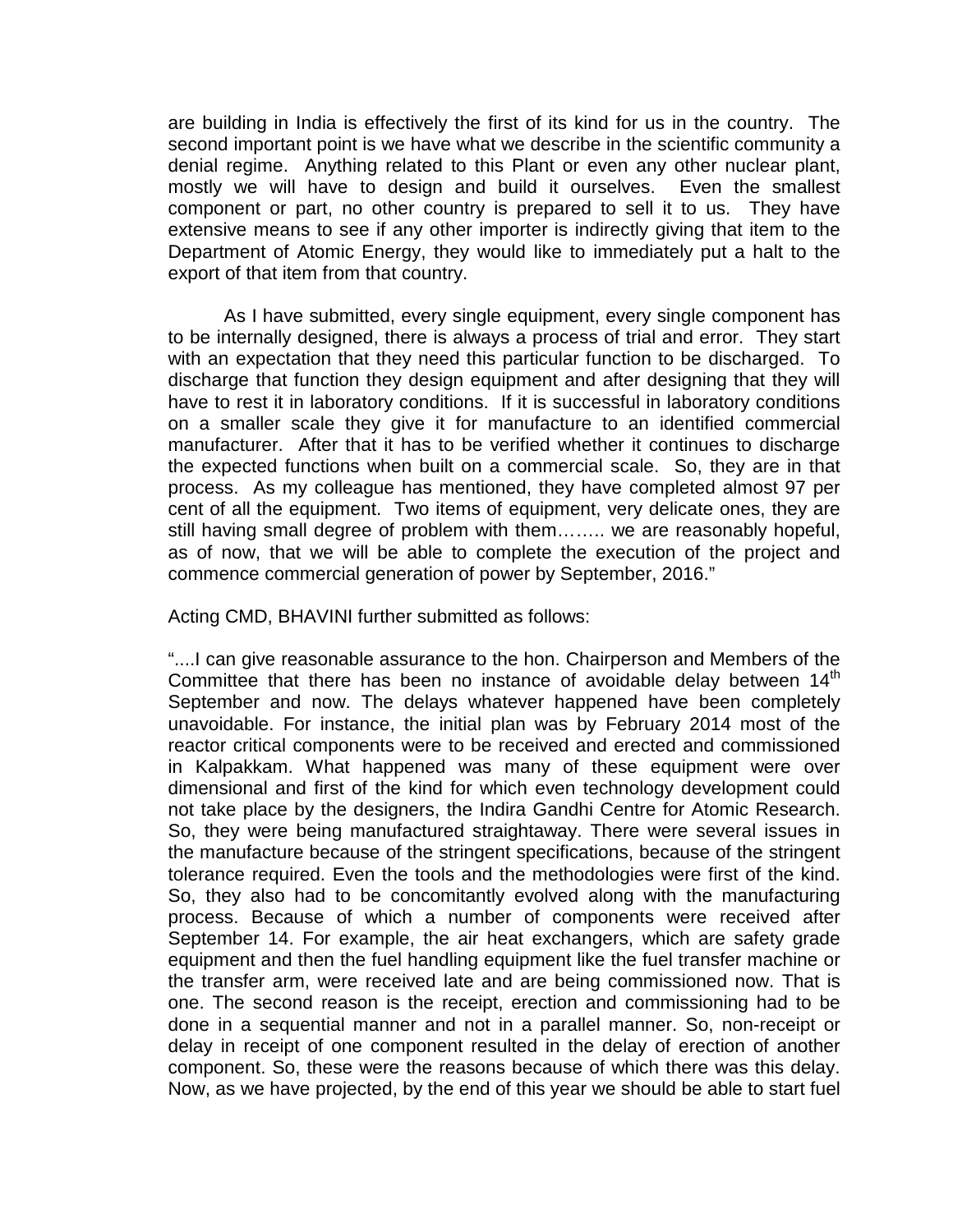loading in the reactor and start generating low power initially and then step up power gradually and reach 100 per cent power by September 2016."

DAE further stated as follows:

"The first question is relating to the enormous delay in this project and the hon. Member has expressed the opinion that somebody should be made responsible. While I fully agree with that sentiment, I would like to once again submit to the Committee that this is the first of its kind effort. Nuclear technology is one of the most complicated technologies in the realm of science and technology. What has been done earlier in other countries is the proof of concept. Our scientists also know that such and such a thing can be done to achieve such a result but the actual technological pathways of doing those things and achieving that result is a thing which is left to ourselves to identify, to design and to invent and to actually implement on ground. I would like to humbly submit that our scientists are making the best of their efforts and whenever we do a thing for the first time, it is definitely likely to take more time than initial envisaged and it is likely to take more cost than initially envisaged.

 In the same vein, the current project is seeing technological problems. Most recent ones are the detection of neutrons and another piece of equipment. Every single piece of equipment has to be considered as critical for the project. The equipment has to meet all the requirements and all the standards. It has to be approved by the Atomic Energy Regulatory Board before it can actually be utilised in a safe manner. Therefore, I humbly request hon. Members that we place trust in the scientific community with whom we have entrusted this project and I sincerely believe that they are making best possible effort and they should see the completion of this project."

## **B. CLOSE DOWN OF FAST BREEDER REACTORS**

From information provided by BHAVINI, the Committee noticed that out of 18 units / projects using Fast Breeder Technology world over as many as 8 units / projects have been closed down. It was also noted that all these units pertain to developed countries viz US, UK, France& Germany etc. In this regard, on being asked as to why most of the developed countries have closed down their fast breeder reactors particularly in the context of the financial viability and safety/security/environmental threat from the reactors, the DAE in a written reply stated as follows:

"Out of the 8 reactors that have been closed down worldwide, four reactors are of experimental type, EBR\_II (USA), ENRICO FERMI-I(USA), DOUNREAY DFR (UK) and KARLSRUHE KNK-II(GERMANY). Most of the developed countries have decided to proceed for generation-4 reactors and are presently engaged in designing Fast Breeder Reactors meeting generation-4 criteria which are being evolved. Japan has Monju & JOYO reactors. These reactors have not started after post Fukushima incident, though the Japan Atomic Energy Commission has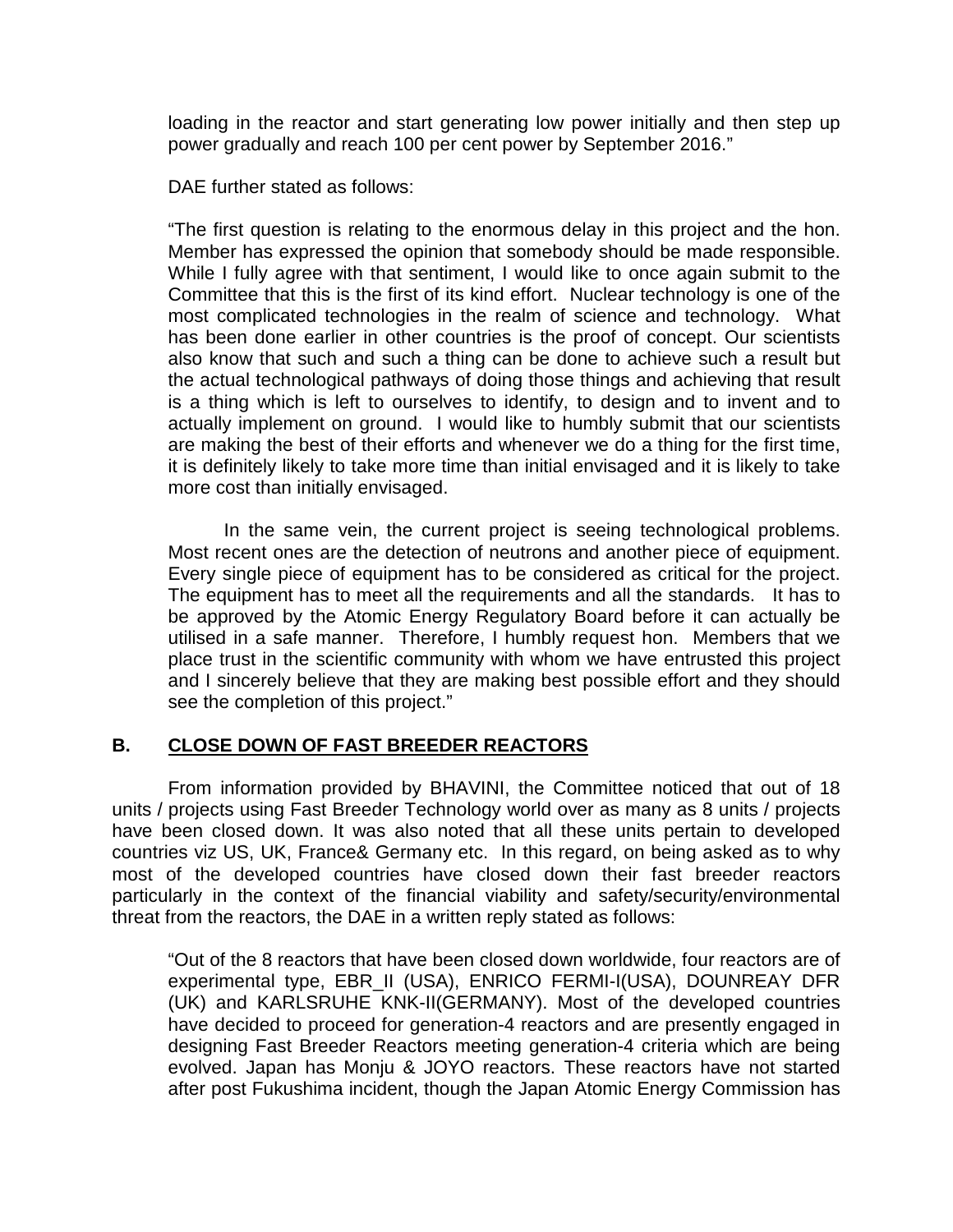plans to restart them. In Russia BN 600 reactor is under operation and BN 800 is scheduled to commence commercial operation by the end of December, 2014. Russia is also designing a 1200 MWe FBR. France is also in the process of designing generation-4 reactor and the ASTRID reactor is expected to be launched for construction by 2020. Germany took a political decision to phase out nuclear power programme in their country."

In this regard, the representative of BHAVINI stated as follows:

"In Japan, they have got two reactors - Joyo and Monju. Joyo is the experimental reactor and the Monju is a commercial type reactor. So in respect of both the reactors, they had some problems in the refuelling machines. They have rectified all the deficiencies. Post-Fukushima, they are waiting for Government clearance to start all the reactors. So, they expect that the fast breeder reactor will be started. That is the position in Japan.

 In Russia, the BN 600 reactor is operating since 1980 and it is operating at a very high capacity for the last 30 years. They have also started one reactor, the BN 800. In December, they made the reactor critical. This year, they will be going for commercial production. In China, they have started one experimental reactor, the CEFR. That is also operating. The European countries have not gone in for fast breeder reactors because they do not require this type of a reactor to generate power. They have got enough uranium from which they can operate the Boiling Water Reactor and the Pressure Water Reactor to get power. But countries like India do not have uranium. That is why, Dr. Baba envisaged the three-stage programme in which with the available uranium in the first stage, we will produce power; the plutonium produced in the first stage will be used for this. Plutonium will go to the second stage and then to the third stage which is thorium based. Unless we have sufficient number of second stage reactors having plutonium which has more breeding ratio and neutron flux, we cannot immediately rush to the third stage. So, at least 15-20 years of operation of the second stage is required so that we have thorium which can be converted into U-233. So, that is the third stage when you are achieving it. This is a step by step programme for India. When we achieve the third stage, maybe after 20 years, India will have sufficient power available through the thorium cycle. Even though we do not have uranium, yet the breeding ratio more than one, enough fuel will be generated subsequent to the commissioning of the third stage. So, this is a stage-wise programme which our country is envisaging. In the second stage, the PFBR is the first reactor to be commissioned and we have to do it very safely to avoid any lacuna in commissioning. As we are telling that the world is watching us, we should not make any mistakes. The experience from other reactors in other countries shows the sodium leak which is the main thing. So, we should have a systematic approach so that with safe condition, we will be commissioning the PFBR."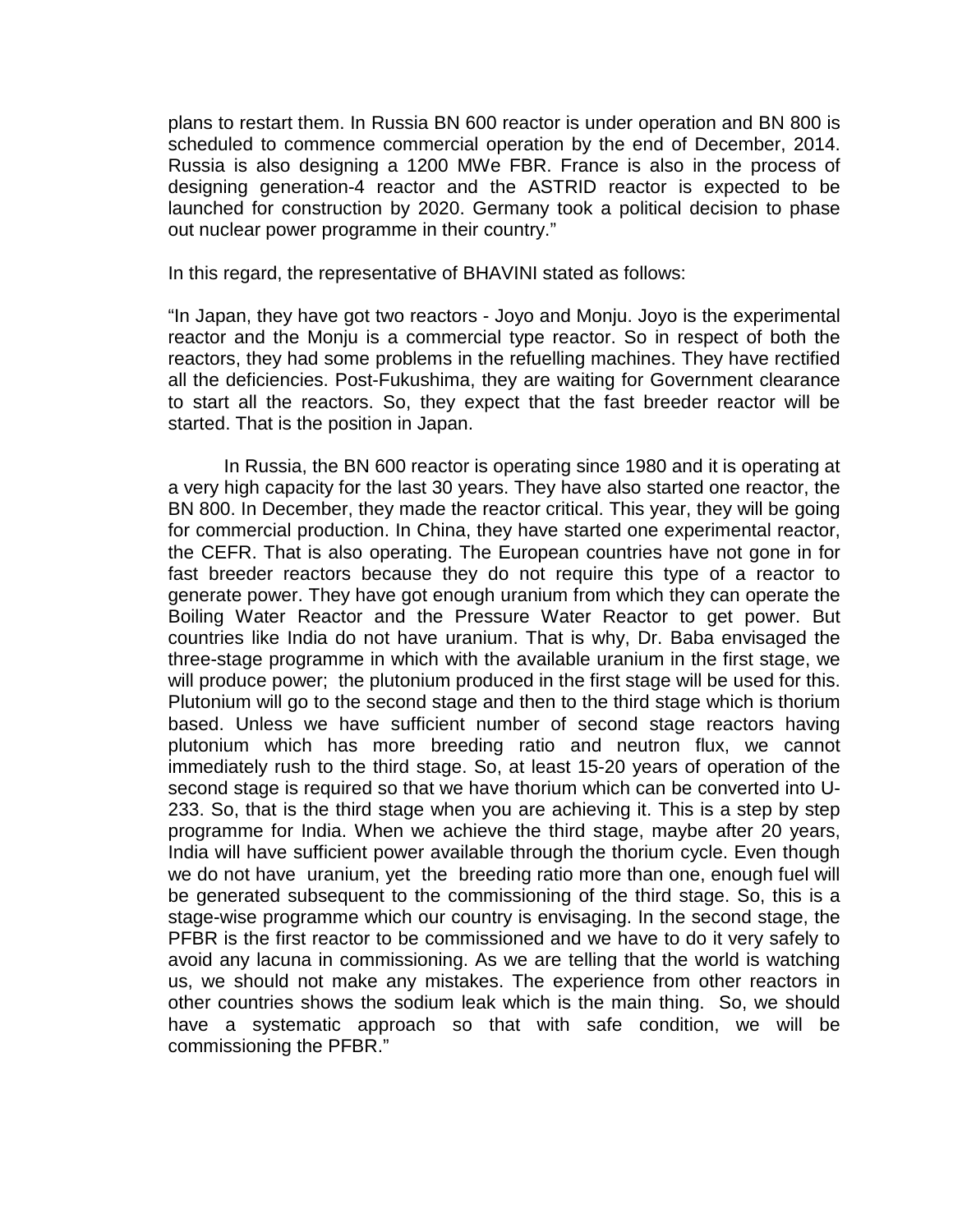# **C. ROLE OF DAE**

When asked about the steps taken by DAE for expeditious completion of the project, it replied as follows:

"Steering committee headed by Secretary, DAE conducts regular meetings on quarterly basis for monitoring the activities of various projects including PFBR being built by BHAVINI. Achievements, constraints, physical and financial progress, forthcoming activities are reviewed critically. These meetings help in identifying and resolving the inter-organisational issues. Further the support extended from different units of DAE to PFBR are reviewed and strengthened wherever required."

On being asked why the resultant time-lag was not envisaged or factored in when the original schedule was proposed despite knowing fully well that the equipments would be manufactured for the first time, the DAE stated:

"When original schedule was proposed, IGCAR had determined completion time based on technology development of a few critical nuclear components. Since it was not practical to manufacture reactor size equipment during technology development programme, only scaled model or sectors of the equipments were manufactured. When equipment were ordered for manufacture for PFBR and tested, many new issues cropped up including scale up issue, not envisaged during technology development, requiring additional time for resolution."

The Department of Atomic Energy was asked to furnish a detailed statement about the exact road map for the remaining works /stages of completion of the project. In its reply, the Department submitted:

"PFBR is in advanced stage of completion. Erection of all reactor components has been completed. Most of the supporting systems have been commissioned and are being operated on regular shift basis. Finishing works are under progress which includes testing, integrated commissioning and last mile connectivity from control room.

The following activities are remaining to be done for completion of the project:

- $\triangleright$  Sodium filling, purification and commissioning of secondary sodium circuits  $*$
- $\triangleright$  Sodium filling, purification and commissioning of safety grade decay heat removal circuits\*
- $\triangleright$  Filling of sodium and purification in Main vessel \*
- $\triangleright$  Commissioning of sodium pumps
- $\triangleright$  Testing of fuel handling equipments in sodium at 200 deg C and at 450 deg C<sup>\*</sup>
- Commissioning of Neutronic channels & Reactor protection system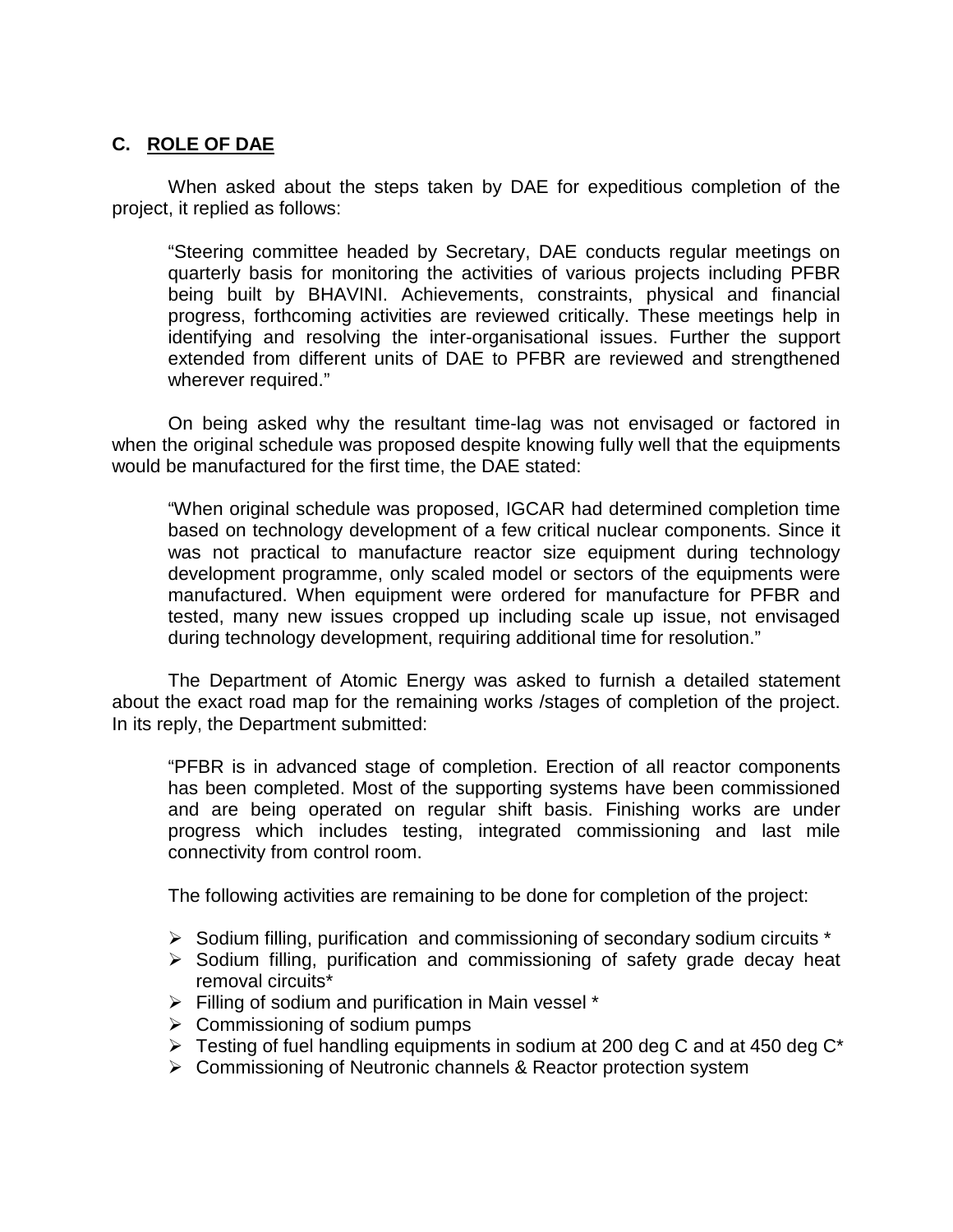- Replacement of Dummy Sub-Assemblies and loading of Fuel Sub-Assemblies\*
- $\triangleright$  First approach to criticality\*
- > zero power tests\*
- $\triangleright$  Raising of power to 20% of full power and conducting all intermediate power tests\*
- $\triangleright$  Raising of power to 30% of full power\*
- $\triangleright$  Rolling of turbine and synchronizing
- $\triangleright$  Raising of power to 50% of full power and conducting high power physics tests\*
- $\triangleright$  Raising of power to 90% of full power and conducting high power physics tests\*
- $\triangleright$  Raising of power to 100% of full power and conducting high power physics tests\*
- $\triangleright$  Commercial operation

\*indicates that clearances from Atomic Energy Regulatory Board at each stage is required prior to start of the activity.

With completion of all of the above said activities, it is expected that the PFBR project will be commissioned by September 2016.

### **D. STUDY VISIT OF THE COMMITTEE TO PFBR PLANT, KALPAKKAM**

 In order to have a firsthand information about the development of the PFBR, the Committee decided to undertake on the spot study visit of BHAVINI's plant at Kalpakkam on 12 February 2015. During their study visit, the Committee found that PFBR complies with the latest state of the art technology; its design is above Gen-III and closer to Gen-III+ reactors.

 During informal discussion held with representatives of BHAVINI during the study visit, the Committee were informed that since its inception BHAVINI has been engaged in consistent and concerted efforts with the neighborhood populace to allay their apprehensions, if any, on the safety of nuclear power. Through their continuous activities and participation in the well-being and emancipation of the local people, a symbiotic relationship has been fostered and maintained. This is borne out by the fact of peaceful co-existence of BHAVINI with the local population, even during times of disturbances in the other nuclear power station in the state. Further, technical visit to BHAVINI site is regularly arranged for the students from neighborhood schools/colleges and they in turn are also adequately equipped to allay the fears of people. Industrial visits for technical students are permitted and in-plant training is imparted to have firsthand knowledge on the safety of PFBR. Pictorial pamphlets about the need for nuclear power and on the safety features of PFBR are distributed to the local public. Street plays in regional language are also conducted to educate the public on the need for nuclear power.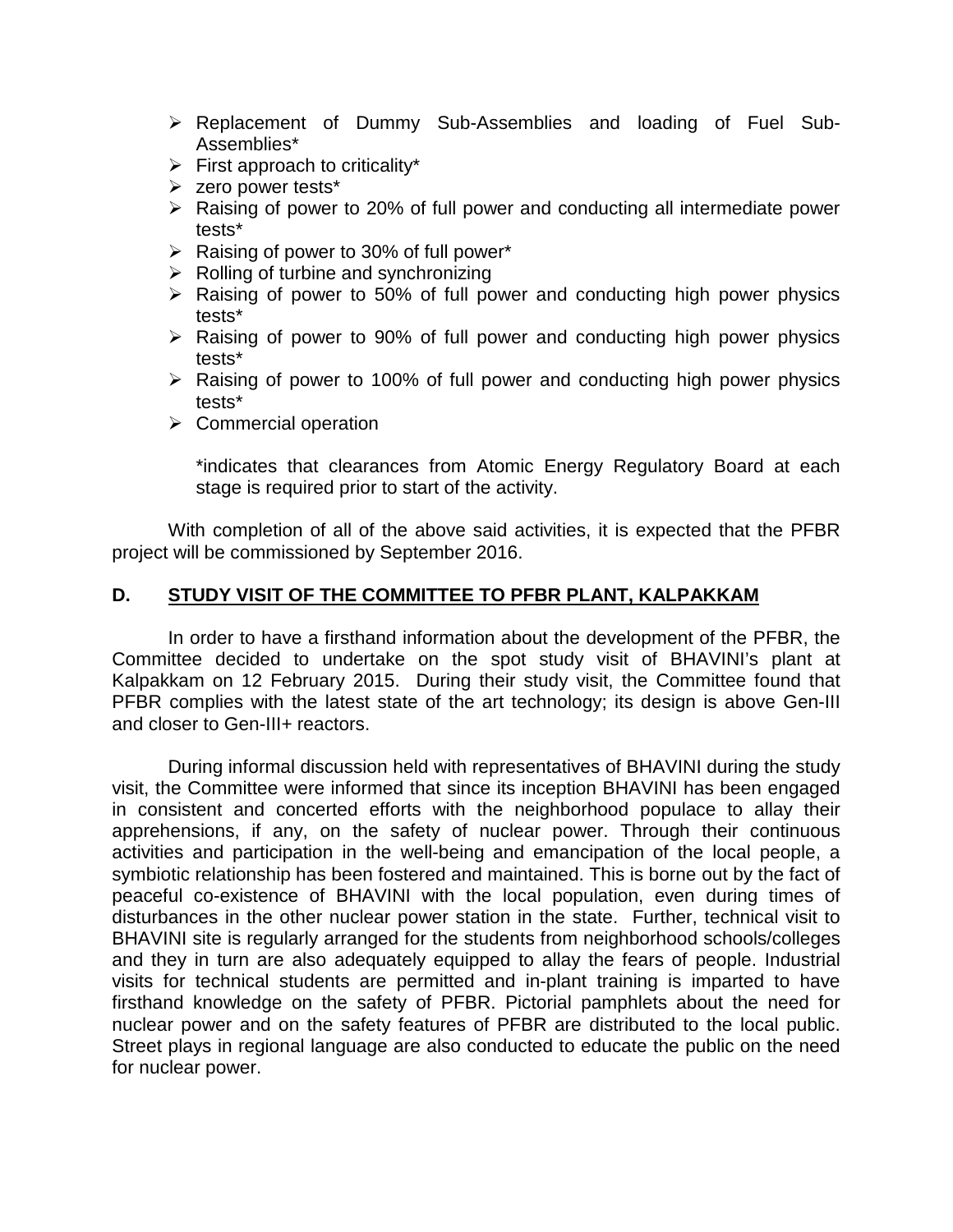# **CHAPTER - IV**

### **COST OF PRODUCTION AND ECONOMIC VIABILITY ON NUCLEAR POWER**

 According to BHAVINI, initially the project was to be handled by Indira Gandhi Center for Atomic Research (IGCAR) and the Detailed Project Report (DPR) was prepared by them. However, later on the company (BHAVINI) was formed to execute the project which led to cost escalation due to tax and other additional costs. Explaining the reason for the project being taken away from IGCAR, the Company in a written information stated that IGCAR, Kalpakkam has carried out Research & Development and design of PFBR. Government took the decision to build the project in company mode in view of the long term perspective of many future fast breeder reactors that have to be built in the country on commercial scale. For the implementation of the PFBR project, the Government has approved formation of a Special Purpose Vehicle (SPV) under the companies Act 1956. BHAVINI will construct and operate future Fast Breeder Reactors too.

### **A. COST ESCALATION OF PFBR**

 As per information furnished by the Company, the cost of the project in the DPR was Rs. 3440 crore as prepared by IGCAR in the year 2002 and the sanctioned cost was Rs. 3492 crore which was inclusive of 52 crore as the interest during construction. The Committee noticed that the cost of the Prototype Fast Breeder Reactor (PFBR) Project went up by Rs. 2185 Cr. from Rs. 3,492 Cr. to Rs. 5,677 Cr. (increase of 62%) even though 5% escalation per annum had been provided for in the DPR. The reasons for huge cost escalation were stated to be change in tax structure, inflation rate of 11% in 2008, hike in salary of employees and modifications in execution of the project.

When asked about the modifications in the project and increase in cost attributable to these modifications, the Company in a written reply stated as follows:

"PFBR is prototype reactor and first of its kind in India. Complexity of the project has necessitated substantial changes / modifications in specifications / designs during detailed engineering as well as during manufacturing of components, which resulted in an increase in the cost of raw materials, machines and manpower. Price variation clause as well as changes / modifications in specifications and designs subsequent to placement of orders in few other cases have resulted in increase of cost by Rs. 284 crore."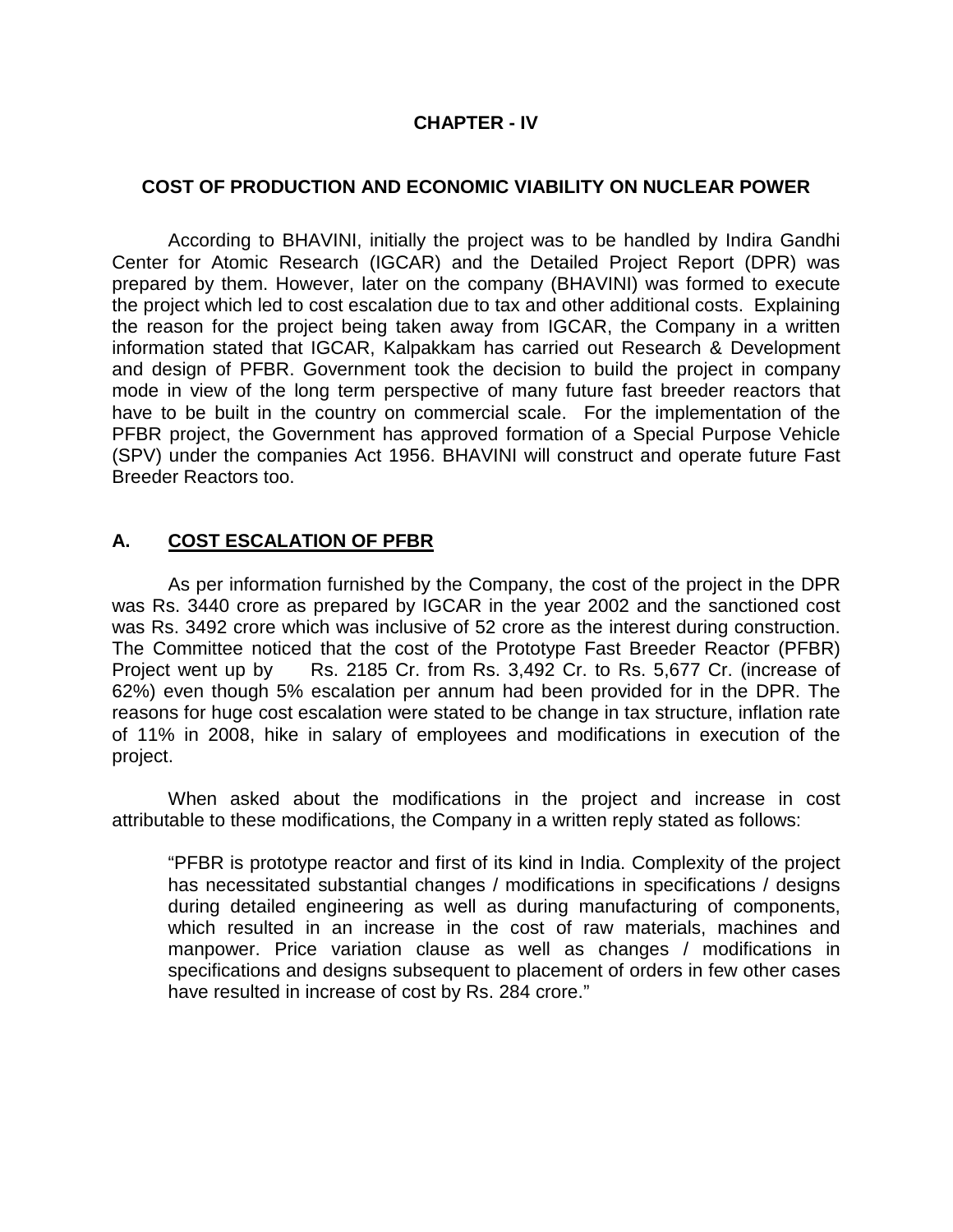On being asked to provide factor-wise increase in cost, the Company submitted as follows:

| SI. No.        | <b>Particulars</b>                                                                                                                                                               | Amount (Rs.<br>in Crore). |
|----------------|----------------------------------------------------------------------------------------------------------------------------------------------------------------------------------|---------------------------|
| 1              | Escalation (present & future) of core materials such as stainless<br>steel, copper, cement, steel, construction materials, POL and labour<br>for the items covered under all USI | 747                       |
| $\overline{2}$ | Changes/modifications in specifications/ designs and effect of price<br>variation clause                                                                                         | 284                       |
| 3              | Foreign exchange rate variation                                                                                                                                                  | 103                       |
| 4              | Tsunami rehabilitation cost                                                                                                                                                      | 4                         |
| $\overline{5}$ | <b>Other Items</b>                                                                                                                                                               |                           |
| 5.1            | Items other than at construction facilities not considered under DPR                                                                                                             | 382                       |
| 5.2            | Taxes and duties                                                                                                                                                                 | 206                       |
| 5.3            | Working capital                                                                                                                                                                  | 136                       |
| 5.4            | Interest during construction                                                                                                                                                     | 106                       |
| 5.5            | Increase in Housing expenditure                                                                                                                                                  | 87                        |
| 5.6            | Expenses beyond criticality up to commercial operation                                                                                                                           | 60                        |
| 5.7            | Heavy Duty crawler crane                                                                                                                                                         | 56                        |
| 5.8            | Credits (Sale of In-firm power)                                                                                                                                                  | 55                        |
| 5.9            | pay commission effect<br><b>Sixth</b><br>on the Project management &<br>superintendence                                                                                          | 17                        |
| 5.10           | Induction of CISF                                                                                                                                                                | 16                        |
| 5.11           | <b>Project Station Building</b>                                                                                                                                                  | 14                        |
| 5.12           | Contingencies                                                                                                                                                                    | -61                       |
| 5.13           | Net interest income                                                                                                                                                              | $-27$                     |
|                | <b>Total</b>                                                                                                                                                                     | 2185                      |

# **B. ECONOMIC VIABILITY AND SUSTAINABILITY OF NUCLEAR POWER**

BHAVINI has stated that the cost of nuclear power generated by PFBR is sure to become competitive as technology of fast breeder reactor reaches maturity, which may, however, take some time. When asked about the expected time frame by which the cost of nuclear power will become competitive and economical in comparison with other source of energy in its written reply, DAE submitted as under:

"By the time BHAVINI starts construction of FBR 1&2, the experience and lessons learnt from construction, operation & maintenance of PFBR will make Fast Breeder Reactor technology and operation more robust. Besides, the cost of FBR 1 & 2 is expected to be more competitive than PFBR on account of economies of constructing twin units in the same site as PFBR and with minimal changes to PFBR design."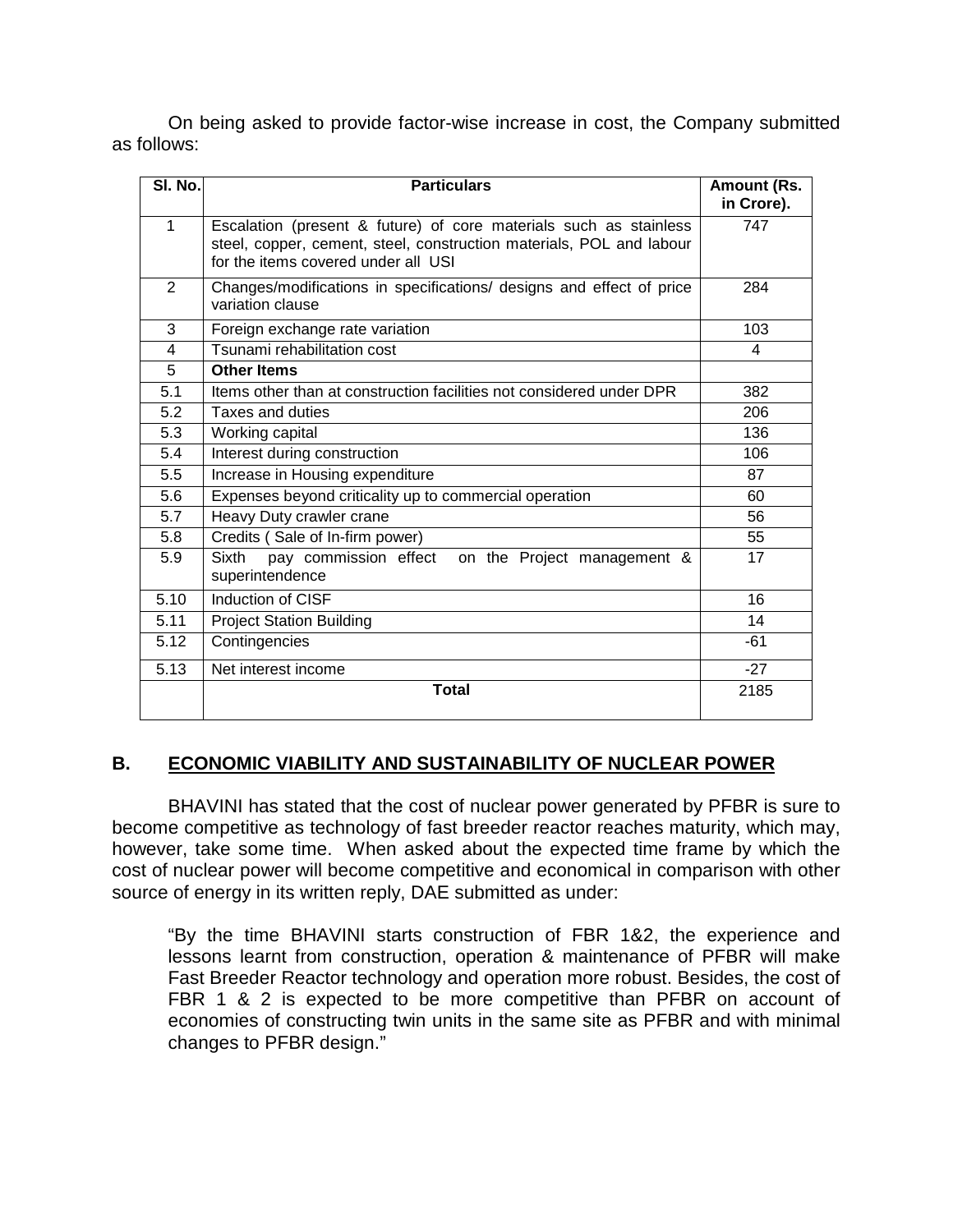On being asked as to when the company is expected to break even and start making Profits, the DAE in a written reply submitted that BHAVINI is expected to break even when the 500 MWe PFBR operates at 62.8% capacity factor.

 In a detailed note on the relative project cost, gestation period, cost of generation, etc. of the each sources of power generation in the country, the DAE reply submitted as follows:

"The cost of generation or the unit energy cost is the barometer for adjudging economic viability and competitiveness of a source of electricity generation. The cost of generation of hydro electricity, which is highly location specific and intermittent sources like renewable are not exactly comparable to those of base load units of nuclear, coal and gas. The cost of generation of base load generation units broadly comprise capital cost, operation & maintenance costs and fuel costs. Typically, ratio of unit energy cost and fuel cost of nuclear power ranges from 80:20 to 75:25 in a new nuclear power station while in case of new coal power stations, the ratio is typically 40:60 to 50:50; and in case of gas power stations the same ranges from 20:80 to 25:75. Over a period of time, cost of fuel increases and thus thermal power tariffs are highly sensitive to fuel prices whereas tariff of nuclear power is not so.

The cost of setting up power projects is technology specific. The benchmark costs of coal based thermal power stations at 2011 prices range from Rs. 4.01 to 5.37 crore /MW (source: CERC). The overnight costs of nuclear power projects KAPP 3&4 and RAPP 7&8 under construction at 2011 prices work out to about Rs.7.0 crore per MW. The overnight cost of Gorakhpur Haryana Anu Vidyut Pariyojana (GHAVP), for which administrative approval & financial sanction was accorded in February, 2014, works out to 14.71 crore per MW at 2021 price level.

The gestation period of nuclear power plants, which are typically set up as twin units, is five and half years from first pour of concrete (FPC) to commercial operation for the first unit and six years for the second unit. The gestation period of coal power stations is typically around four years."

When asked about the sustainability and environmental implications of nuclear power, the Department of Atomic Energy in its written reply stated:

"In terms of sustainability, nuclear power is inherently sustainable. Its potential is huge and the spent fuel can be reprocessed and recycled to multiply its potential manifold. Nuclear fuel is an intense energy source, and very small quantities of fuel are required to fuel a large power plant. For instance, the annual fuel requirement of a 700 MW nuclear power plant (PHWR type) would be about 125 tons of uranium (about 12 truck loads per year) and for a LWR type NPP, only about 30 tons of enriched uranium (about 3 truck loads per year) for 1000 MW, as against 4 to 5 million tons of coal (about 5 to 6 trainloads a day) for thermal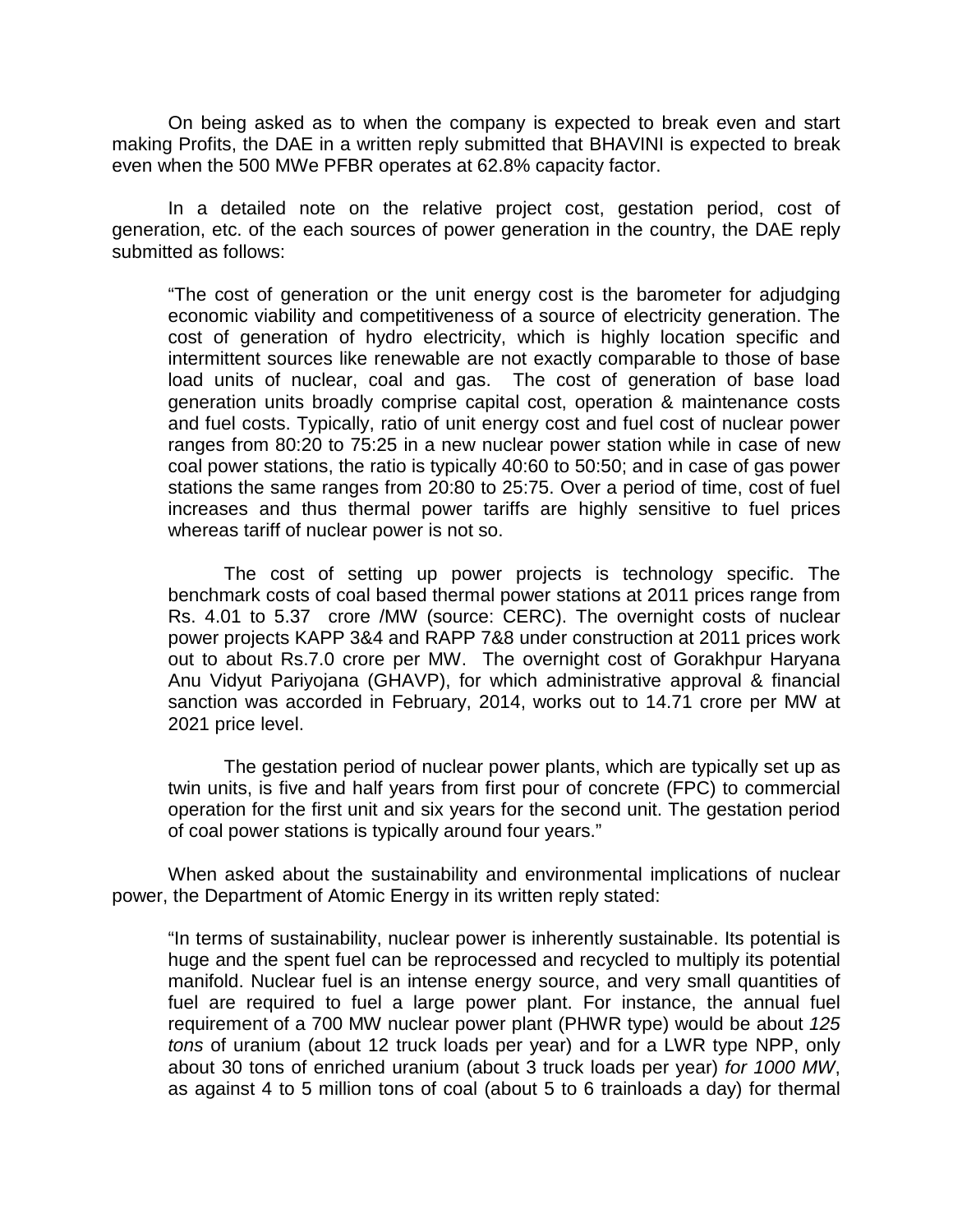power plant of similar capacity. The latter puts immense pressure on rail, port and other infrastructure, apart from the emissions arising out of transporting such large quantities of coal and resulting environmental impact. Nuclear power plants have no greenhouse gas emissions and are clean. The lifecycle Greenhouse Gas (GHG) emissions of nuclear power plants are comparable to those of renewable like Hydro & Wind. Deployment of Nuclear Power to produce electricity avoids emission of Carbon dioxides, thus help in decarbonisation of environment.

A 1000 MW nuclear power plant thus saves about 6-8 million tons of CO2 emissions annually. Land requirement for setting up nuclear power plants (per MW) is among the lowest as compared to other electricity generating technologies based on coal and hydro. Coal based power plants require additional land for coal and ash handling facilities and for hydro it involves submergence of significant amount of land. Renewable energy resource such as solar and wind require large land area. Further, only about 20% to 30% of the land acquired for setting up nuclear power plants is used for locating plant buildings and facilities. The remaining land is acquired for establishing an 'exclusion zone' around the plant. This is maintained in its pristine form and further enriched by establishing a green belt for endemic species. This attracts a lot of native and migratory birds, animals and other forms of life and rich natural ecosystem flourishes around nuclear power plants."

## **C. COMPARATIVE TARIFF**

 According to DAE, the notified tariffs of nuclear power presently in operation range from Rs. 0.97 to Rs. 3.43 per kWh. The tariff of recently commissioned Kudankulam unit is provisionally projected to be about Rs. 3.94 per unit.

The tariffs (2013-14) in respect of generating stations in the central sector of other generating technologies range as follows:

| Source / Fuel                | <b>Tariff Range (Rs./kWh)</b> |
|------------------------------|-------------------------------|
| Coal (Pithead)               | 1.47 to 3.85                  |
| Coal (Non-Pithead)           | 3.75 to 5.29                  |
| Lignite                      | 2.79 to 4.01                  |
| <b>Natural Gas</b>           | 3.36 to 4.39                  |
| <b>Liquefied Natural Gas</b> | 9.20 to 12.88                 |
| Liquid Fuel (Naphtha / HSD)  | 8.46 to 13.67                 |
| Hydro                        | 0.79 to 5.91                  |

Source: Central Electricity Regulatory Commission – Report on Short Term Power Market in India, 2013-14

The generic levelised tariffs notified by CERC for renewable for 2013-14 are: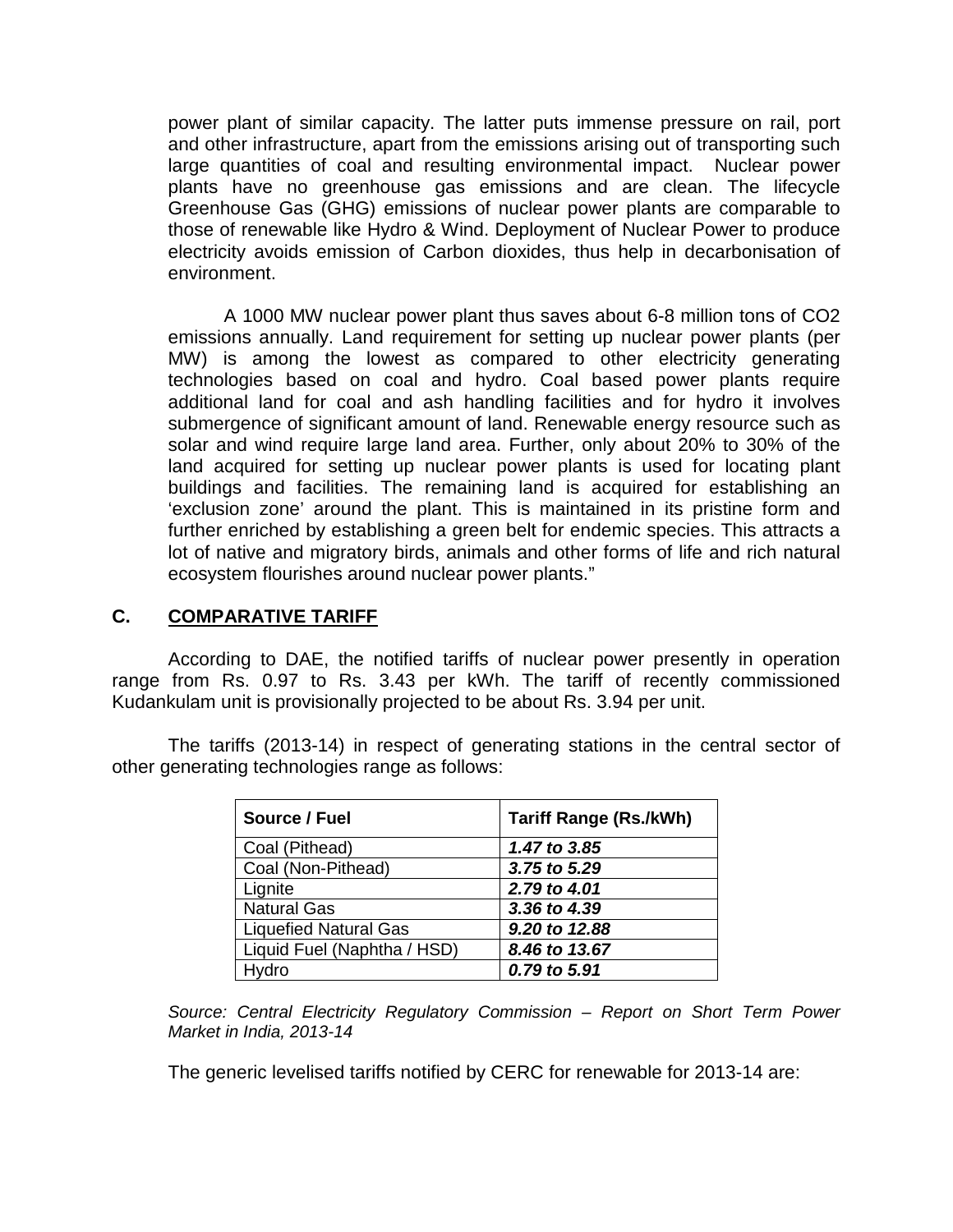| <b>Source</b>           | <b>Tariff Range (Rs./kWh)</b> |  |  |
|-------------------------|-------------------------------|--|--|
| Wind                    | 3.93 to 6.29                  |  |  |
| Solar PV                | 8.75                          |  |  |
| Solar Thermal           | 11.90                         |  |  |
| Small Hydro             | 3.75 to 5.16                  |  |  |
| <b>Biomass</b>          | 5.49 to 6.24                  |  |  |
| <b>Biomass Gasifier</b> | 5.85 to 6.65                  |  |  |

Source: Central Electricity Regulatory Commission – Order dated  $28<sup>th</sup>$  February 2013 on Petition no. 243/SM/2012 (Suo Motu)

During oral evidence, the representatives of DAE in this regard stated as under:

"........ the cost competitiveness of power and the enormous cost that BHAVNI has run into. I would like to submit that as this is the first project the cost is likely to be more than the second or third projects. In the first project, we will be facing all the technological problems and so, there will be more time and effort required. Once we master the technology, it will become all right. We are already processing a proposal to set up prototype fast breeder reactor I and II. We are completely confident that when we take up the second and third plants, they will be much less costlier and they will be done in a much faster period of time.

 Regarding competitiveness of power, I do admit that nuclear power, as of today, may not be of the same cost as that of traditional thermal power. In this regard, I would like to make a small submission. I am sure that all hon. Members are aware of it. When we speak of competitiveness of power, it is not merely capital expenditure. It is true that capital expenditure of coal based thermal power today is about Rs. 5 crore per megawatt. The capital expenditure of windmills and solar power is also coming down. Capital expenditure of nuclear power has come to Rs. 21 crore per megawatt. This is as per the latest nuclear power plant by NPCL in Haryana and approved by the Union Cabinet. But what also is important is the tariff or the cost of power generated. That is more appropriate yardstick or indicator to compare. In Haryana, we have prepared the project report and obtained the approval of the Union Cabinet for Rs. 6.49 per megawatt in the year 2021. It has been estimated by the Ministry of Finance also that this reasonably compares with other modes of generation of power. For all the other modes of nuclear power generation, we are making sincere efforts to achieve approximately the same level of cost of generation. so, my humble submission is that the cost of power finally generated and supplied is likely to be of comparable level to that of other modes of power generation. Let us compare these different methods of generation. For example, when we take wind power, the capital cost of per megawatt could be some amount but it has to be considered in terms of the availability of power. Nuclear power once completed is available 24x7 excepting the maintenance and shutdown periods similar to coal power. But solar power unit or the wind power unit would not be available 24x7 because of inherent inadequacies. So, they are not perfectly comparable on the capital cost point of view."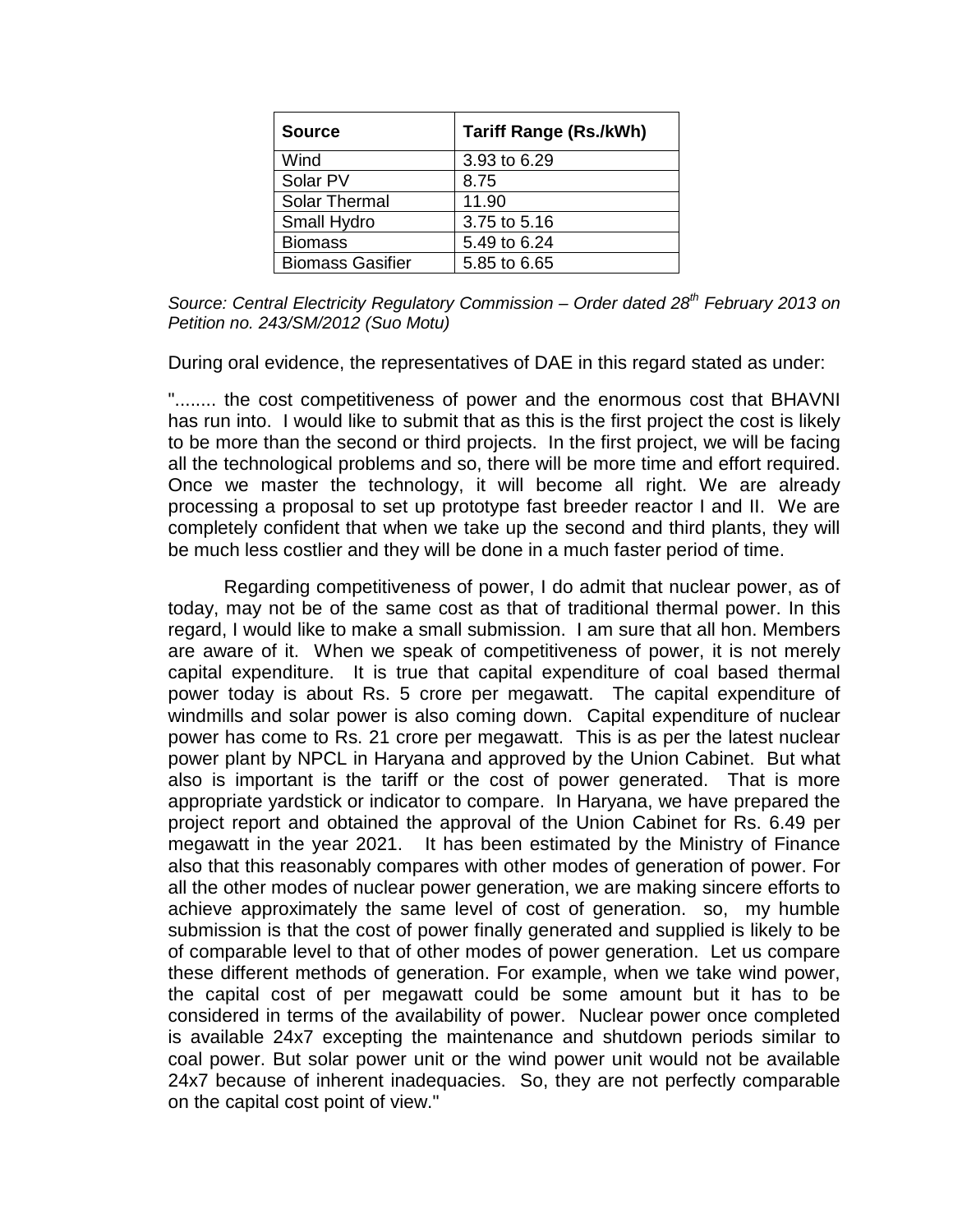#### **CHAPTER - V**

#### **PROCUREMENT POLICY**

When asked about the procurement policy, if any, laid down by the government regarding procurement of technologically sophisticated equipments in the nuclear energy sector, DAE stated that it adopts Government guidelines for procurement by the organisation under its control. The companies lay down their own procurement policies. NPCIL, which was established in 1987, has got procurement manual. BHAVINI has adopted the same for their procurement.

BHAVINI has stated that manufacturing of PFBR reactor and sodium service equipments was awarded to Indian manufacturers with proven track records. In this regard, when asked about the criteria adopted for the selection of the stated manufacturers, the Company in its written reply submitted as follows:

 **"**The manufacturers have been chosen based on the past experience in manufacturing and delivering equipments for nuclear industries adopting high quality. Their financial capability and availability of high technology infrastructure has also been verified before award of contract."

On being asked about the extent of indigenization in the equipment produced for the projects, DAE submitted in its written reply:

"The construction of PFBR is being facilitated by Indian efforts and indigenous capabilities. More than 95% of PFBR's equipment has been sourced from Indian Industries. However some components like large size valves, seals, SS316LN plates, sodium, variable frequency drives for sodium pumps had to be imported either directly or through suppliers as the required technology wasn't readily available in India. Our endeavor is to indigenise these items too for future FBRs."

In connection with procurement of equipment, the representatives of BHAVINI stated during evidence as follows:

".........I would assure all the hon. Members that every equipment that has been installed is to the benchmark of technology. There is time delay. We have to admit that. Whatever has already been installed is functioning as per the requirement at hundred percent design expectation. That assurance gives me a lot of confidence. The Indian industry supplies only very major equipment which has been tried first time. Industries like WEL, L&T are giants. They were facing a lot of technological problems. For that matter, the scientists of Indira Gandhi Atomic Research Centre sat with L&T people, WEL people and solved this problem on day to day basis. That is why this equipment is now delivered. Now, there is no equipment which is not delivered. Only two small equipment like the neutron detectors and radiation monitoring are yet to be delivered by the ECIL."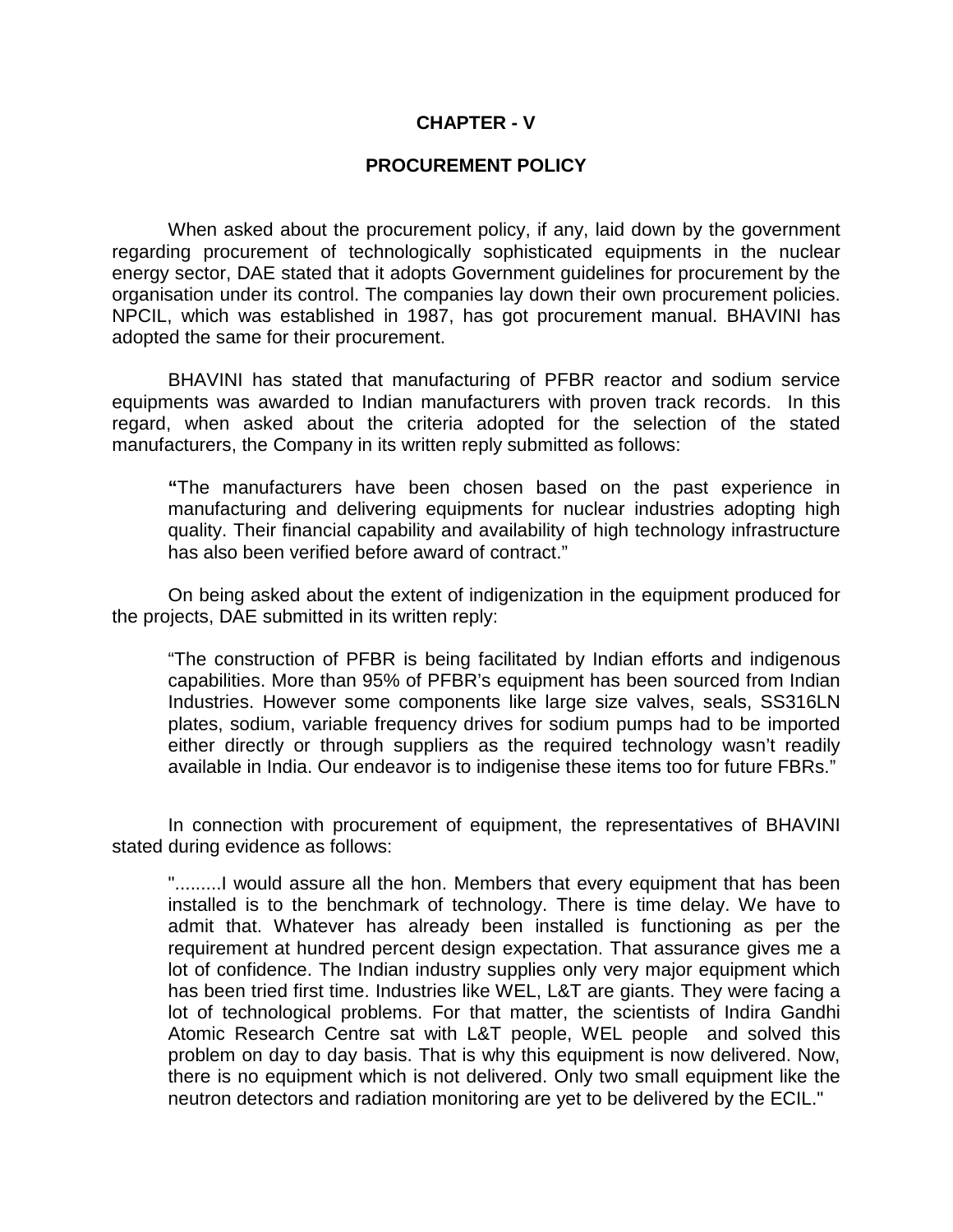They further stated:

"The fast breeder reactors operate at a very high temperature of 550 degree centigrade. Whatever PSW reactors are operating till now all over India, they operate at a maximum temperature of only 300 degree centigrade. So, the ECIL till now successfully manufactured the equipment for 300 degree centigrade temperature. It became double now – 550 degree centigrade. When they want to manufacture for 550 degree centigrade, they have manufactured it. We tested it first at 350 degree centigrade and then 400 and 500 degree centigrade. Ultimately, at 500 degree centigrade, it just failed. Then, the BARC scientists spent night and day and came out with a different methodology of plating all the uranium. It is successfully produced, tested and calibrated. It is put in the Kamini reactor at Kalpakkam. It is functioning already. I would like to give the assurance to all the hon. Members that there is no uncertainty involved in this. The final tuning of the instruments in the circuits, getting all the signals in the control room, giving our commands, getting the response correctly, documents, going to the Regulator Board, all this happen. Now onwards, the Regulatory Board comes into the picture at every stage. For the initial fuel loading, the Regulatory Board will come and give clearance. For that, I have to demonstrate the fuel machine, take so many bundles nicely, go back and put back the bundles nicely without any problem. So, this demonstration has to happen.

 Then, the coolant, the liquid sodium comes. Many countries experimented with this liquid sodium. They faced some problems and then they had withdrawn it. But in our Indira Gandhi Atomic Research Centre, the fast breeder test reactor successfully demonstrated 30 years of operation without any sodium problem. Now, we have to start liquid sodium purification process. It is a time-consuming process. It cannot be done in three months' time. Nobody in the earth or the world can reduce the timing of that because 1800 tonne of sodium has to be purified. That is the one-time bottleneck which cannot be compressed. With all the inputs put together, I am sure by July we will start loading the fuel and by September, 2015 the reactor would become critical. Then, the low-power, highpower experiment will go on."

On being asked about the extent and manner in which the embargo regime is responsible for the delays in the procurement of special items like radiography quality castings etc., the Company stated:

"BHAVINI has placed orders on Indian manufacturers. For procurement of special raw materials such as SS 316LN forged bars etc., main vendors placed orders on foreign countries. Even after placement of orders, the party denied to deliver / manufacture equipments for nuclear installations. Some countries, such as Germany, after completing the manufacturing at the time of final stage of supply have withheld the dispatch due to embargo. Hence, due to embargo problems, limited source of supply and the unique requirement, special components were delayed."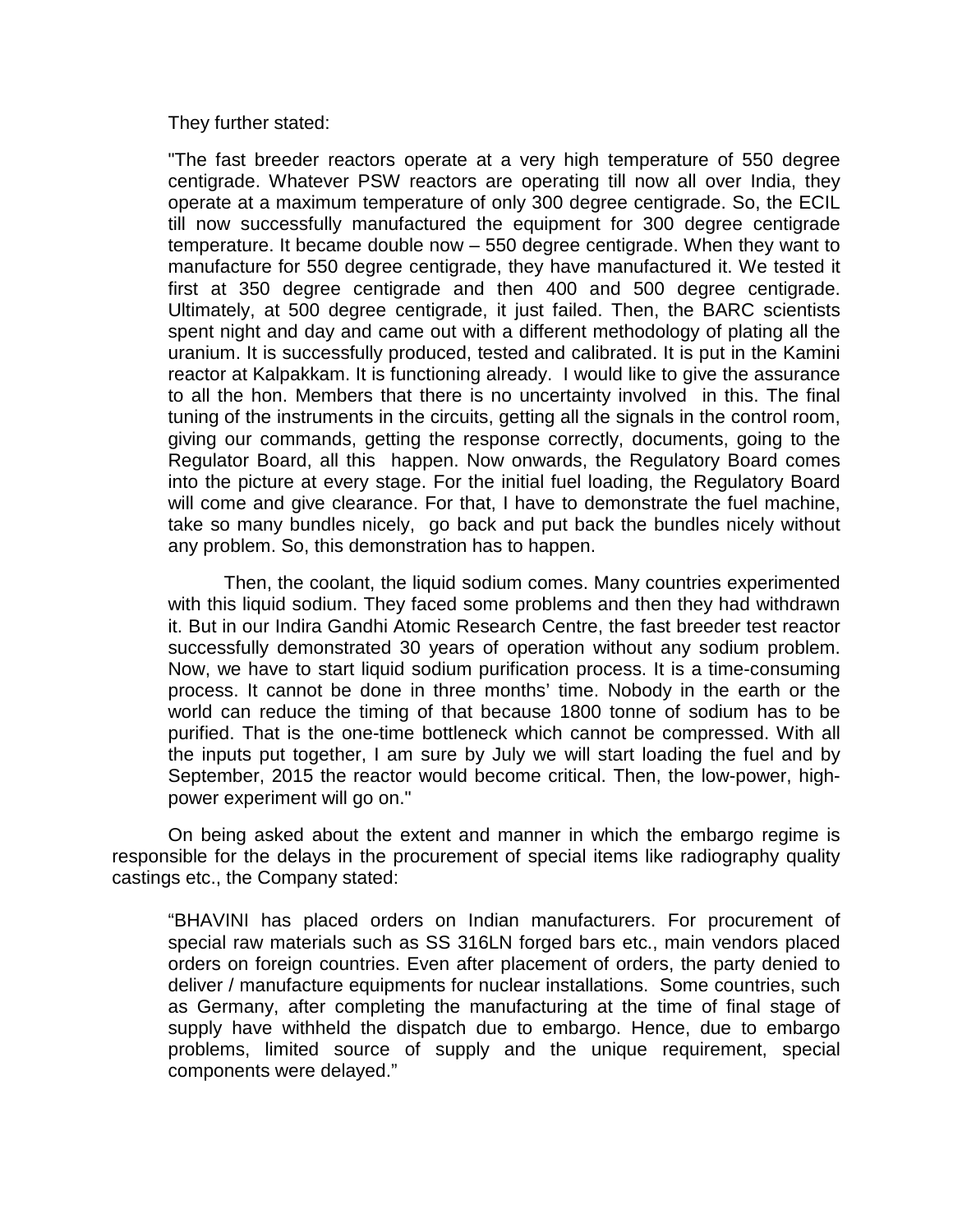# **CHAPTER - VI**

# **SAFETY OF NUCLEAR POWER PLANTS**

## **A. SAFETY MEASURES ADOPTED**

 According to the Company, safety measures adopted for the PFBR including the additional ones which have been / are being put in place keeping in view Tsunami and Fukushima incident are as follows:

- a) "Reactor Protection System: two independent systems are provided. Any one system can shut down the reactor.
- b) Core-Catcher to collect the molten corium in case of extreme event of melting of seven fuel bundles.
- c) Reactor trip is provided in case of a high seismic activity in the plant area.
- d) Safety grade decay heat removal system (SGDHR) which requires no electrical or pneumatic power supply for its operation. (It is a passive system and can remove heat from the reactor).
- e) 4 Nos. of Emergency Diesel Generators. Two numbers are sufficient to cater to the emergency load requirements.
- f) Finished floor levels of all important plant buildings are 9.7 meters above mean sea level (which is nearly double of the maximum water level rise of 4.7 meters observed at site during the Tsunami in the year 2004).
- g) Shore protection and Tsunami bund is provided along the sea coast to protect the plant against entry of water during Tsunami.
- h) Sodium system :

Many precautions are taken to prevent sodium leakage and fire

- Guard pipe are provided around sodium piping in reactor building.
- Leak collection trays are provided for the secondary sodium piping
- All pipes are having weld joints only (No flange joint)
- Sodium firefighting system is a permanent set up in the plant.

Safety measures adopted in view of Tsunami and Fukushima event

PFBR had faced Tsunami in December 2004. Many novel design features were incorporated and layout changes were undertaken to face any future Tsunami. In light of this, Post-Fukushima requirement of design change was minimal. A stress test was done after Fukushima and PFBR plant was found to be safe. However, as a matter of abundant precaution, the following have been done at PFBR post-Fukushima:

a) Tsunami protection bund provided on the sea side is capable of absorbing the Tsunami surge pressure and reduces the water force. Existing Tsunami bund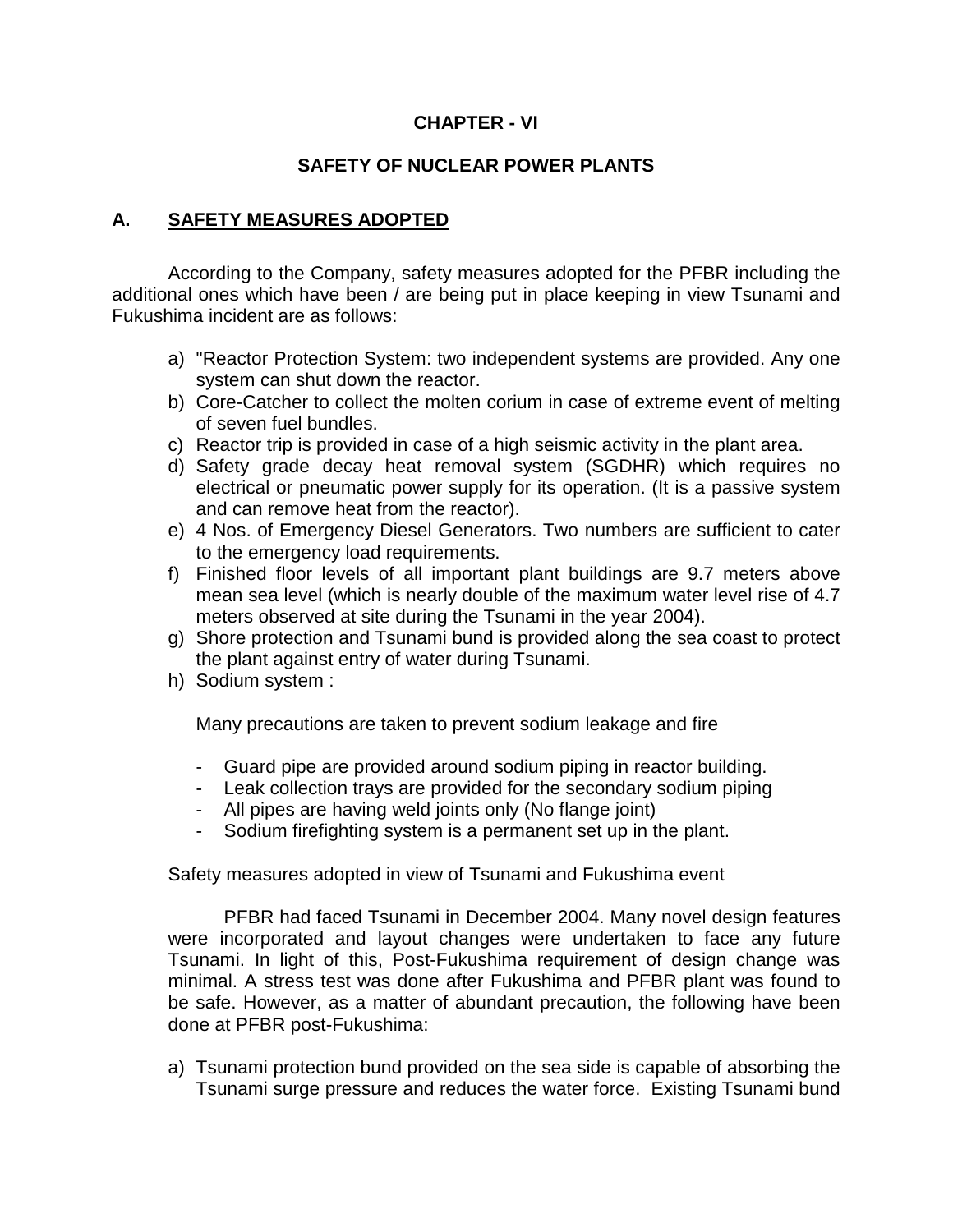height will be increased further. Also Tsunami bund will be extended further to cover Power Island besides nuclear island.

- b) Water-tight seal doors will be provided to all the entries to the NICB (Nuclear Island Connected Building) to prevent water entry during any Tsunami.
- c) 2 Nos. of 500 KVA each capacity Mobile Diesel Generator sets are provided to hook-up the power supply to control room & emergency lighting in the extreme cases, if all diesel generators fail. They will be stationed at site (placed away from sea) to meet the emergency power requirement. These Mobile Diesel Generators can be hooked up to the existing electrical system to meet the emergency power requirement if all other sources of power at PFBR become unavailable.
- d) Diesel operated pumps and bore wells will enable water addition to the spent fuel storage pool (SFSP). This facility will be used if all other normal sources for water addition to SFSP are unavailable. Further, the water level and temperature monitoring will be provided.
- e) Provision of solar powered lighting in critical areas of the plant is on the anvil.
- f) Emergency preparedness plan has been prepared and rehearsed. This includes plans for onsite and offsite emergency. An emergency response center is being created with adequate provisions/equipment and provision for communication with outside agencies.

The safety of Indian NPPs against external events was reviewed by the Atomic Energy Regulatory Board (AERB) before inception of the project itself. AERB has also reviewed the plant specific parameters to ensure safety under all operation and transient situations. Enough diversity and redundancy has been provided to cater to even the worst situations including natural calamities. Severe natural events such as earthquakes, Tsunami and floods and their possible effects, which inter alia include extended station black out have been assessed and addressed. AERB has already reviewed probabilistic safety assessment report of PFBR. All safety, security and emergency preparedness measures have been instituted. AERB conducts monthly regulatory inspections to ensure that the quality and safety practices are being followed during construction and commissioning of PFBR."

When asked as to whether DAE has laid down any standard operating procedure (SOPs) or guidelines and / or safety manual for being followed in setting up, operation and maintenance of nuclear power plants in the country, DAE in a written reply stated:

"The safety of Indian Nuclear power plants is governed and regulated by Atomic Energy Regulatory Board. AERB has issued Standard Operating Procedure (SOPs) for setting up, operation and maintenance of nuclear power plants in the country."

Further, on being asked whether these SOPs / guidelines / safety manuals are in conformity with guidelines laid down by IAEA, DAE submitted that: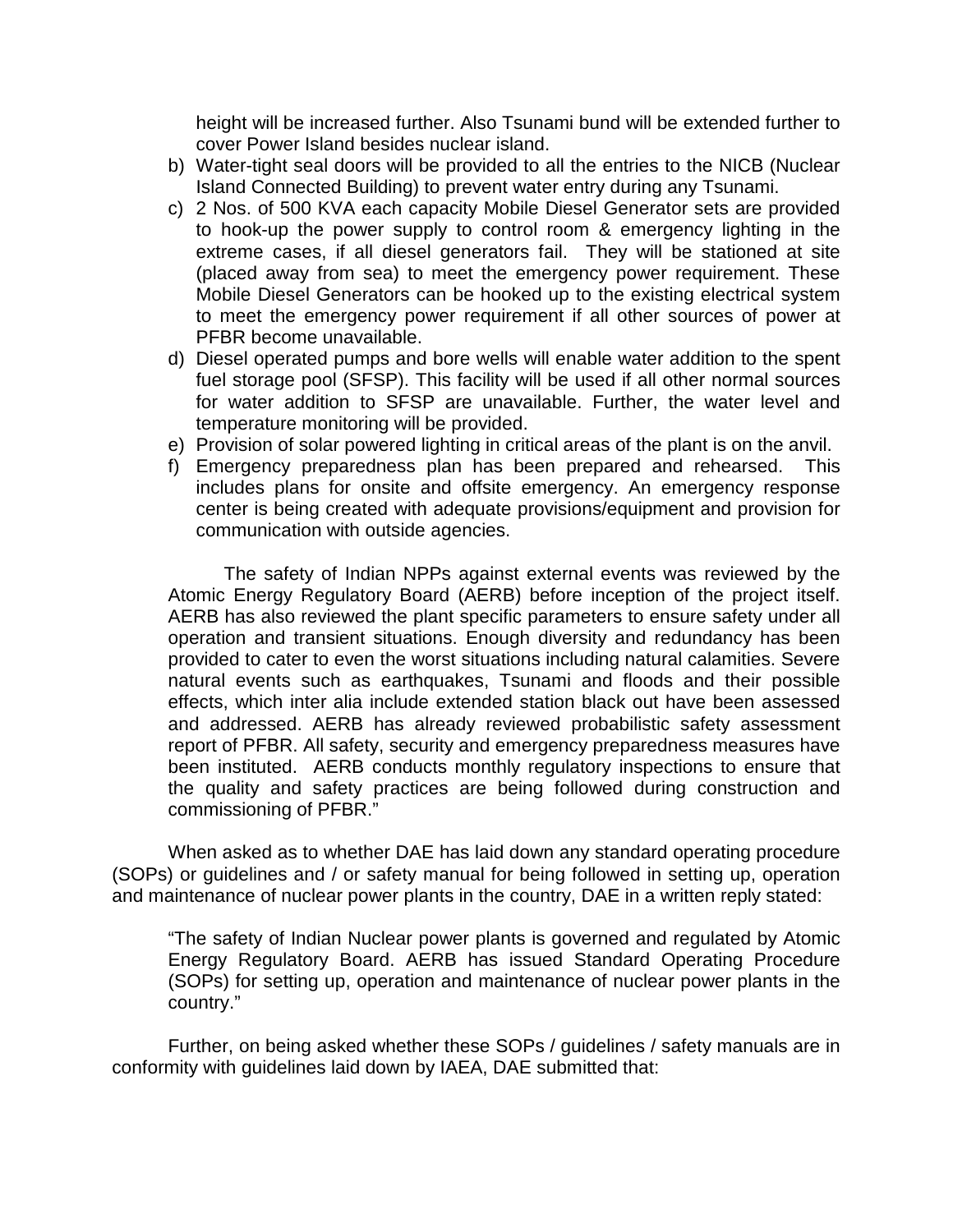"SOP's for Indian Nuclear Power Plants are not inferior to that of IAEA. It is reiterated that in many instances SOP's are much more stringent in India as compared to international levels."

When asked about the extant status of Nuclear Safety Regulatory Authority Bill, 2011, DAE stated that:

"The Nuclear Safety Regulatory Authority Bill, 2014 which is essentially the NCRA Bill, 2011 along with its official amendments could not be taken up for consideration by Parliament due to dissolution of 15th Lok Sabha. With the change of Government, PMO has directed this Department to carry out interministerial consultations on the NSRA Bill, 2014 afresh. Accordingly, a draft note for the Cabinet on the NSRA Bill, 2014 was sent to various Ministries/Departments for comments. Comments from most of the Ministries/Departments have been received and the same are being examined in the Department."

Explaining the steps taken by BHAVINI to allay the apprehensions among the general public regarding the risks associated with nuclear reactors, the Company in its written reply submitted as follows:

"BHAVINI has been actively engaged in public outreach programme to allay the apprehensions. Public is informed on robust design features and safety aspects of PFBR plant. A glimpse of strategies for outreach program adopted by BHAVINI are as follows:

- $\triangleright$  Reach to people through press and media
- $\triangleright$  Reach to people through students and teaching faculties
- Neighbouring villagers are encouraged to visit PFBR site to clear apprehensions in their mind.
- $\triangleright$  Mark presence of BHAVINI professionals among the neighbouring population and identify ourselves with them.
- $\triangleright$  BHAVINI Participation in the public gathering like exhibitions etc.
- $\triangleright$  Industrial visits are being permitted for students and In-plant training has been imparted to a larger extent.
- $\triangleright$  Base line survey and Medical surveys have been taken up through external agencies and shared with all the concerned.
- $\triangleright$  Installation of BHAVINI banners in most of the important seminars, conferences, symposiums, workshops etc.
- BHAVINI outreach programme includes seminars on nuclear awareness for the students and neighbouring villagers. However rally, street drama, print and media have facilitated awareness.
- $\triangleright$  Senior BHAVINI management officials have been periodically visiting schools, universities, engineering colleges, arts & science colleges and given presentation about the nuclear energy for students.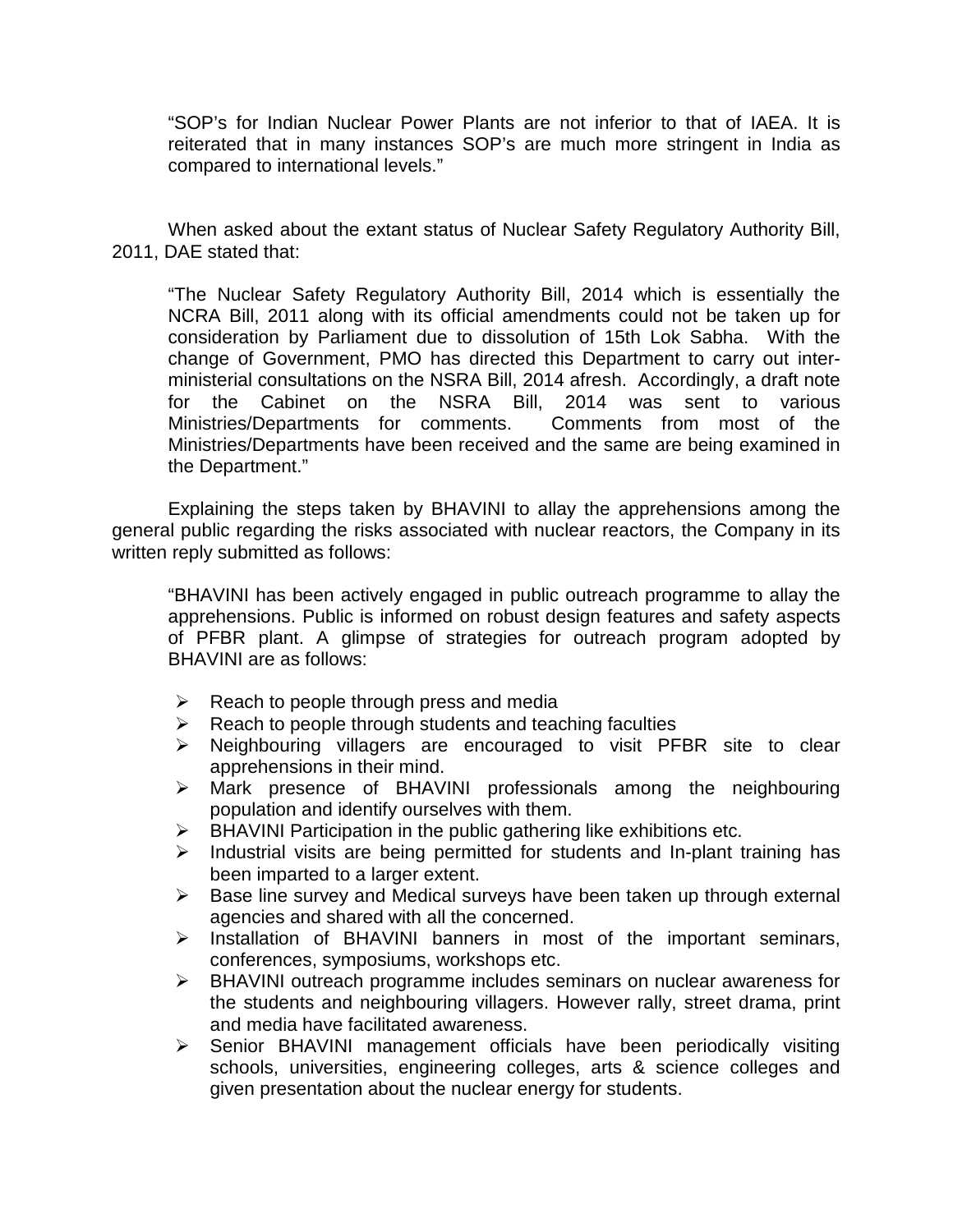$\triangleright$  BHAVINI team in a mobile van with the safety banners have been visiting schools and educating them about the nuclear & industrial safety aspects.

In this way, BHAVINI has developed many educational institutions & students as positive messengers of Department of Atomic Energy."

### **B. NUCLEAR WASTE MANAGEMENT**

The Committee enquired about the directives laid down by the Government for the safe treatment / disposal of nuclear waste emerging out of various nuclear plant operating in the country. In response, the DAE in its reply submitted as follows:

"Most of the radioactive waste generated in nuclear power plant is retained within the fuel assemblies and after discharge of spent fuel from the reactor they are stored in spent fuel storage facility at the power station for a minimum period of 5 years (for Pressurised Heavy Water Reactors) and 10 years (for Light Water Reactors) for cooling down. India follows 'closed fuel cycle' policy in which all the spent fuel is reprocessed after adequate cooling. Hence the spent fuel from the nuclear power station is shifted to the reprocessing plant after cooling. At the reprocessing plant the Uranium and Plutonium is separated from the radioactive fission products and sent to fuel fabrication plant for making fuel for Fast Breeder Reactor based second stage of power reactor programme. Radioactive waste, which is below 3% of the total volume of spent fuel, is vitrified into glass matrix. At the present level of technology, for 4 T/year of vitrified waste product is generated corresponding to the operation of 1 GWe electrical power station for a period of one year, at 80% capacity factor. This waste is then stored at vitrified storage facility for a period up to 40 years. Later this waste can be transported to geological disposal facility for long term storage. Taking into account the projected growth of the nuclear power, sufficient quantity of cooled vitrified waste will be available only after 2070 for transfer into geological disposal facility."

When asked as to what extent the ongoing project of BHAVINI (PFBR) is in conformity with these directives, DAE stated:

"The spent fuel from second stage programme involving Fast Breeder Reactors, being/to be constructed by BHAVINI will be cooled for a period of 3 years and transported to Fast Reactor Fuel Cycle Facility located at the same site. In this facility, fuel will be reprocessed to take out plutonium and the radioactive fission products from the Uranium. The depleted uranium and plutonium will be used for production of fresh fuel for the Fast Breeder Reactors. The radioactive fission product will then be cooled for about seven years before it is taken up for vitrification. Vitrified fission product will be treated in the same manner as stated above."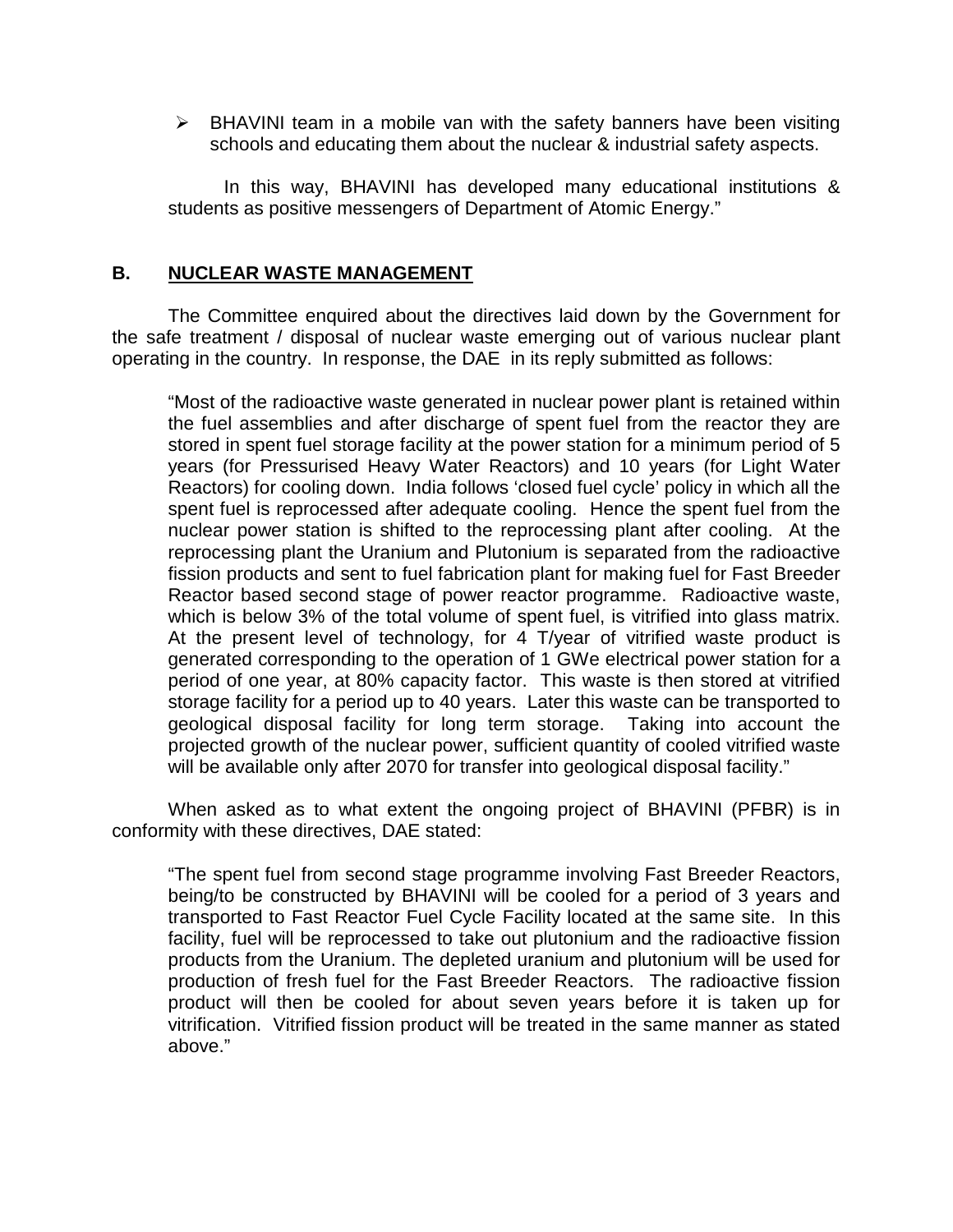During oral evidence held on 6 January 2015, the Committee expressed apprehensions about possible threat due to theft or loss of highly enriched uranium or plutonium and desired to know as to what safeguards are being taken to ensure there is no theft or loss of the fuel. In response, the representatives of DAE stated as follows:

"According to the Atomic Energy Act, nuclear fuel is the property of the Government of India, anywhere in any form, right from ore up to the finished fuel, and even when it is being used inside the nuclear power plant after it is used, that is the spent fuel in any form is the property of the Government of India. The Government of India keeps continuous checks and accounts for the fuel, right down to the last gram. We have broadly two types of nuclear power plants right now. When it comes to the verification of fuel accounts, the first type is called within the safeguards of the IAEA. When we bring our nuclear power plants within the safeguards as established by the IAEA, we become entitled to import fuel for those reactors and the IAEA inspectors come in a regular manner to verify how the fuel is being used, how it is being stored, whether it is being accounted for to the last gram. In a similar manner, for what we describe as outof safeguards plants, those plants which are not under the IAEA safeguards, but are under our own internal safeguards, because for variety of reasons, the Government of India has decided not to place all the nuclear power plants under the IAEA safeguards. So, for the plants which are under the domestic safeguards, the Government of India has a fail-proof system to continuously monitor and scrutinise the safety of the fuel right down to the last gram. I seek to assure the hon. Committee that we need not have any worry on this count. The other point is the use of thorium as a nuclear fuel for power. This conceptually has been admitted that the conceptual knowledge is there. But the actual translation of the conceptual knowledge into actual practice is still considered a few stages away. Right now we are in the second stage. This might come as part of the third stage. It is true that India has considerable amount of thorium reserves in the form of monazite that is found on the sea shores of the country. We have about 10 million tonnes estimated reserves of monazite. Monazite when broken gives rise to thorium. Monazite processing also gives rise to uranium of a small quantity. This thorium can be utilised. One hon. Member asked about the Rawatbhata matter. I would humbly like to submit that Rawatbhata is under the Nuclear power Corporation of India."

## **C. CIVIL LIABILITY OF NUCLEAR DAMAGES**

 During evidence held on 6 January 2015, the Committee desired to know about the latest position regarding civil liability for nuclear damage. In response, the representatives of DAE during evidence deposed:

"........The next point is about the civil liability for nuclear damages. It us under considerable discussion. The Department of Atomic Energy in consultation with the General Insurance Corporation is working out the developing of a nuclear insurance pool for coming up with an insurance policy for the liability under this Act. For that I had made a request to the Ministry of Finance because as it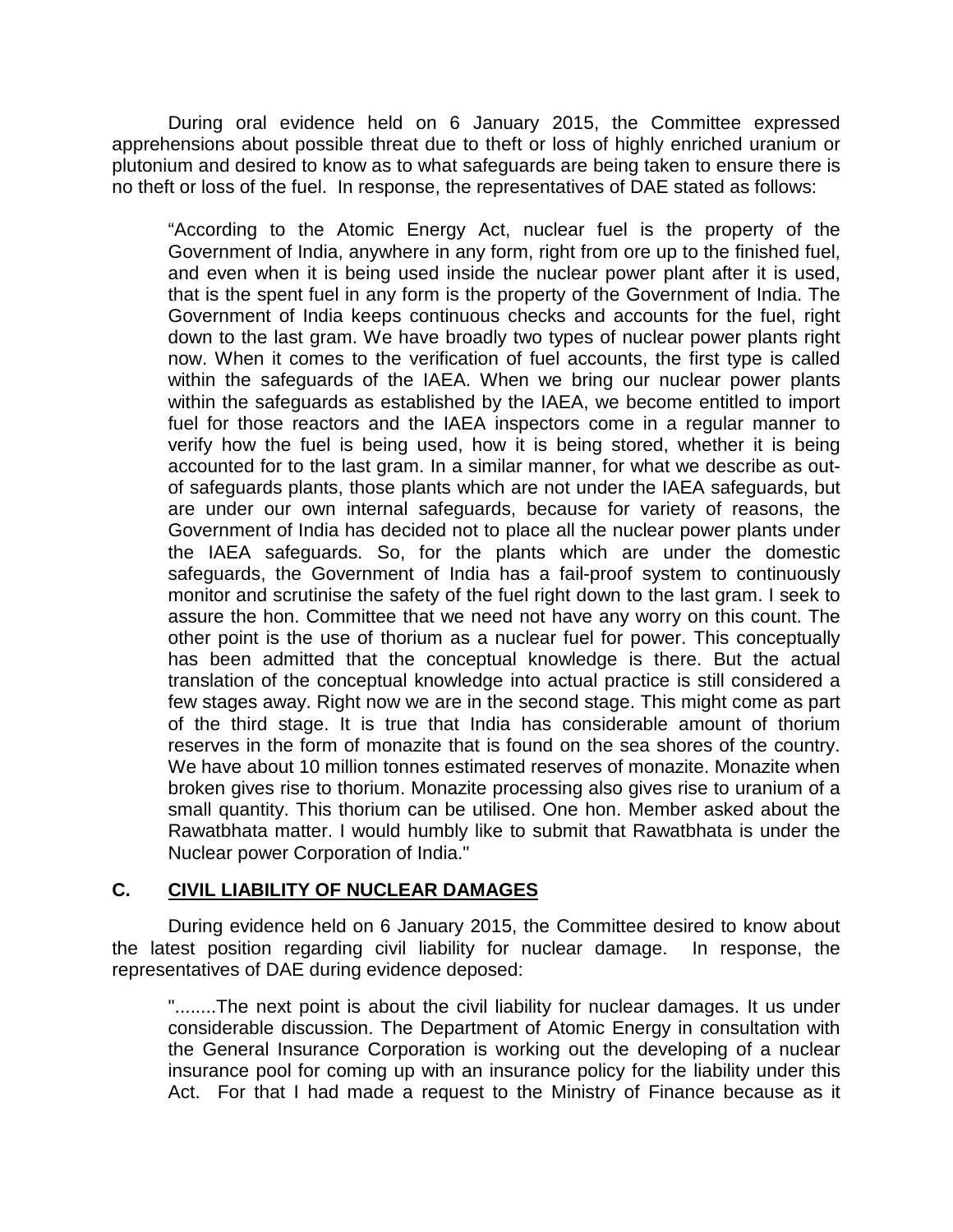stood, the nuclear industry within the country did not have the adequate capacity to raise this nuclear insurance pool. They required Rs. 1,500 crore. That is the maximum liability under this. The domestic nuclear industry all put together could set apart only Rs. 7,500 crore as the nuclear pool because they are restricted by the international norms. Under the international norms, whenever an insurance company creates an insurance pool in a new area of business, it cannot set apart more than three per cent of their networth. So, the net worth of all the general insurance companies in the country put together was only Rs. 750 crore. So, we have requested the Ministry of Finance to extend a sovereign guarantee for Rs. 750 crore. That is under discussion. We also have raised the idea of issuing a catastrophe bonds in a manner similar to that exists in the United States of America and other developed countries. That is also being considered. Once this becomes feasible, the adequate nuclear insurance pool will be created and then the General Insurance Corporation would be in a position to offer a nuclear product. So, we are discussing other developments also with the foreign companies with whom we are right now discussing partnership for nuclear power plants. But they are still under progress."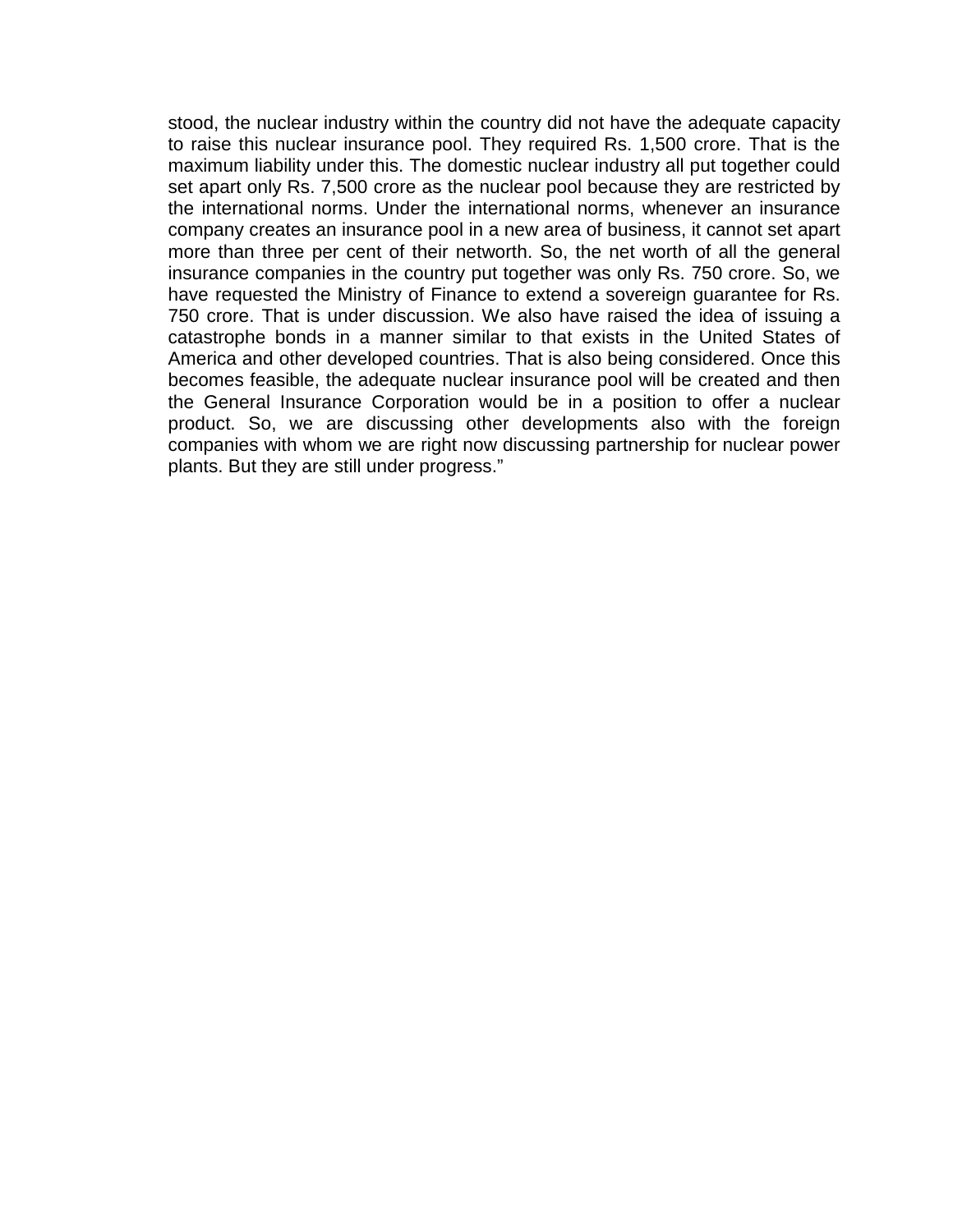## **PART – II**

#### **OBSERVATIONS / RECOMMENDATIONS**

#### **1. India's Nuclear Energy Programme: Role of BHAVINI**

 **The Committee observe that the nuclear energy programme has been visualized to grow in three stages, which is sequential as each stage has fuel cycle linkages in which spent fuel from one stage is reprocessed to obtain fuel for the next stage. The Committee understand that having obtained commercial success in the Stage – I Pressurized Heavy Water Reactors (PHWRs), Stage II Fast Breeder Reactors (FBRs) was taken up for implementation to attain energy security for the Nation. The Committee feel that BHAVINI, which was formed as a Special Purpose Vehicle (SPV) to facilitate implementation of the Stage II expeditiously has a greater role to play in bringing long-term energy security of the nation. Since nuclear energy offers the most potent solution to long term energy security, the Committee are firmly of the view that India has to successfully realize the three stage development and thereby tap its vast thorium reserves to become truly energy independent beyond 2050. They, therefore, urge upon BHAVINI to make all out efforts for expediting the commissioning of and also ramp up the capacity of FBRs so as to achieve energy security in the country. They also desire that DAE develop adequate technologies for commercial exploitation of vast thorium reserves of the nation.** 

#### **2. Board of Directors**

 **The Committee note that while the Board of Directors of all Government companies are constituted as per the Department of Public Enterprises (DPE) guidelines, BHAVINI's Board of Directors was constituted as per Atomic Energy Commission (AEC) guidelines. Giving justification for having separate guidelines, BHAVINI stated that pursuit of the objectives set for the Company involves management of certain unique challenges unlike other PSEs. Further BHAVINI's organizational role encompasses implementation of an entire spectrum of activities from developing technology, design, engineering and construction to commissioning, operation and maintenance of FBRs which is different from other PSUs. Notwithstanding separate guidelines for the Company, the Committee find that there were vacancies for two independent Directors and proposal for appointment of only one Director was sent by the Company to DAE on 3rd August, 2013. It was only in February, 2015 that DAE informed the Committee that it has approved the appointment of two independent directors to the Board of BHAVINI and sent the same for further processing. The Committee are of the considered view that since BHAVINI is required to achieve its objectives entirely by**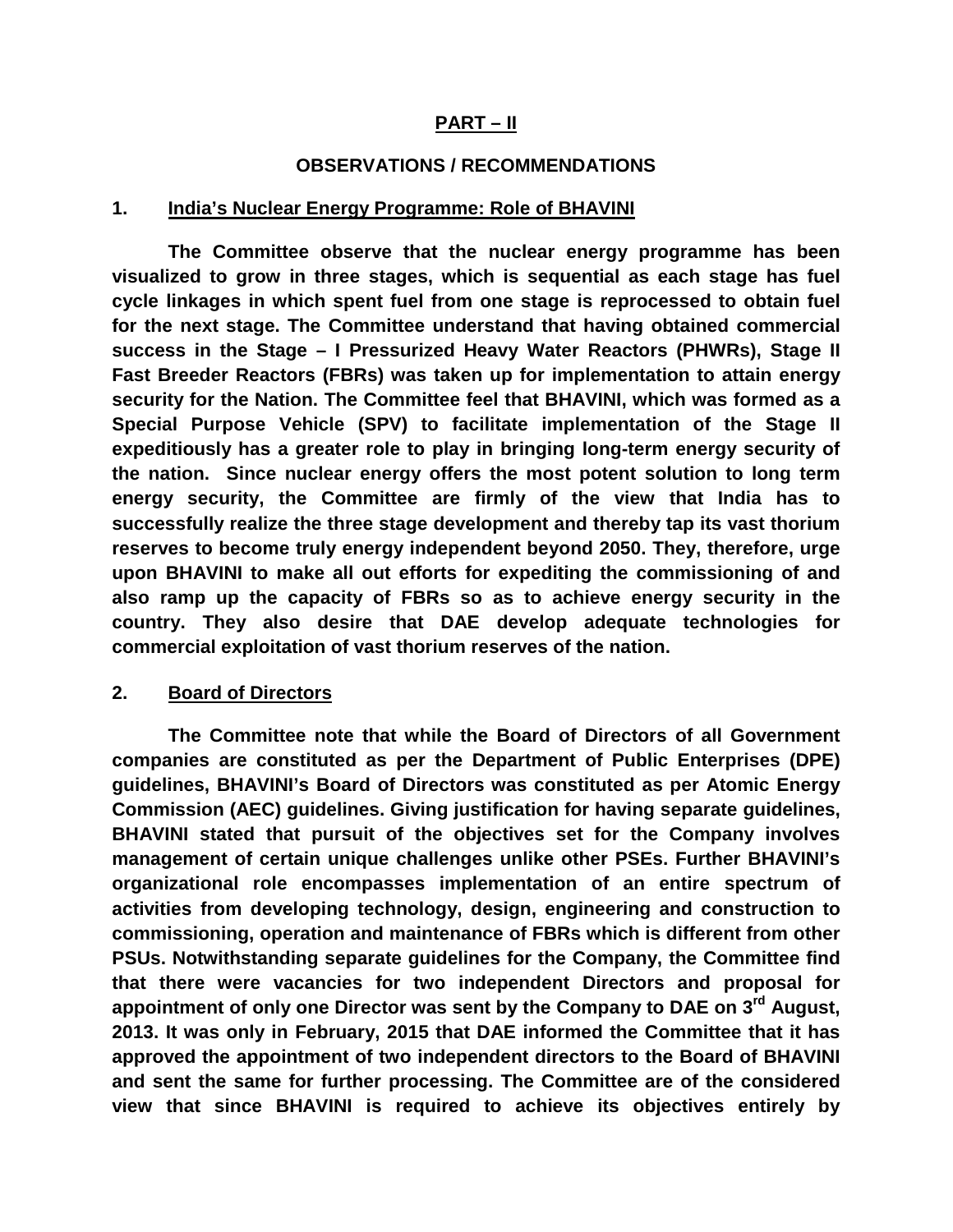**indigenous efforts without access to external resources, either technological, financial or in terms of human resource expertise, timely induction of two professionals of eminence from industry in private / non-government sector with a high degree of proven ability as independent directors in BHAVINI's board would have certainly provided the Company the expertise needed for better operational proficiency in the project management of PFBR. They, therefore, deprecate the flippant attitude of the Management in treating an important matter in an unimportant and unprofessional manner. They, therefore, would like to caution the Company to be careful in future while dealing with such important issues.** 

# **3. Nuclear Power Generation vis-à-vis Plan targets**

 **The Committee note with concern that the generation of Nuclear Power declined during the XI Plan period. Despite revision of the target from 163395 MUs to 124608 MUs at MTA stage, the actual power generated was merely 109642. The reasons for shortfall during the XI Plan were stated to be primarily related to shortage of fuel due to demand-supply mismatch of domestic uranium, delay in international co-operation, delay in completion of Kudankulam 1 & 2 projects and delay in completion of PFBR (BHAVINI) projects. Further, delay in completion of Kudankulam also accounted for the shortfall during the XII Plan period as well. The Committee are disquiet to note that targets were fixed by the DAE taking into account presumptive factors and they could not foresee the impending difficulties, which accounted for the shortfall in targets. The Committee are of the considered view that since nuclear energy has an important role in the energy mix of the Country, particularly in the context of energy security, they, therefore, recommend that DAE should make all out efforts to see that all impediments / problems are removed so that the targets set for generation of nuclear power are achieved by all the nuclear plants.** 

# **4. Delay in Commissioning of BHAVINI Project**

 **The Committee are concerned to note that there have been inordinate delays in the commissioning of the PFBR at Kalpakkam. As per the original schedule, the project was to be commissioned in September, 2010, which was later revised to September, 2014. The deadline was further extended to September, 2016. The reasons for delay were attributed to factors such as Tsunami (December, 2004), technological challenges involved in manufacturing of the first of its kind equipment and integration of the equipment in a sequential manner etc. The Committee feel that though this project is first of its kind yet such challenges could have been anticipated and the completion schedule**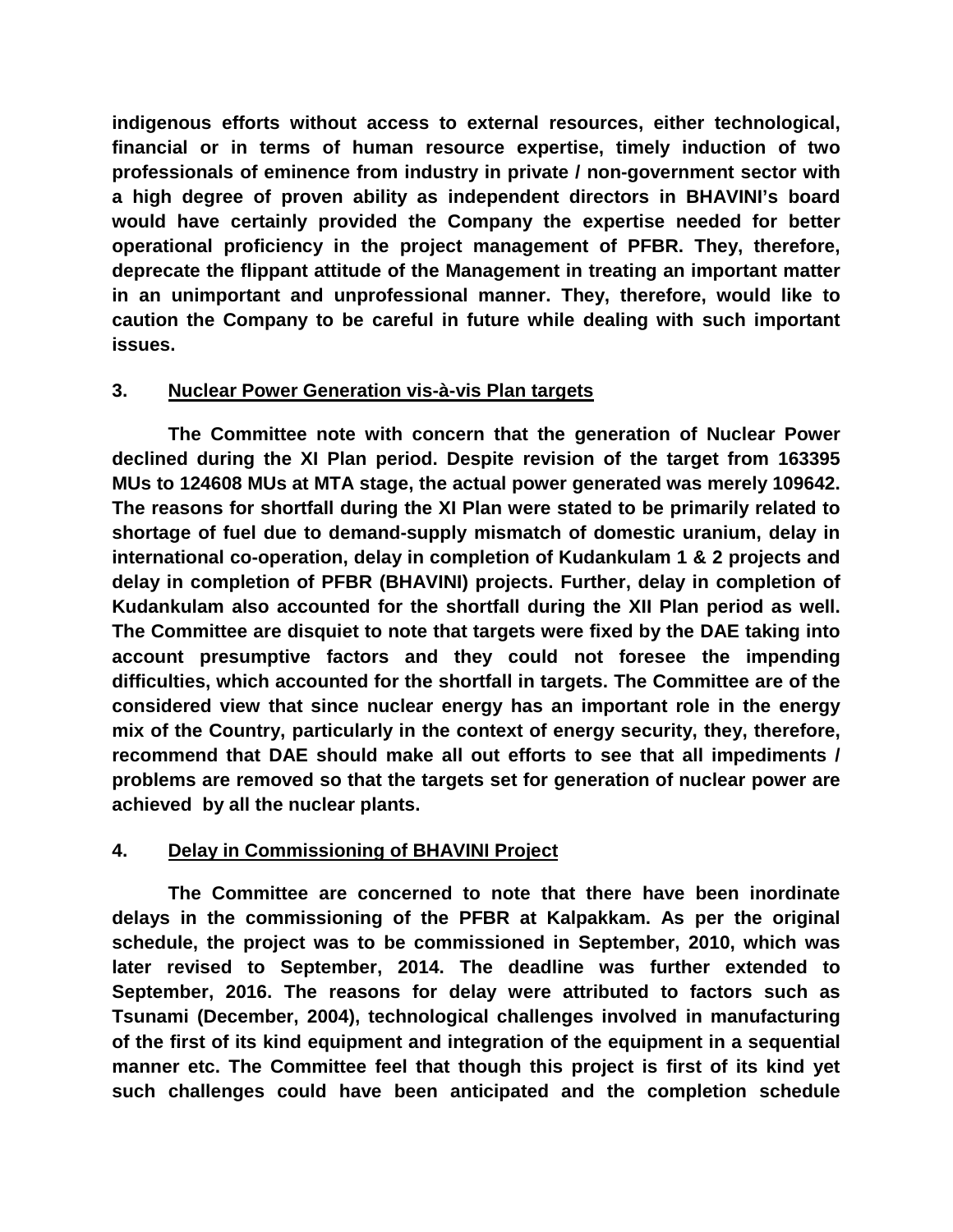**should have been fixed accordingly. Repeated postponement of the deadlines causes enormous time and cost overruns leading to huge loss to national exchequer. Besides, such delay would also hamper India's effort towards achieving energy security in the long run. The Committee regret to note that despite steering committee headed by Secretary, DAE conducting regular meetings on quarterly basis for monitoring the activities of various projects including PFBR in which achievements, constraints, physical and financial progress are reviewed, such review meetings have not yielded any concrete results as the completion schedule has been changed due to various constraints resulting in considerable delay in achieving criticality. During their study visit to BHAVINI's project site at Kalpakkam, the Committee found that the PFBR have incorporated state of the art technology and had achieved considerable physical progress. While appreciating the remarkable work done by the scientists of our country, the Committee hope that the Company will take all necessary steps to expedite the remaining work so that the reactor commissioned within the stipulated revised time schedule.** 

## **5. Cost of Production and Economic Viability of Nuclear Projects**

 **The Committee note that the cost of the PFBR project went up from Rs. 3492 crore to Rs. 5677 crore leading to cost escalation of Rs. 2185 crore. The Committee find that although initially the project was planned to be handled by Indira Gandhi Centre for Atomic Research (IGCAR) and the DPR was prepared by them, subsequently BHAVINI was formed to execute the project, which led to cost escalation. Government took the decision in view of the long term perspective of many future fast breeder reactors that have to be built in the country on commercial basis. The Committee wonder why the Government failed to visualize this at the time of conceptualization of the project.** 

 **Another related issue is the economic viability of the Nuclear Power vis-àvis other conventional sources of energy. The projected tariff of nuclear power to be produced from Kudankulam appears to be costlier than that of the other generating technologies. DAE's own admission that 'the cost of generation or the unit energy cost is the barometer for adjudging economic viability and competitiveness of a source of electricity generation' speaks eloquently of the competitive disadvantage of the nuclear power vis-à-vis other sources of energy. The Committee have been informed that BHAVINI is expected to break even when the 500 MWe PFBR operates at 62.8% capacity factor, which means that the gestation period of Nuclear Power Plants is very high. However, the Committee are of the considered view that nuclear power is an intense energy source and is inherently sustainable. Moreover, deployment of Nuclear Power to produce**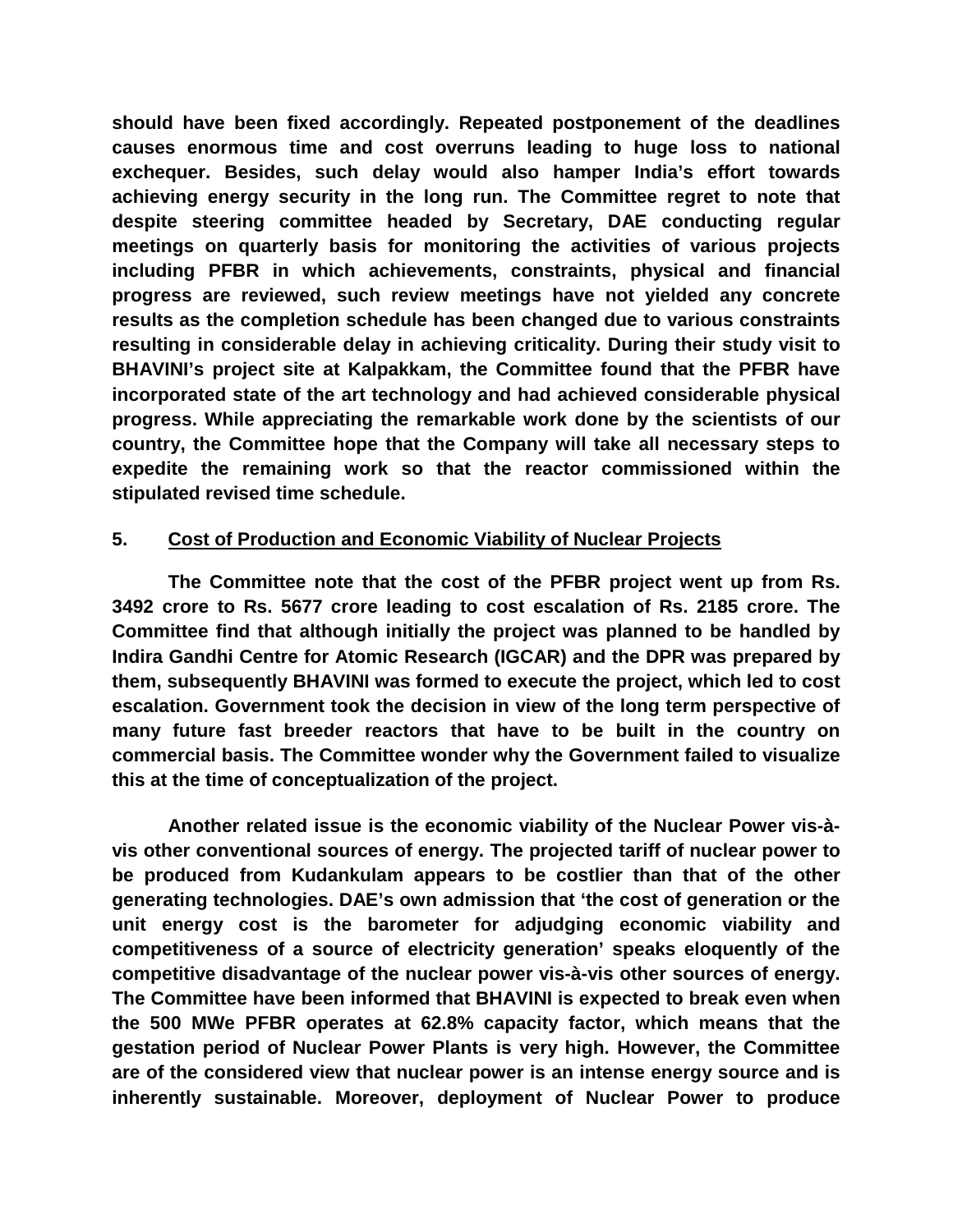**electricity avoids emission of carbon dioxide, thereby helping in decarbonisation of environment. Having appreciated the usefulness of the nuclear power, as a clean form of energy, the Committee urge the Company to make concerted efforts towards reducing the overall cost of Nuclear power to make it economically more viable. They also desire that the nodal Department should ensure that bottlenecks, if any, faced by the Company in the process are sorted out without any loss of time.** 

# **6. Procurement Policy**

 **The Committee are heartened to note that notwithstanding the fact that equipment being used in Prototype Fast Breeder Reactor is technologically sophisticated and entails stringent specifications and that the tools and methodologies used are first of its kind. Yet, more than 95 per cent of the equipment for the PFBR is being sourced from Indian industry. The Committee appreciate the efforts made by BHAVINI for procuring its equipment through indigenous sources as this will give fillip / boost for the 'Make-in-India' campaign. The Committee desire that BHAVINI should continue making efforts towards indigenization of the manufacturing of various components and engage more proactively with the Indian companies both in public and private sector for the development of state of the art technologies, so that apart from achieving the objectives of energy security, it will provide a definite boost to the indigenous manufacturing capabilities.** 

# **7. SAFETY OF NUCLEAR PLANT**

 **The Committee were informed that in the aftermath of December 2004 Tsunami, many novel design features had been incorporated in Prototype Fast Breeder Reactor (PFBR) which provide a robust safety architecture. Besides, the safety of the plant is governed and regulated by Atomic Energy Regulatory Board (AERB) and the Standard Operating Procedures (SOPs) issued by it are very stringent and rigorously followed. However, the Committee feel that post Fukushima nuclear disaster, there is an increasing apprehension in the minds of the people regarding the safety of nuclear plants. Therefore, the Committee urge upon the Company to take proactive steps to allay such fears from the minds of the people so as to mould a favourable public opinion about the usefulness of the PFBR. A robust media campaign highlighting the significance and importance of the project and its environment-friendly attributes will have to be given adequate thrust. Further, keeping in view the current trends of terrorism, the Department should take adequate safeguards to ensure that there is no theft or loss of nuclear material. Moreover, the Committee would hope that the depleted uranium**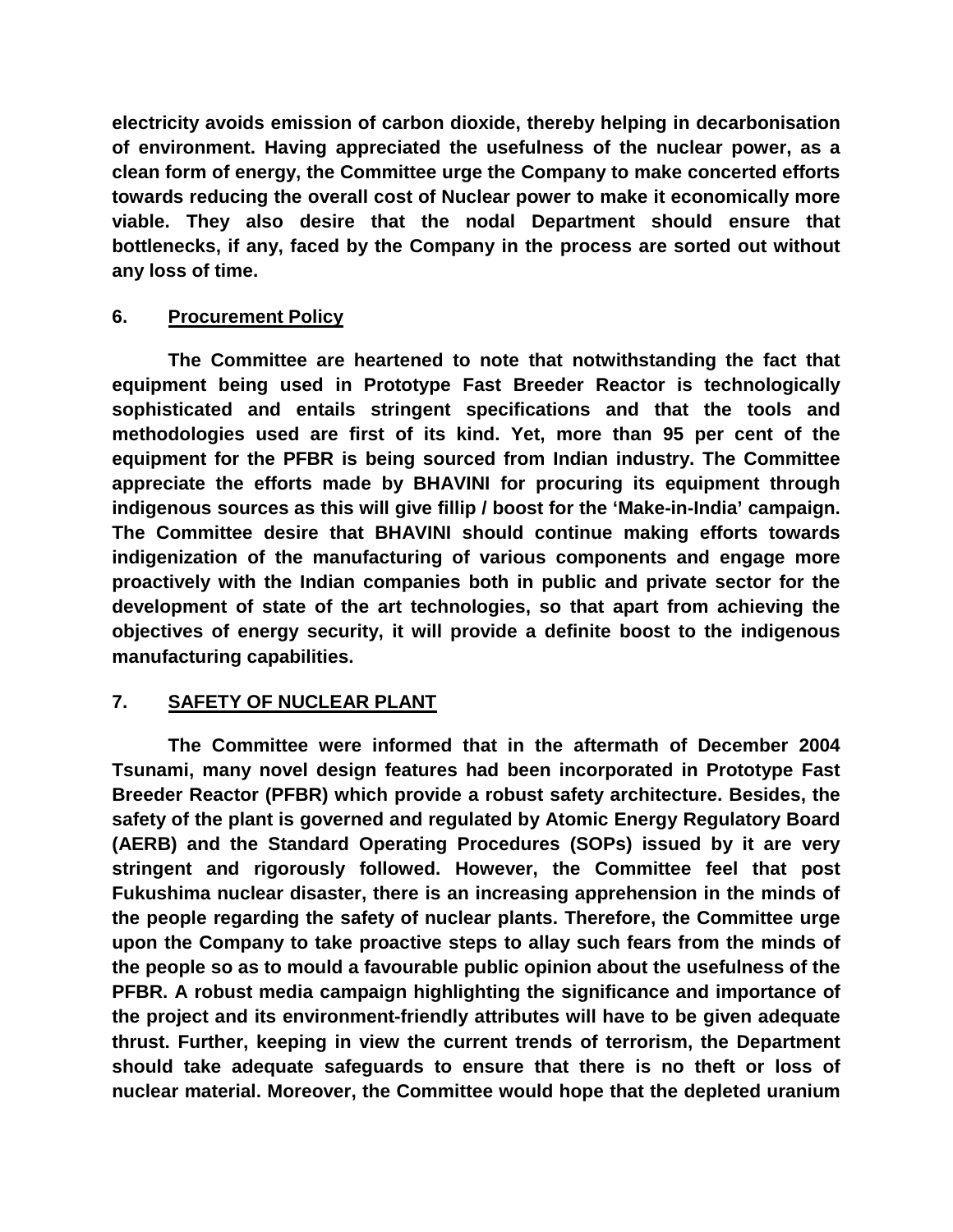**and plutonium after the reprocessing of the fuel should be properly cooled and stored before it is ultimately vitrified.** 

# **8. Civil Liability for Nuclear Damages**

 **Another related issue which needs to be highlighted in the light of safety of Nuclear Power Plant is the civil liability for nuclear damages. The Committee note that DAE, in consultation with the General Insurance Corporation (GIC) of India is trying to develop a nuclear insurance pool, which will help in coming up with an insurance policy for the liability of nuclear power / energy. The Committee were informed that since the nuclear industry in the country does not have adequate capacity and resources to raise the nuclear insurance pool, DAE has requested the Ministry of Finance for providing with assistance to extend a sovereign guarantee for Rs. 750 crore, which is stated to be under their consideration. The Committee urge upon DAE to pursue this matter with Ministry of Finance at the highest level so that the sovereign guarantee is extended by the Government for creation of adequate nuclear insurance pool so that GIC will be in a position to offer an insurance product for the risks, associated with generation of Nuclear Energy.** 

**New Delhi SHRI SHANTA KUMAR 27 April 2015 Chairperson, 7 Vaisakha,1937 (S) Committee on Public Undertakings**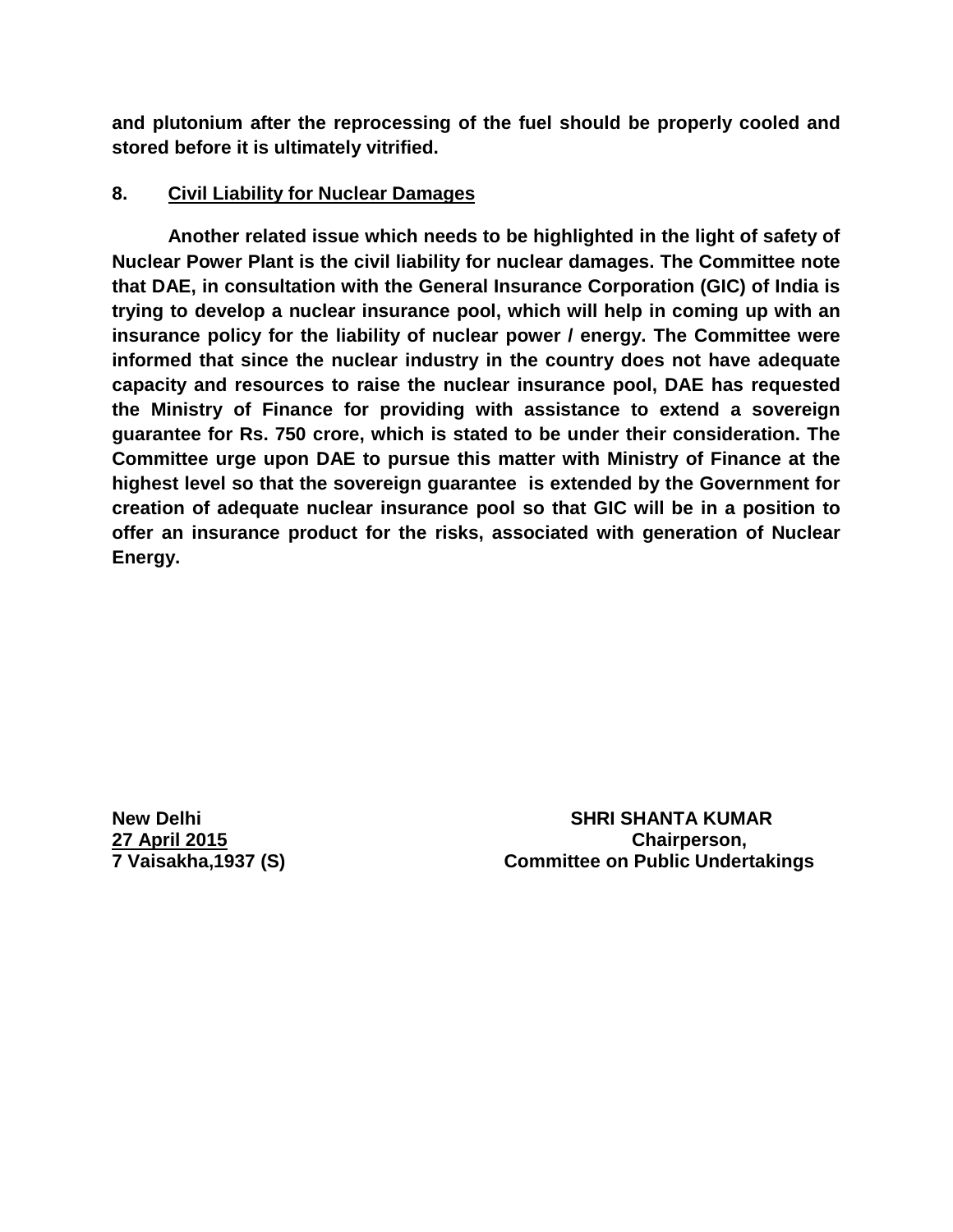# **COMMITTEE ON PUBLIC UNDERTAKINGS (2013-14)**

# **MINUTES OF THE SEVENTH SITTING OF THE COMMITTEE**

The Committee sat on Saturday, the 24<sup>th</sup> August, 2013 from 1500 hrs to 1600 hrs in Committee Room 'D', Parliament House Annexe, New Delhi.

# **PRESENT**

 **Shri Jagdambika Pal - Chairperson** 

## **MEMBERS**

## **Lok Sabha**

- 2. Smt. Shruti Choudhary
- 3. Shri Raja Ram Pal
- 4. Shri Nama Nageswara Rao
- 5. Prof. Saugata Roy
- 6. Smt. Sushila Saroj

# **Rajya Sabha**

- 7. Shri Janardan Dwivedi
- 8. Shri Naresh Gujral

## **SECRETARIAT**

- 1. Shri A. Louis Martin Joint Secretary
- 2. Shri P.C. Koul Director
- 3. Shri M. K. Madhusudhan Additional Director

## **WITNESSES**

## **BHARATIYA NABHIKIYA VIDYUT NIGAM LIMITED (BHAVINI)**

- 1. Dr. Prabhat Kumar CMD
- 2. Shri T.K. Mitra Director (Technical)
- 3. Smt. Rajani Sankaran Director (Finance)
- 

4. Shri K.A. David Executive Director (Operations)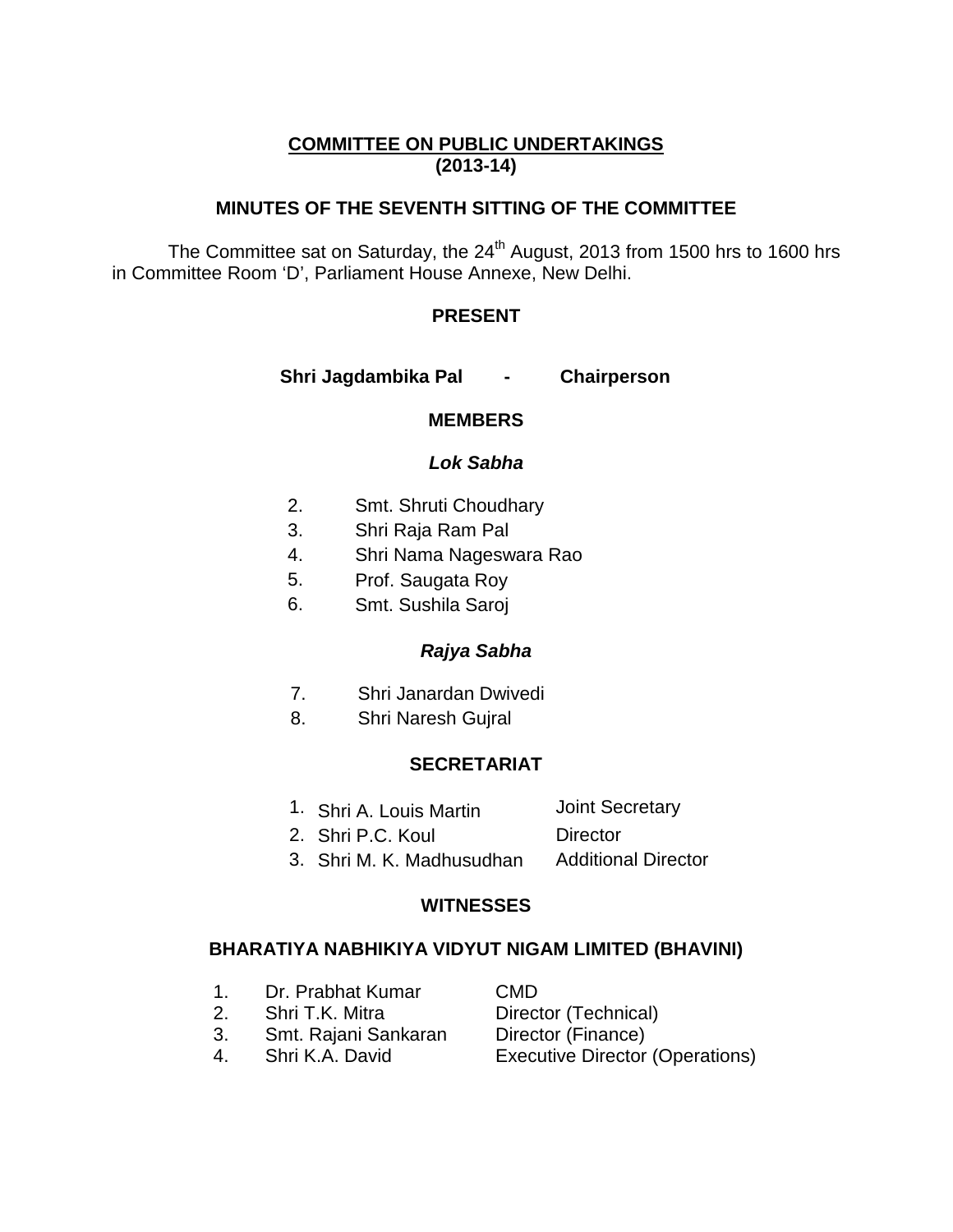2. At the outset, the Chairperson welcomed the representatives of Bharatiya Nabhikiya Vidyut Nigam Limited (BHAVINI) to the Sitting. He also drew their attention to Direction 58 of the Directions by the Speaker regarding confidentiality of evidence before the Parliamentary Committees and asked them to introduce themselves.

3. The Committee, thereafter, took oral evidence of the witnesses in connection with examination of 'BHAVINI'. The CMD, BHAVINI explained in brief the various constraints / problems faced by the Company in the construction of Fast Breeder Reactor Project at Kalpakkam and the reasons for delays in its commissioning. He also made an audio-visual presentation highlighting the achievements of the Company making use of advanced technology in the manufacture of various critical components that go into the making of PFBR. Thereafter, the Chairperson and members raised queries on issues relating to cost escalation, delay in project completion, environmental and safety concerns, etc. In respect of points for which information was not readily available with the representatives of the Company, they were asked to furnish the same to the Committee Secretariat by  $6<sup>th</sup>$  September 2013.

# **The witnesses then withdrew.**

# **A verbatim record of the proceedings has been kept separately.**

**The Committee then adjourned.**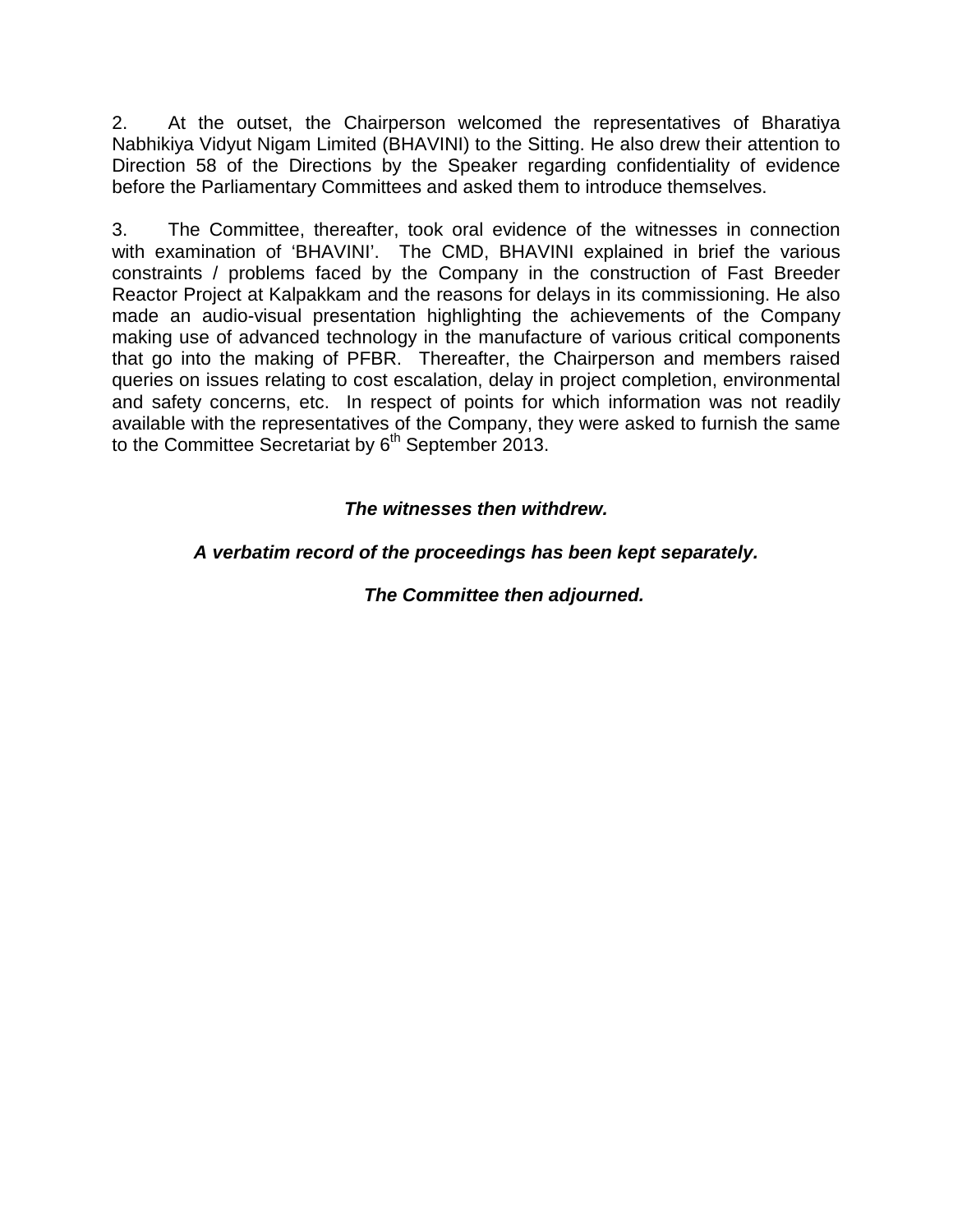# **COMMITTEE ON PUBLIC UNDERTAKINGS (2014-2015)**

# **MINUTES OF THE TENTH SITTING OF THE COMMITTEE**

The Committee sat on Tuesday, the  $6<sup>th</sup>$  January 2015 from 1500 hrs to 1630 hrs in Committee Room 'B', Parliament House Annexe, New Delhi.

### **PRESENT**

Shri Shanta Kumar - Chairperson

### **MEMBERS**

#### **Lok Sabha**

- 2. Shri Lal Krishna Advani
- 3. Shri Ramesh Bais
- 4. Shri Pankaj Chaudhary
- 5. Shri Prahlad Patel
- 6. Shri Ram Sinh Rathwa
- 7. Prof. Saugata Roy

## **Rajya Sabha**

- 8. Shri Narendra Budania
- 9. Shri Majeed Memon
- 10. Shri Rangasayee Ramakrishna
- 11. Shri Tapan Kumar Sen

#### **SECRETARIAT**

- 1. Smt. Sudesh Luthra **Joint Secretary**
- 2. Shri M.K. Madhusudhan Director
- 3. Shri Tirthankar Das Deputy Secretary
	-
- 4. Shri G.C. Prasad Deputy Secretary

## **WITNESSES**

### **DEPARTMENT OF ATOMIC ENERGY (DAE)**

- 1. Dr. C.B.S. Venkataramana Additional Secretary, DAE
- 2. Smt. Rajani Sankaran CMD (Acting), BHAVINI
- 
- 3. Shri K.A. David Executive Director(Operations), BHAVINI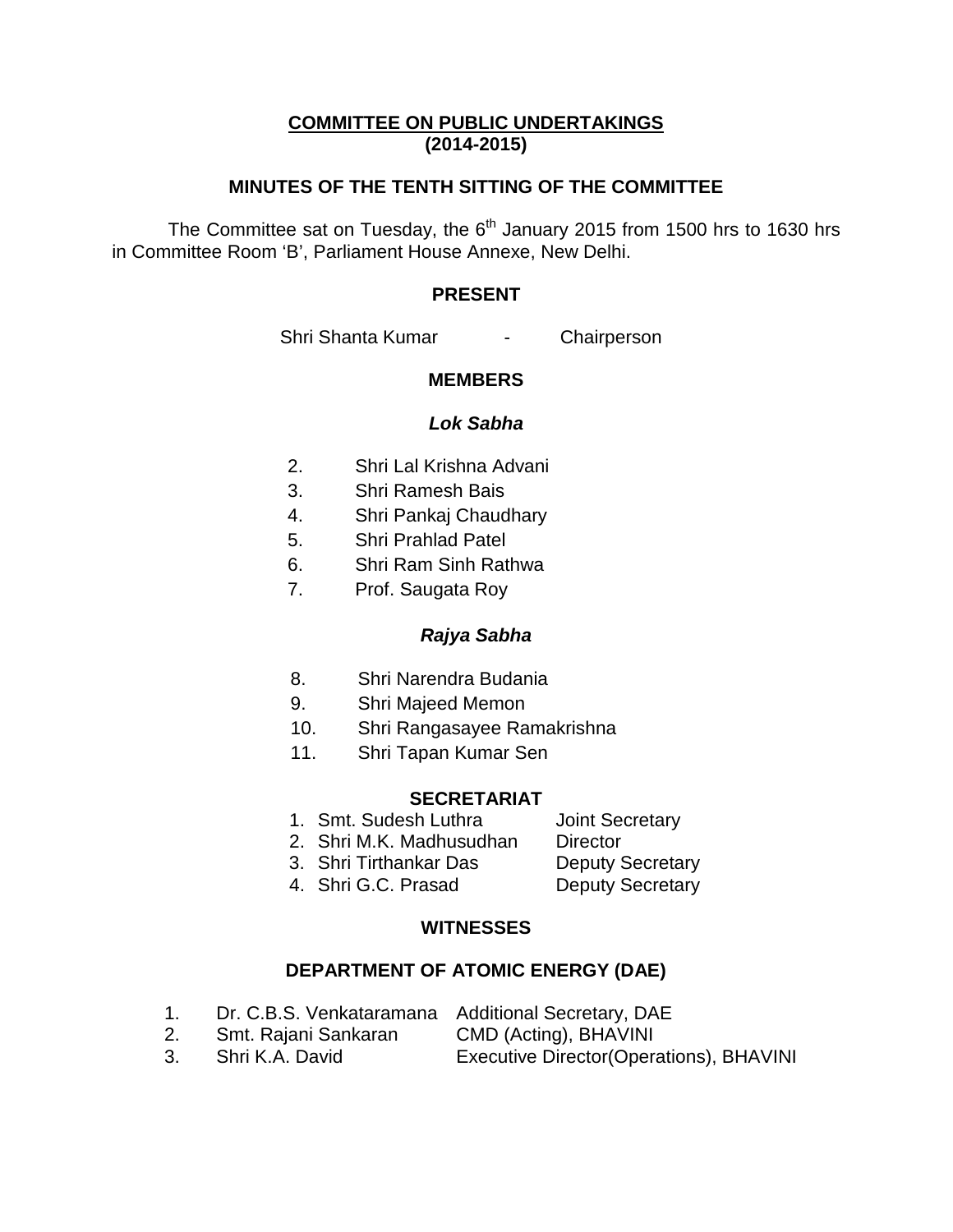2. At the outset, the Chairperson welcomed the representatives of the Department of Atomic Energy (DAE) to the Sitting. He also drew their attention to Direction 58 of the Directions by the Speaker regarding confidentiality of evidence before the Parliamentary Committees and asked them to introduce themselves.

3. Thereafter, the Additional Secretary, DAE, briefly outlined the activities and achievement of BHAVINI and explained in brief the various constraints / problems faced by the Company in the construction of Fast Breeder Reactor Project at Kalpakkam and the reasons for delays in its commissioning. Thereafter, the Chairperson and members raised queries on issues relating to cost escalation, delay in project completion, environmental and safety concerns, etc. The representatives of the DAE responded to most of the queries. In respect of points for which information was not readily available with them, the witnesses assured the Committee that written replies in respect of those points will be furnished at the earliest.

# **The Witnesses then withdrew.**

**A verbatim record of the proceedings has been kept separately.** 

# **The Committee then adjourned.**